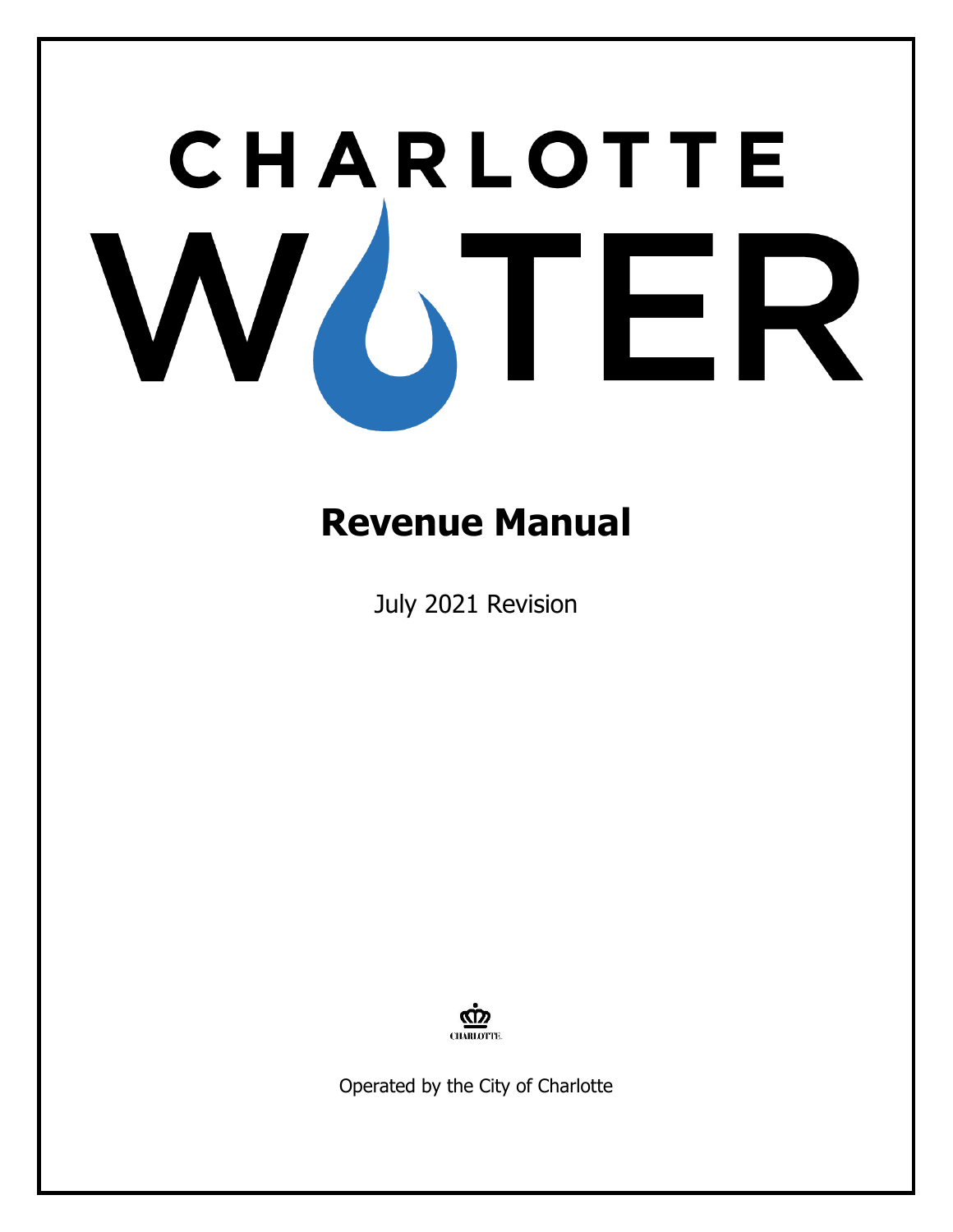# **Contents**

| Commercial High Strength Volume Charges for Non-Monitored Customers 17 - |  |
|--------------------------------------------------------------------------|--|
|                                                                          |  |
|                                                                          |  |
|                                                                          |  |
|                                                                          |  |
|                                                                          |  |
|                                                                          |  |
|                                                                          |  |
|                                                                          |  |
|                                                                          |  |
|                                                                          |  |
|                                                                          |  |
|                                                                          |  |
|                                                                          |  |
|                                                                          |  |
|                                                                          |  |
|                                                                          |  |
|                                                                          |  |
|                                                                          |  |
|                                                                          |  |
| Private Water / Sewer Line Replacement Financial Assistance Loan  24 -   |  |
|                                                                          |  |
|                                                                          |  |
|                                                                          |  |
|                                                                          |  |
|                                                                          |  |
|                                                                          |  |
|                                                                          |  |
|                                                                          |  |
|                                                                          |  |
|                                                                          |  |
|                                                                          |  |
|                                                                          |  |
|                                                                          |  |
|                                                                          |  |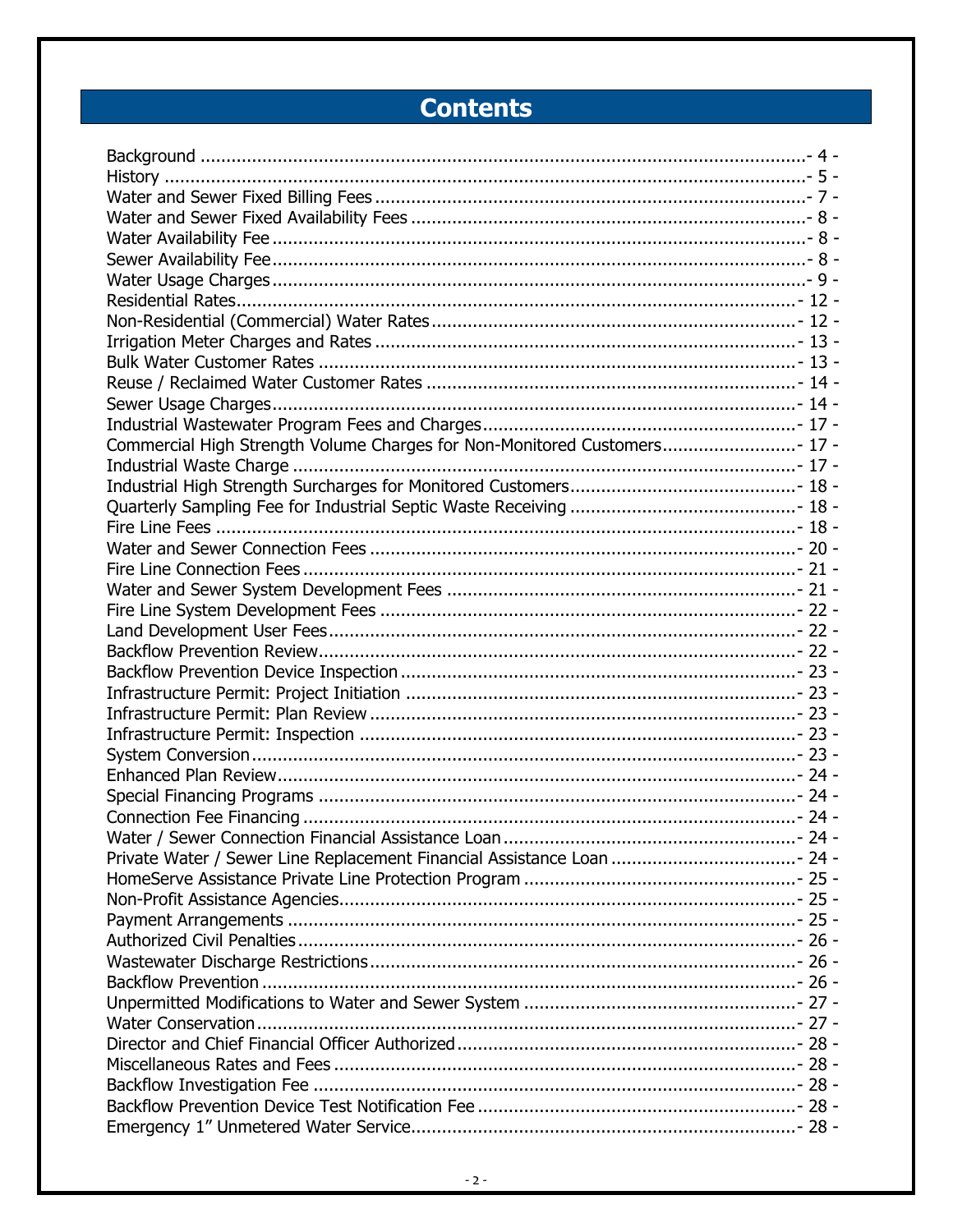| Meter Relocation Fee (Including meter boxes in driveway/sidewalk) 32 - |
|------------------------------------------------------------------------|
|                                                                        |
|                                                                        |
|                                                                        |
|                                                                        |
|                                                                        |
|                                                                        |
|                                                                        |
|                                                                        |
|                                                                        |
|                                                                        |
|                                                                        |
|                                                                        |
|                                                                        |
|                                                                        |
|                                                                        |
|                                                                        |
|                                                                        |
|                                                                        |
|                                                                        |
|                                                                        |
|                                                                        |
|                                                                        |
|                                                                        |
|                                                                        |
|                                                                        |
|                                                                        |
|                                                                        |
|                                                                        |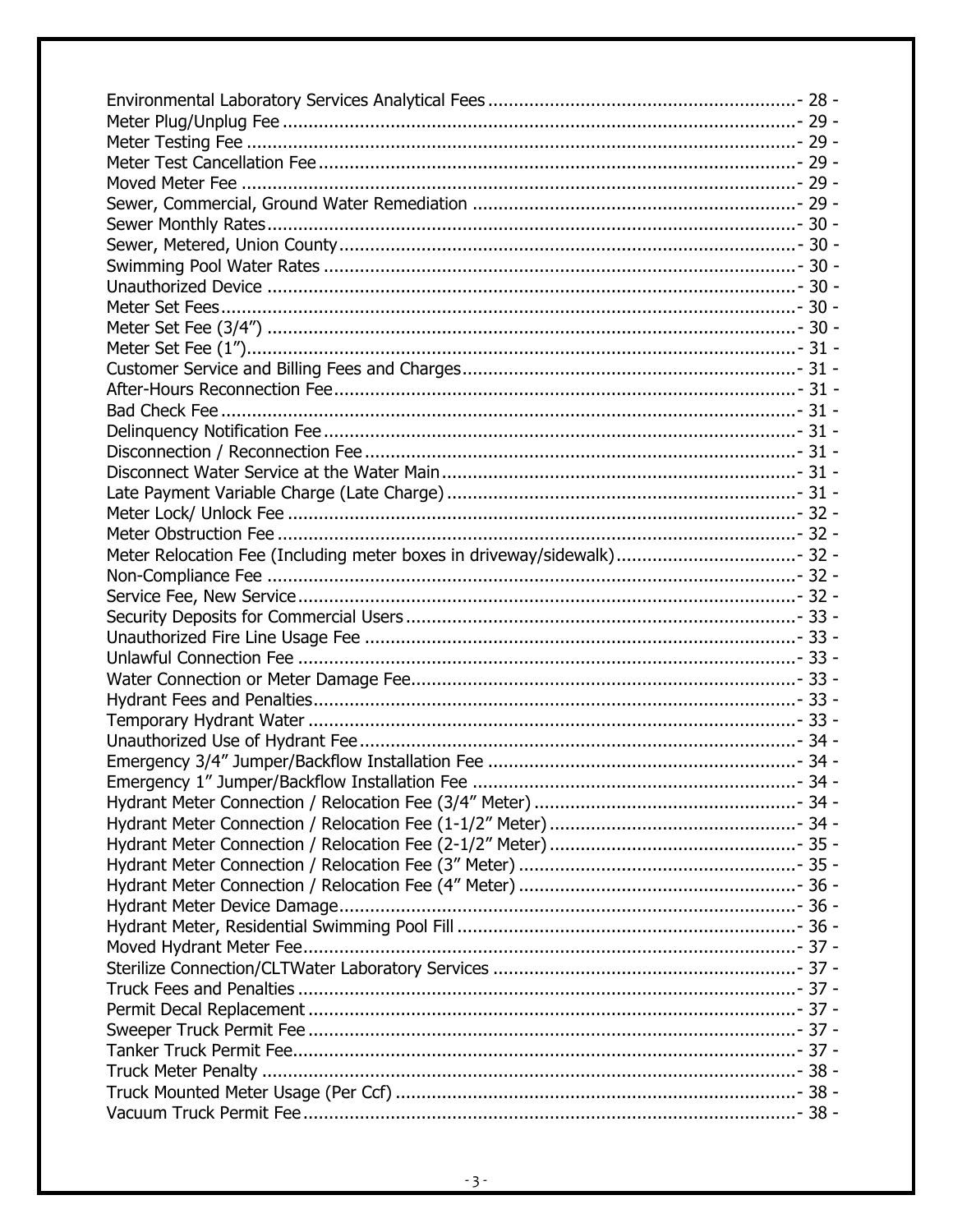#### **Purpose**

This Charlotte Water (CLTWater) Revenue Manual consolidates CLTWater's water and sewer rate methodology documents into a single document referred to as the "Revenue Manual" in the City of Charlotte Code of Ordinances (City Code).

The reader should consult the Schedule of Current Rates, Fees and Charges applicable to a specific time for the amounts of such rates, fees, and charges that are in effect at that time.

#### **Background**

<span id="page-3-0"></span>The City of Charlotte and Mecklenburg County formed Charlotte Mecklenburg Utility Department in 1972 to provide City and County residents with drinking water, fire protection and wastewater collection and treatment services. Interlocal agreements with the other six Mecklenburg County municipalities in the 1980's brought their residents into Charlotte Mecklenburg Utility Department as direct, retail customers and provided for them to pay the same rates and fees as other customers and to receive services as prescribed in the agreements. In 2015, The Charlotte Mecklenburg Utility Department changed its name to Charlotte Water (CLTWater). CLTWater provides water and wastewater treatment services to more than 250,000 accounts.

The source of the water supplied by CLTWater to its customers is the Catawba River, which begins in the North Carolina Mountains and flows through 11 impoundments operated by Duke Energy Company. Two of the impoundments, Lake Norman and Mountain Island Lake, are the source of the CLTWater water supply.

The water system consists of the three water treatment plants: the Walter M. Franklin Water Treatment Plant, the largest in North Carolina with a treatment capacity of 181 million gallons per day (MGD); the Vest Water Treatment Plant with a treatment capacity of 36 MGD; and the Lee S. Dukes, Jr. Water Treatment Plant has a capacity of 25 MGD.

Water, once treated, pumps into more than 4,000 miles of water mains. Booster pumping stations transfer water to the high-pressure zones in the distribution system. The water system also includes 87 million gallons of clear well storage, 10 elevated storage tanks with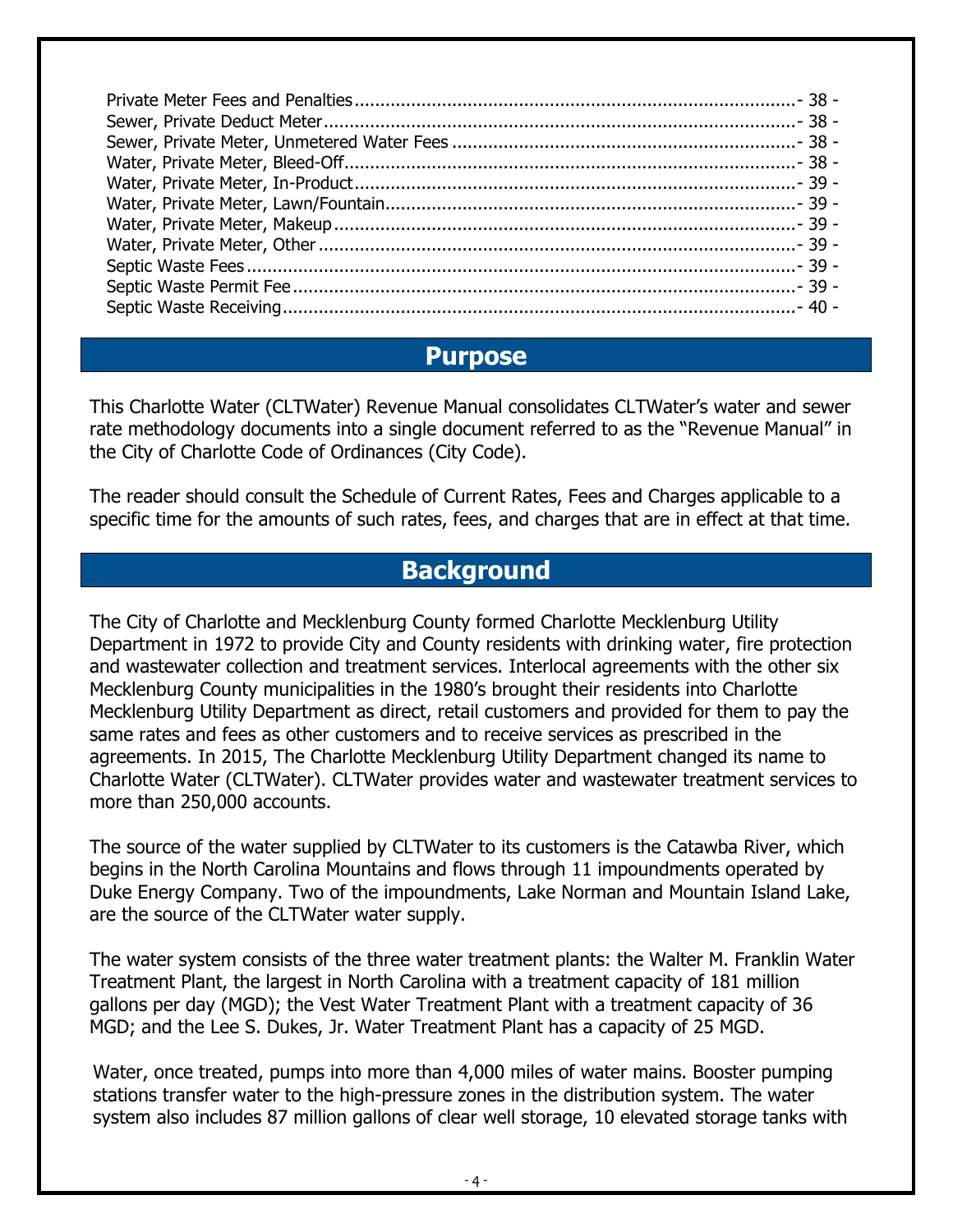a combined capacity of 12.25 million gallons, and 2 ground level storage facilities with a combined capacity of 10 million gallons.

Five treatment plants, McAlpine Creek, McDowell, Sugar Creek, Mallard Creek and Irwin Creek, provide wastewater treatment. The wastewater system includes more than 4,000 miles of collection systems lines and has a total permitted treatment capacity of 123 MGD.

# **History**

<span id="page-4-0"></span>Prior to 1992, both the water and sewer rate structures consisted of a fixed charge and a volumetric charge and wastewater surcharges on industrial customers for high strength wastewater (i.e., higher than domestic strength BOD and TSS).

CLTWater eliminated Tapping Privilege Fees for new service connections after June 30, 1992 and a new fee structure was implemented on July 1, 1992 that included a connection and capacity fee for both water and sewer. Capacity fees are one-time charges to new customers to assist in recovering at least a part of the capital cost of the additional system capacity. Connection fees recover the labor and materials cost of installing the service connection.

In 1994, CLTWater implemented a tiered water structure designed to encourage conservation by water users and recover the additional costs associated with meeting high demand. CLTWater segregated water volumetric rates into three tiers based on volume of water used over the course of the monthly billing period. The first and lowest tier (0–18 Ccf per month) covered essential water uses related to health and sanitation (e.g. consumption, bathing, washing clothes, cooking, etc.) The second tier (19–40 Ccf per month) was a higher rate and applied to higher water usage normally associated with substantial, outdoor water uses (e.g. irrigation). The third tier (greater than 40 Ccf per month) applied the highest rate to the highest levels of water use. In addition, CLTWater established the maximum monthly sewer usage charge, or sewer cap, for residential customers at 18 Ccf. A sewer cap represents the point where, generally speaking, some water use (i.e. outdoor use) does not flow into the sewer system and incur the cost of collection & treatment.

In 2001, CLTWater stepped up conservation efforts by revising the usage thresholds of the water rate tiers based on updated consumption data. The revision modified the water rate structure to allocate the cost of services to those customers creating excessive demand through seasonal, discretionary use of water. The first tier changed to 0-16 Ccf per month, the second tier changed to 17–32 Ccf per month, and the third tier changed to greater than 32 Ccf per month.

Also, in 2001, CLTWater implemented an industrial high-strength, wastewater surcharge to cover the cost of removing ammonia, and a new means of charging commercial customers for high strength wastewater (\$.30 per Ccf for Industrial Waste and \$.40 per Ccf for Commercial High Strength Volume charge) based on the average strength loadings of commercial customers. CLTWater phased in the updated methodology over a period of two years.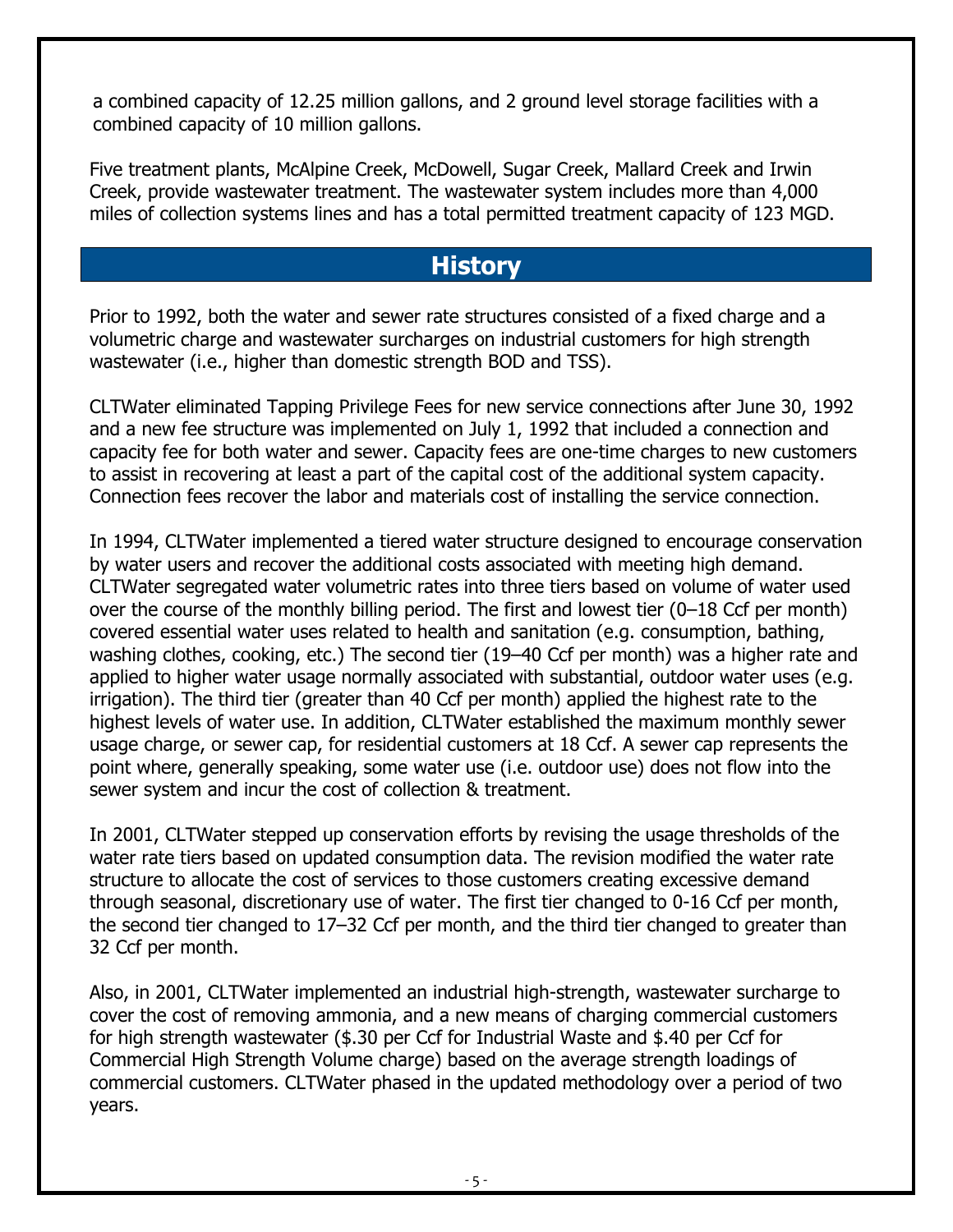In 2002, CLTWater amended the sewer cap that applied to multi-family customers from 18 Ccf of metered water consumption per dwelling unit to 11 Ccf per dwelling unit. The revision to the sewer cap recognized that average per capita usage for multi-family customers is lower than typical residential usage.

In 2008, CLTWater revised the tier rate structure to encourage conservation. Changes made included the following:

- Increased the number of water rate tiers within the residential and multi-family rate structure from three to four. The first tier (lifeline) changed to 0–4 Ccf per month to provide low cost water for essential usage, the second changed to 5-8 Ccf per month, the third tier changed to 9-16 Ccf, and the fourth tier changed to greater than 16 Ccf per month;
- Changed the water rates charged to bulk customers for use outside of Mecklenburg County from Tier 2 residential rates to the Tier 3 residential rates;
- Revised the number of water rate tiers applicable to irrigation meters and swimming pool accounts from three tiers to two tiers (rates starting at the Tier 3 rate and progressing to Tier 4);
- Increased the sewer cap for residential customers from 18 Ccf to 24 Ccf per month; and
- Changed the assumed water usage amount as the basis for billing sewer onlycustomers from 11 Ccf to 8 Ccf per month.

Several changes occurred in 2012; primarily the addition of a fixed monthly Availability Fee to recover approximately 20% of annual debt service cost. This fee varies and increases with meter size, in accordance with the most recent, published meter capacity ratios of the American Water Works Association (AWWA). The residential cap for sewer was reduced from 24 Ccf to 16 Ccf per month; the multi-family sewer cap remained at 11 Ccf per month. In addition, the amended methodology of the High Strength Surcharges for the Monitored Industries eliminated the surcharge for carbonaceous biochemical oxygen demand (CBOD) and added a charge for chemical oxygen demand (COD). The Commercial High Strength Charge increased from \$.40 per Ccf to \$.50 per Ccf for the Non-monitored Industries and the Industrial Waste Charge decreased from \$.30 per Ccf to \$.24 per Ccf. The methods for calculating rates and fees, which had been in numerous and various documents prior, were consolidated into a "Revenue Manual" and City Code references were changed to reflect this document.

In 2015, CLTWater revised the revenue manual to include several changes to programs. First, the rate methodology no longer subsidizes costs in Tier 1. Second, the Availability and Capacity fees increased to stabilize revenues. Third, CLTWater began a program to install meters on temporary hydrant connections to accurately measure water used rather than use an estimated flat fee for those connections. In addition, with this manual revision,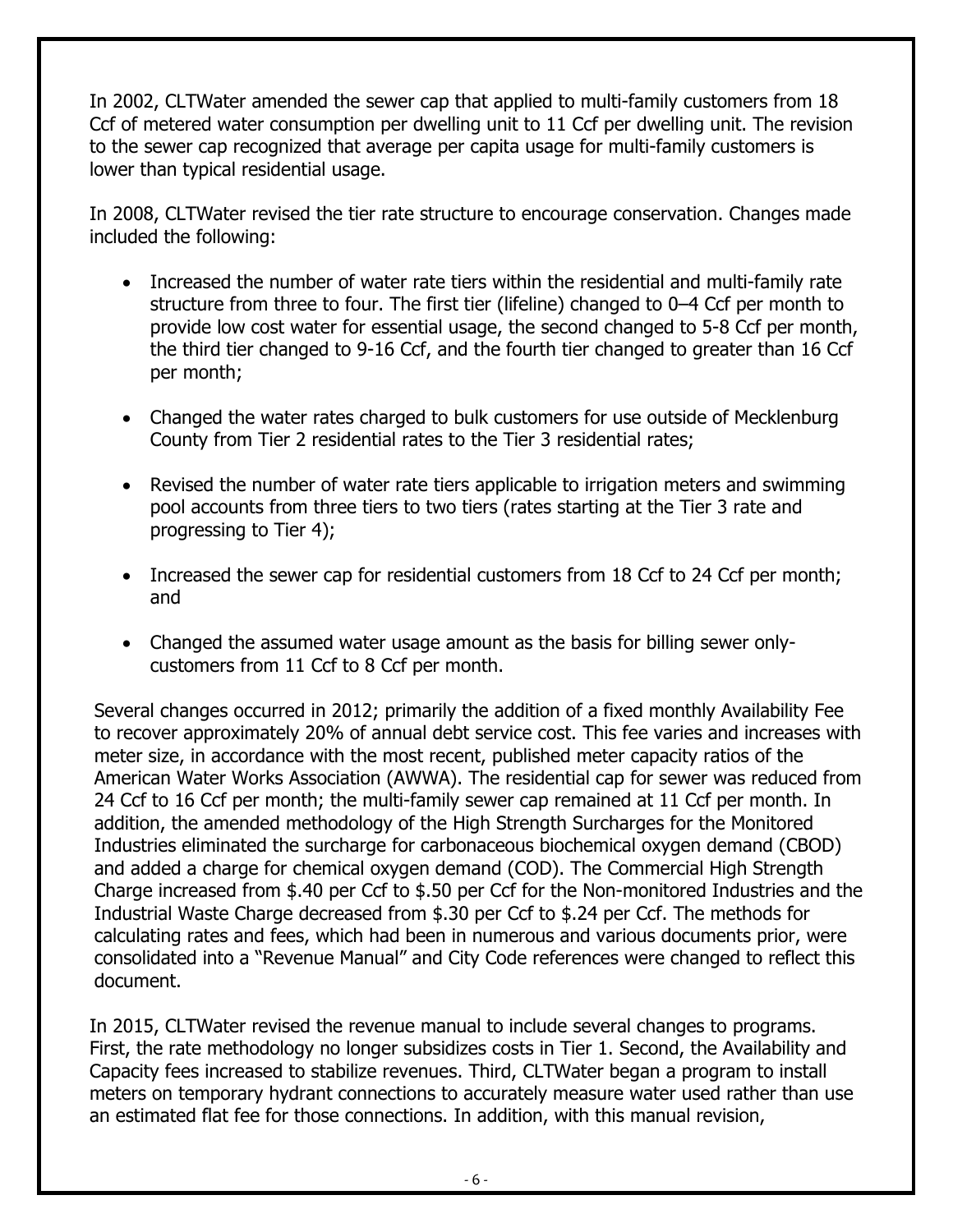development user fees were included for the first time to reflect the methodology used to collect costs associated with plan review, permitting and inspection. CLTWater also updated several other miscellaneous customer-billing fees to reflect changes in costs and policies.

In 2018, CLTWater revised the Revenue Manual to comply with North Carolina General Statute § 162A Article 8, which provided for the uniform authority to implement System Development Fees for public water and sewer systems in North Carolina. For consistency with § 162A Article 8, all references to Capacity Fees were also modified to read System Development Fees.

In 2021, CLTWater revised the bulk rate from the Tier 3 Residential Rate to the Non-Residential (Commercial) Rate and added a reuse / reclaimed water rate that is 1/2 the Non-Residential (Commercial) Rate. CLTWater also revised, renamed, and added fees in the following sections of the Revenue Manual:

- Industrial Wastewater Program Charges
- Land Development User Fees
- Miscellaneous Rates and Fees
- Meter Set Fees
- Customer Service and Billing Fees and Charges
- Hydrant Fees and Penalties
- Truck Fees and Penalties
- Private Meter Fees and Penalties
- Septic Waste Fees

CLTWater also added descriptions of previously existing special financing programs to the Revenue Manual.

Previously, the department's Director both established and administered rates, fees, and charges for other services provided by CLTWater. The 2021 revision now authorizes CLTWater's Chief Financial Officer to administer rates, fees, and charges, once the Director has established them.

# **Water and Sewer Fixed Billing Fees**

<span id="page-6-0"></span>The fixed billing fee recovers the costs associated with the servicing of customer water and sewer accounts, such as the cost to read and maintain the meters, produce invoices and provide customer service.

The fixed billing fee calculation is as follows: Cost associated with the servicing of customer accounts divided by the number of accounts billed divided by 12 months. Using the equivalent meter approach simplifies the calculation by converting meters larger than a typical 3/4" residential meter to an equivalent number of 3/4" meters that have the same capacity as the larger meter. The conversion's basis is the AWWA's published meter capacity ratios. The calculation occurs separately for water and sewer services.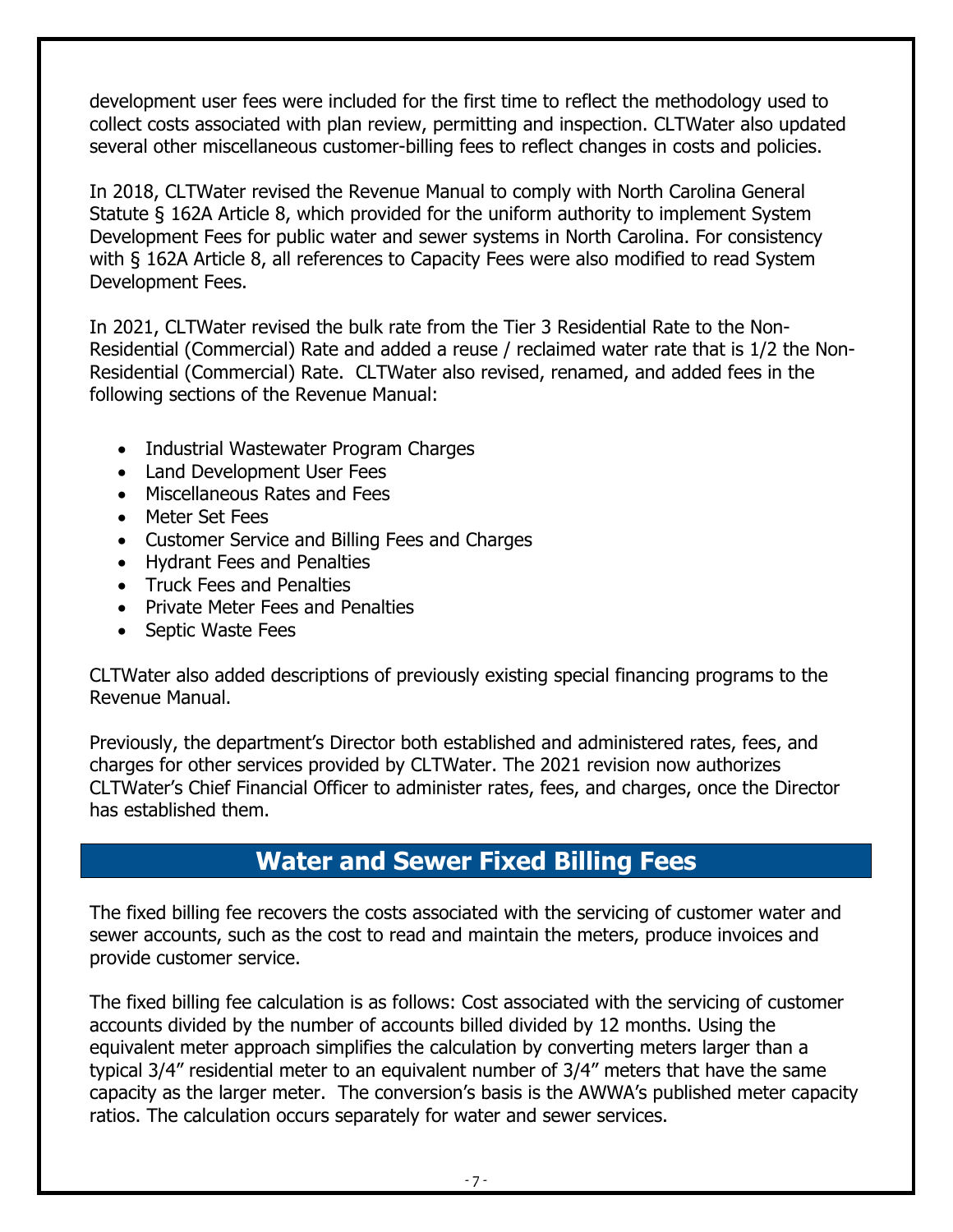Fixed billing fees for sewer meters are subject to additional charges for maintenance and reading of the sewer meter and may be part of a negotiated contract.

CLTWater currently charges the fixed billing fee for water and sewer service. Each billing cycle is prorated for the number of days in the billing cycle.

The fixed billing fee applies to each meter included on the account and is assessed even if no water or sewer usage occurred during the billing period.

#### **Water and Sewer Fixed Availability Fees**

<span id="page-7-0"></span>CLTWater added availability fees following the February 2011 "Water and Sewer Rate Study Report" by RedOak Consulting to recover approximately 20 percent of CLTWater's annual debt service cost. While the initial target was the recovery of 20% of CLTWater's annual debt service costs, the target now reflects a long-term goal to recover 40% of annual debt service costs through this fee. CLTWater will recommend adjusting the recovery percentage each year as needed and appropriate until achieving the 40% recovery goal.

The availability fee applies to each meter included on the account and is assessed even if no water or sewer usage occurred during the billing period.

To determine base meter size costs, the availability fee methodology is as follows:

#### <span id="page-7-1"></span>**Water Availability Fee**

Annual Water Debt Service Costs multiplied by the recovery percentage divided by the total number of equivalent meters divided by 12 months. Using the equivalent meter approach simplifies the calculation by converting meters larger than a typical 3/4" residential meter to an equivalent number of 3/4" meters that have the same capacity as the larger meter. The conversion's basis is the AWWA's published meter capacity ratios.

Equivalent meters provide an equitable method for distribution of charging a fixed fee based on the relative capacity of the meter to provide water.

Availability Fees vary and increase with meter size in accordance with published meter capacity ratios.

#### <span id="page-7-2"></span>**Sewer Availability Fee**

Annual Sewer Debt Service Costs multiplied by the recovery percentage divided by total number of equivalent meters divided by 12 months. Using the equivalent meter approach simplifies the calculation by converting meters larger than a typical 3/4" residential meter to an equivalent number of 3/4" meters that have the same capacity as the larger meter. The conversion's basis is the AWWA's published meter capacity ratios.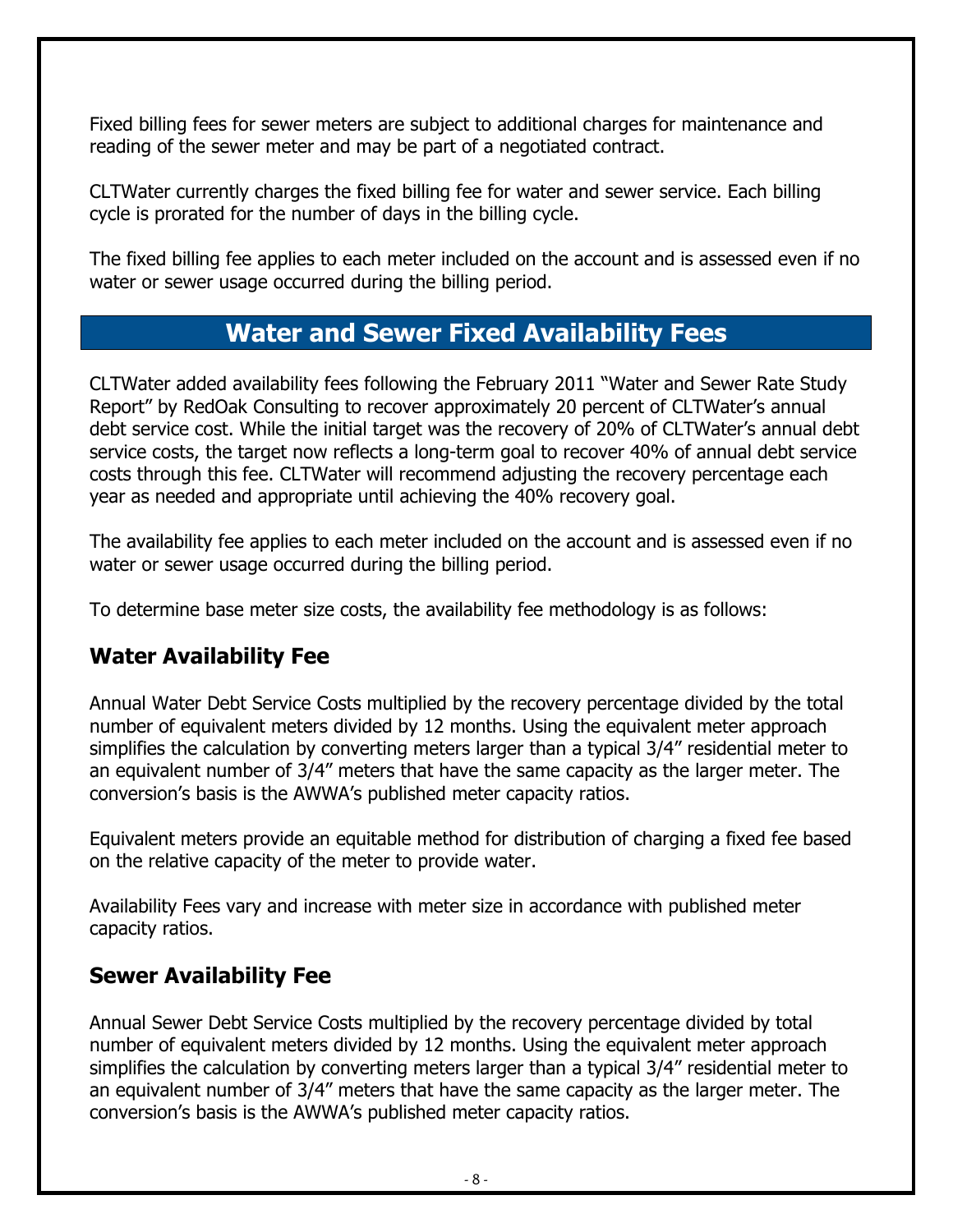Equivalent meters provide an equitable method for distribution of charging a fixed fee based on the relative capacity of the meter to provide water.

Availability Fees vary and increase with meter size in accordance with published meter capacity ratios.

# **Water Usage Charges**

<span id="page-8-0"></span>CLTWater categorizes water costs into six different cost categories or cost drivers. A distinction exists between costs that are common to both retail and bulk customers, and costs only applicable to CLTWater's retail customers. Below are these categories.

- Base or average day demand
- Maximum day extra capacity
- Maximum hour extra capacity
- Customer
- Public Fire Protection
- Indirect

The categorization of costs into average demand, maximum day demand, and maximum hour demand involved an analysis of overall system demand peaking and associated systemrelated costs. For example, the design of some water system components (e.g. size of transmission and distribution lines) must meet maximum day and maximum hour demands, whereas the design of other components, such as the water supply source, must meet average daily demands. Since water system components are designed for various purposes, several cost categories were used.

Factors allocate capital and Operating and Maintenance (O&M) costs to base, average daily demand (ADD), maximum day demand (MDD), and maximum hour demand (MHD) cost categories using system demand information. Below is a summary of water system average day, maximum day and maximum hour demands in 2019.

#### **WATER COST DRIVERS**

| Year | <b>Average</b><br><b>Dav</b><br><b>Demand</b><br>(MGD) | <b>Max Day</b><br><b>Demand</b><br>(MGD) | <b>Max Day to</b><br><b>Average</b><br><b>Day Factor</b> | Average<br><b>Hour</b><br><b>Demand</b><br>(MGH) | <b>Max Hour</b><br><b>Demand</b><br>(MGH) | <b>Max Hour</b><br>to Average<br><b>Hour</b><br><b>Factor</b> |
|------|--------------------------------------------------------|------------------------------------------|----------------------------------------------------------|--------------------------------------------------|-------------------------------------------|---------------------------------------------------------------|
| 2019 | 110.8                                                  | 152.7                                    | 1.4                                                      | 4.6                                              | 9.7                                       | 2.1                                                           |

 $MGD =$  million gallons per day. MGH = million gallons per hour.

Below is a summary of functional cost allocation percentages for system components designed to meet base, maximum day and maximum hour demands.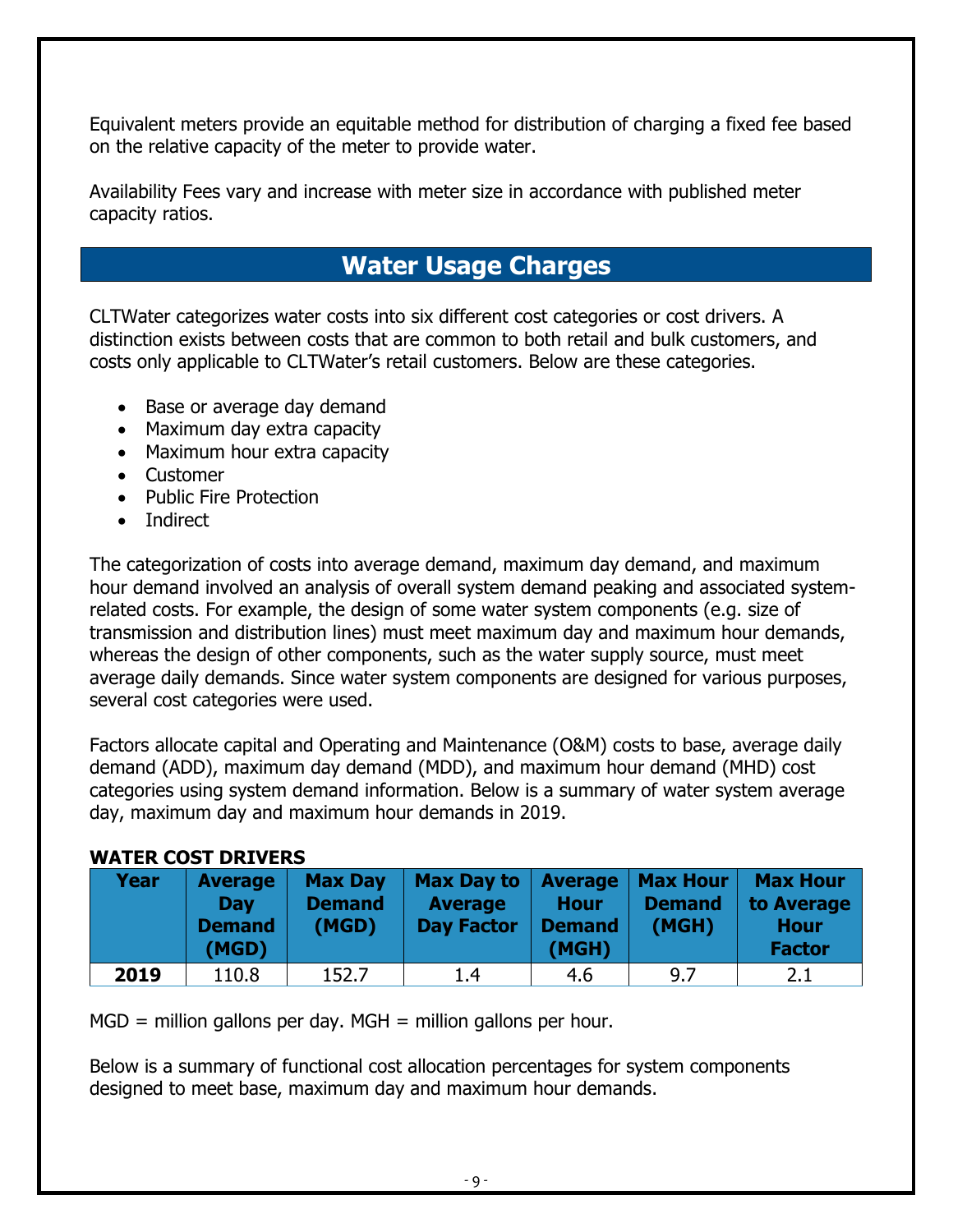#### **ALLOCATION PERCENTAGES FOR SYSTEM DEMAND FACTORS**

| <b>Allocation</b>   | <b>ADD</b> | <b>MDD</b> | <b>MHD</b> | <b>Total</b> |
|---------------------|------------|------------|------------|--------------|
| Average Day Demand  | 100.0%     | $0.0\%$    | $0.0\%$    | 100.0%       |
| Maximum Day Demand  | 72.6%      | 27.4%      | $0.0\%$    | 100.0%       |
| Maximum Hour Demand | 45.8%      | 17.3%      | 36.9%      | $100.0\%$    |

The calculation for the maximum day demand allocation is as follows:

- Average Day Demand =  $110.8 / 152.7 \times 100 = 72.6\%$
- Max Day Demand =  $(152.7 110.8) / 152.7 \times 100 = 27.4\%$

The calculation for the maximum hour demand allocation is as follows:

- Average Day Demand =  $110.8 / 242.1 \times 100 = 45.8\%$
- Max Day Demand =  $(152.7 110.8) / 242.1 \times 100 = 17.3\%$
- Max Hour Demand =  $(242.1 152.7) / 242.1 \times 100 = 36.9\%$

Rates are then determined by dividing the cost allocated to each cost category (see tables below) by the total number of units (Ccf) of service projected to be used by each customer class.

Below is a summary of the basis of allocating O&M costs to cost drivers (FY2021):

| <b>Functional Costs</b> | <b>Allocation</b> | <b>Rationale</b>                                       |
|-------------------------|-------------------|--------------------------------------------------------|
| Treatment-Water         | 100% Base         | Treatment O&M costs based on amount of water           |
| Treatment               |                   | treated; therefore, costs allocated to base demand     |
|                         |                   | factors.                                               |
| Treatment-Pumping       | 44.7% Base        | Pumping O&M costs are primarily electricity costs,     |
|                         | 19.6% MDD         | which are based on commodity and demand charges;       |
|                         | 33.4% MHD         | therefore, costs were allocated on a max hour basis to |
|                         | 2.2% Fire         | base, max day, and max hour demand factors.            |
| Transmission            | 69.5% Base        | Provides max and average day demands to all            |
|                         | 29.6% MDD         | customers, so costs allocated on a max day basis to    |
|                         | 0.9% Fire         | base and max day demand factors.                       |
| <b>Distribution</b>     | 44.7% Base        | Provides max hour, max day, and average day            |
|                         | 19.6% MDD         | demands to all customers, so costs allocated on a max  |
|                         | 33.4% MHD         | hour basis to base, max day, and max hour factors.     |
|                         | 2.2% Fire         |                                                        |

#### **O&M COST ALLOCATION BASIS**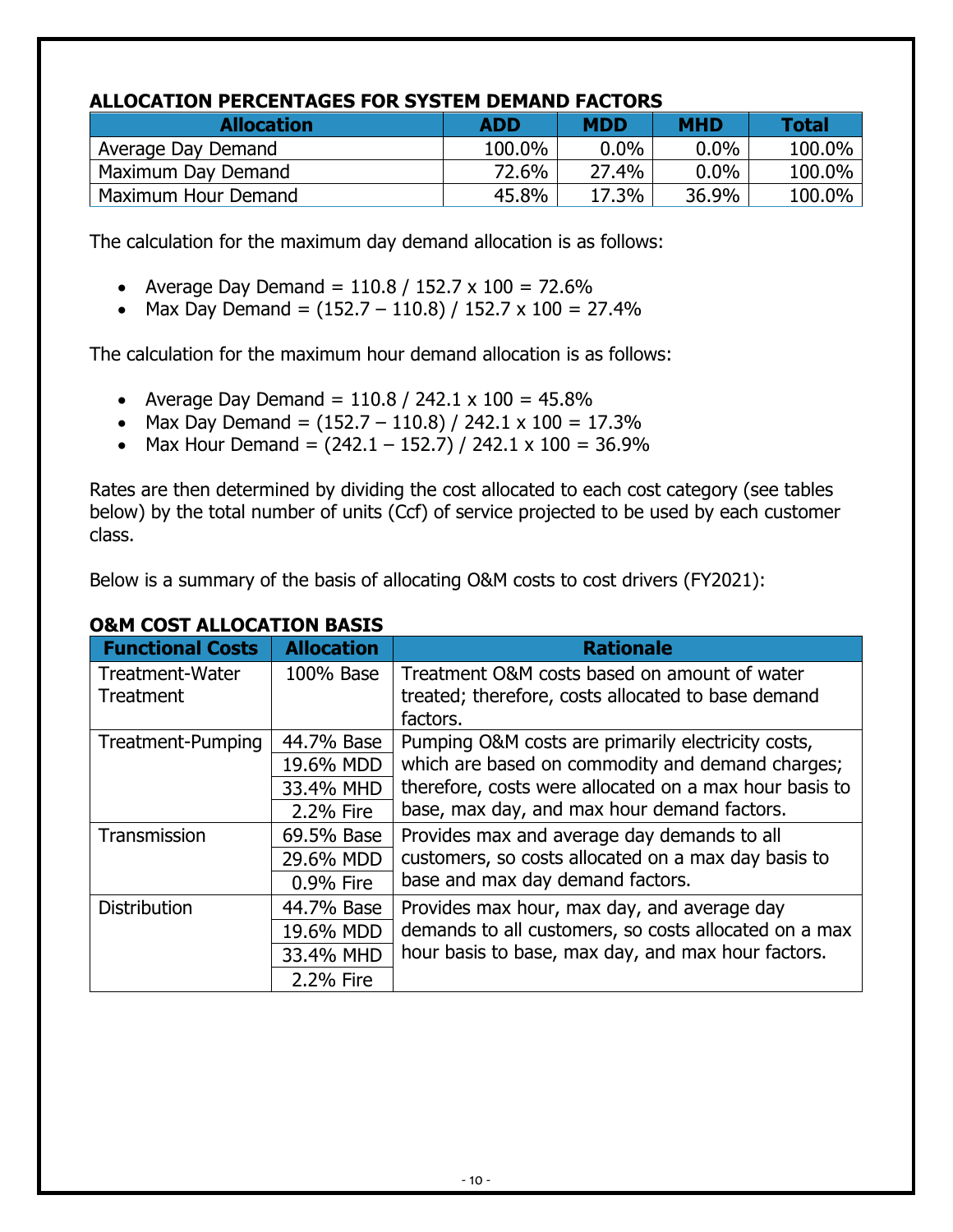| <b>Customer Service</b> | 100%<br>Number of<br><b>Bills</b> | Customer service and billing is based on the number<br>customers in the system and number of bills<br>generated. |
|-------------------------|-----------------------------------|------------------------------------------------------------------------------------------------------------------|
| Indirect                | 100% Base                         | Primarily non-departmental and business system<br>costs not related to peak usage.                               |

A summary of the basis of allocating capital costs drivers is provided in the below schedule. Capital cost allocation percentages are based on an analysis of fixed asset costs (FY2021).

| <b>Functional Costs</b>  | <b>Allocation</b> | <b>Rationale</b>                                                                                                               |
|--------------------------|-------------------|--------------------------------------------------------------------------------------------------------------------------------|
| Source of Supply         | 100% Base         | Source of supply facilities provide water to meet<br>total supply requirements, so costs allocated to<br>base demand.          |
| <b>Treatment - Water</b> | 100% Base         | Exclusive of pumping related treatment facilities,                                                                             |
| Treatment                |                   | water treatment facilities provide capacity to meet<br>average day demand and are therefore fully<br>allocated to base demand. |
| Treatment - Pumping      | 44.7% Base        | Provides pumping capacity to meet max hour, max                                                                                |
|                          | 19.6% MDD         | day, and average day demands, so costs allocated                                                                               |
|                          | 33.4% MHD         | on a max hour demand basis to base, max day and                                                                                |
|                          | 2.2% Fire         | max hour demand factors.                                                                                                       |
| Transmission             | 69.5% Base        | Transmission system supports meeting average and                                                                               |
|                          | 29.6% MDD         | max day demands, so costs allocated on a max day                                                                               |
|                          | 0.9% Fire         | basis to base and max day demand factors.                                                                                      |
| <b>Distribution</b>      | 44.7% Base        | Distribution system supports delivering water to                                                                               |
|                          | 19.6% MDD         | meet average day, max day, and max hour                                                                                        |
|                          | 33.4% MHD         | demands, so costs allocated on a max hour basis to                                                                             |
|                          | 2.2% Fire         | base, max day and max hour demand factors.                                                                                     |
| Storage                  | 22.9% Base        | Storage provided to meet max day and max hour                                                                                  |
|                          | 10.0% MDD         | demands and to provide the necessary flows and                                                                                 |
|                          | 17.1% MHD         | pressures for fire protection, so costs allocated on a                                                                         |
|                          | 50.0% Fire        | max hour basis to base, max day and max hour                                                                                   |
|                          |                   | demand factors, with a 50% allocation to fire<br>protection.                                                                   |
| <b>Customer Service</b>  | 100%              | CLTWater billing system and a portion of vehicles                                                                              |
|                          | Number of         | support providing customers with service, so costs                                                                             |
|                          | <b>Bills</b>      | allocated to number of bills.                                                                                                  |
| Indirect                 | 100% Base         | Primarily non-departmental and business system                                                                                 |
|                          |                   | costs not related to peak usage, so costs allocated                                                                            |
|                          |                   | to base demand.                                                                                                                |

#### **WATER CAPITAL COST ALLOCATION BASIS**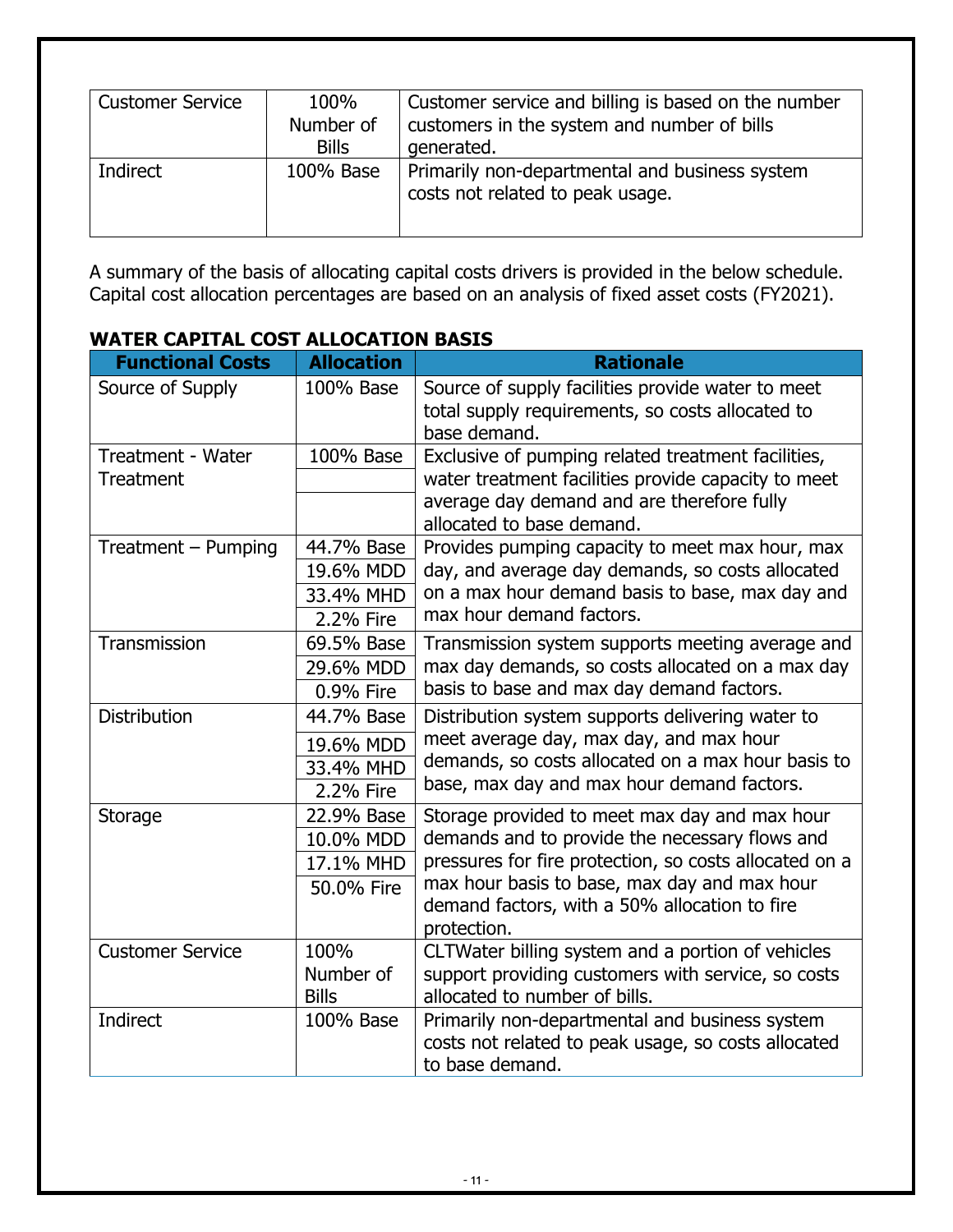Units of service costs are then determined by dividing the cost allocated to each cost category by the total number of units of service projected to be used by each customer class.

#### <span id="page-11-0"></span>**Residential Rates**

CLTWater assesses volumetric usage rates based on the metered water use per hundred cubic feet (Ccf) and are designed to recoup all costs not recovered through other revenue sources. Residential and multi-family customers pay usage rates on an inclining four-tier schedule that depends on the amount of water used during the monthly billing cycle with established caps.

#### **TIERED STRUCTURE**

| <b>Tier</b> | <b>Ccf Used</b> |
|-------------|-----------------|
|             | n - 4           |
|             | 5 - 8           |
|             | $9 - 16$        |
|             | over 16         |

The tier widths for multi-family, residential customers and for master-metered single-family residential neighborhoods are scaled based on the number of dwelling units served by the master meter. CLTWater normalizes volumetric water (tier) rates for billing periods greater than 33 days by proportionally increasing the width of each tier. There is no normalization usage under 28 days; the usage will fall into the tiers as is.

Below is a summary of the rate methodology used for determining the tier rates.

- The Tier 1 water rate recovers the majority of average daily costs.
- The Tier 2 water rate recovers a portion of average daily costs and maximum day cost.
- The Tier 3 water rate recovers a portion of average daily costs, maximum day costs, and maximum hour costs.
- The Tier 4 water rate recovers a portion of average daily costs, approximately half of the maximum day costs and the majority of the maximum hour costs.

The tier structure applies to the following residential customers: Single Family, Apartment and Master Meter Single Family Attached.

# <span id="page-11-1"></span>**Non-Residential (Commercial) Water Rates**

CLTWater charges non-residential customers (i.e. commercial, industrial, bulk, and governmental) the same rate (uniform usage rate) for each unit of water used during the billing period. There are no tiered rates based on usage and no sewer caps applied.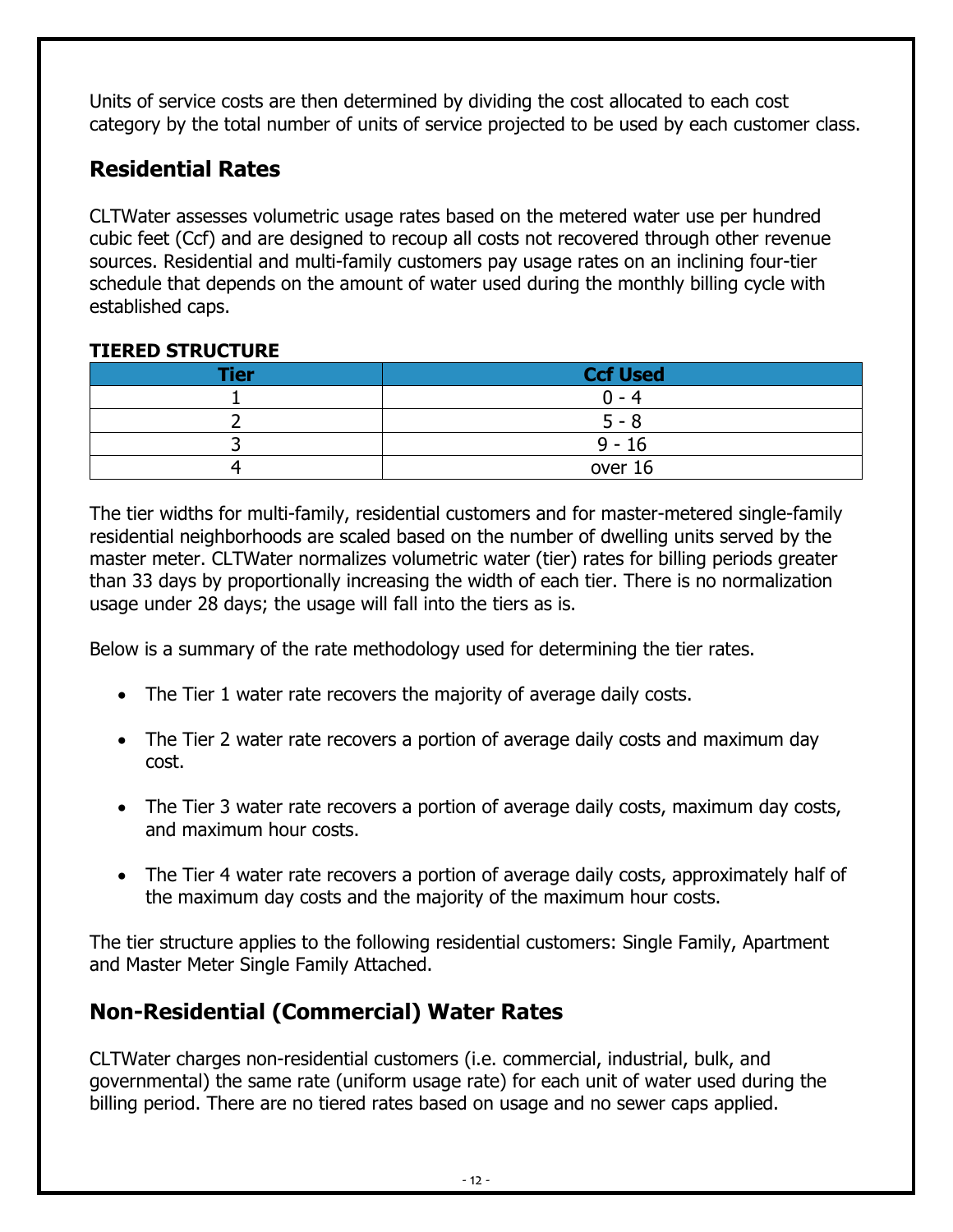The uniform usage rate is calculated by dividing the rate revenue requirements allocated to the commercial customer class, determined through the cost of service evaluation process, by the projected total billed commercial water consumption (Ccf) projected for nonresidential customers (i.e. commercial, industrial and governmental).

#### <span id="page-12-0"></span>**Irrigation Meter Charges and Rates**

CLTWater bills water used for irrigation according to the residential or non-residential rate schedules unless the customer obtains a separate meter dedicated only to irrigation service. The department bills water used through a separate irrigation meter according to the irrigation rate schedule and does not bill this water for sewer service.

Currently, there are two options available for a residential customer with an existing service connection to add residential irrigation services.

- Option 1 is a dedicated irrigation service line in which the standard connection fee (established annually) applies.
- Option 2 is a split connection where the irrigation service line attaches to the domestic service line ahead of the domestic meter. The customer is required to pay a one-time adjusted connection fee as opposed to the full fee and pays no System Development Fee for the irrigation service line. The prior year average actual cost is the basis for the reduced connection fee to install services of this type.

Rates for separate residential meter irrigation water usage begin at Tier 3 for water usage up to 16 Ccf per month, and progress to Tier 4 for usage above this amount. For master metered irrigation accounts used only for residential lawn watering, CLTWater scales rates based on the number of dwelling units. Irrigation meters serving common areas, landscaped street medians, neighborhood parks, or other similar areas are not subject to tier scaling. Rates begin at Tier 3 for water usage up to 16 Ccf per dwelling unit, and progress to Tier 4 for usage above this amount. Irrigation meters are subject to availability and fixed fee charges each month.

If a separate irrigation meter, in addition to a backflow device and smart irrigation controller, is installed and maintained in accordance with CLTWater's standards and requirements, then the Tier 3 rates will apply to all irrigation usage. In addition, CLTWater waives the System Development Fee and customers can pay the connection fee over twelve months. Smart irrigation controllers can significantly reduce water usage.

Water conveyed through irrigation meters is not discharged to the sanitary sewer system and therefore, is not subject to sewer usage charges.

#### <span id="page-12-1"></span>**Bulk Water Customer Rates**

By policy, public water systems outside of Mecklenburg County (for example, York County and Concord) which purchase water from CLTWater for resale are charged the nonresidential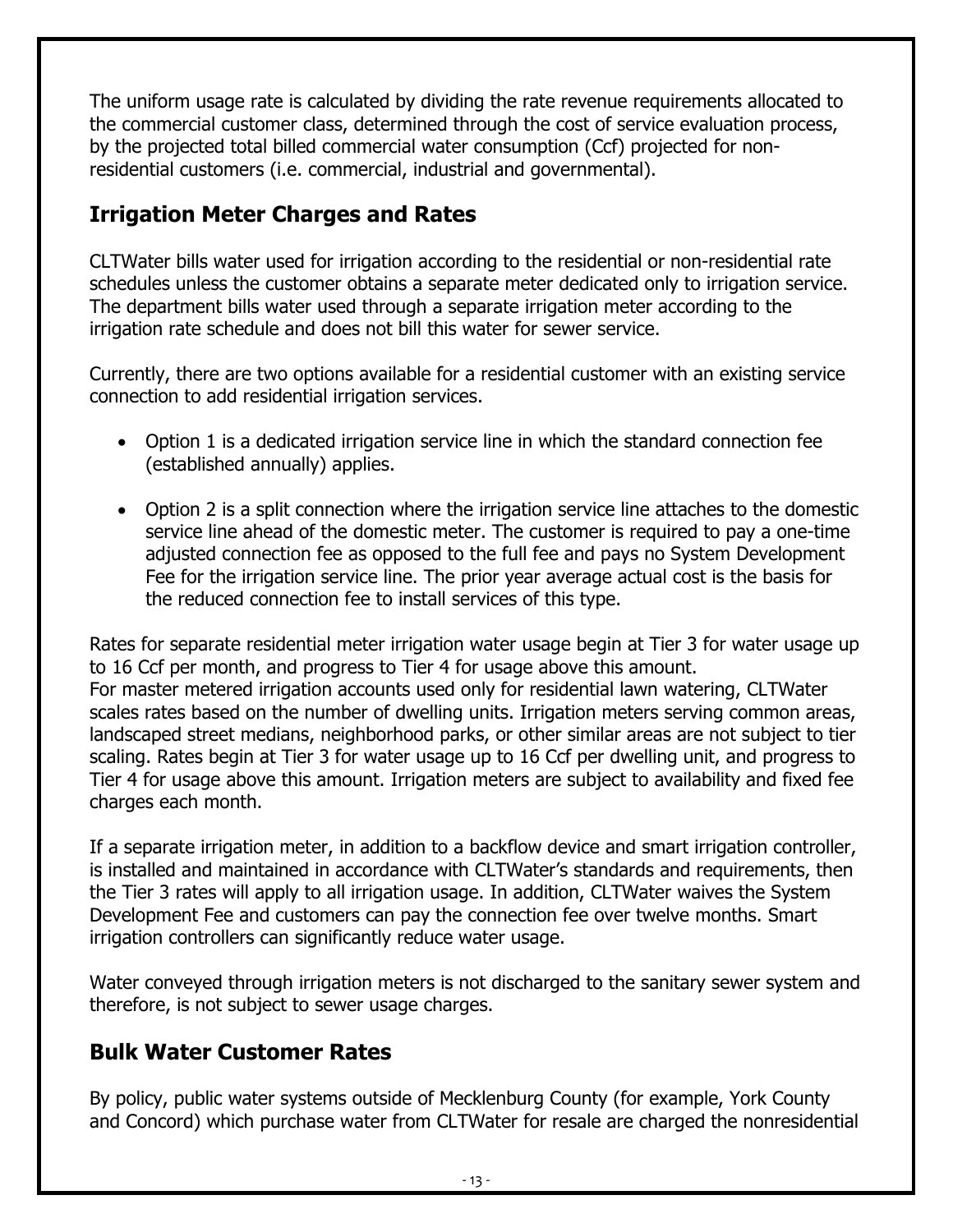(commercial) rate for all water used unless a separate rate is negotiated and approved by Charlotte City Council.

#### <span id="page-13-0"></span>**Reuse / Reclaimed Water Customer Rates**

Water reuse generally refers to the process of using treated wastewater (reclaimed water) for beneficial purposes. By policy, customers who purchase reclaimed water from CLTWater are charged 1/2 the nonresidential (commercial) rate for all water used unless a separate rate is negotiated and approved by Charlotte City Council.

# **Sewer Usage Charges**

<span id="page-13-1"></span>The below allocation processes are used to calculate the sewer usage costs**.** CLTWater categorizes the sewer revenue requirements into four different cost categories identified below.

- Flow Based Costs Includes costs that vary by the volume of wastewater collected and treated (primary costs are chemical and electricity costs).
- Strength Based Costs Includes costs associated with the treatment of chemical oxygen demand (COD), total suspended solids (TSS) and Ammonia (NH3-N).
- Customer Costs Include costs that vary in proportion to the number and type of customers served.
- Industry Specific Costs Includes costs associated with providing wastewater strength monitoring and laboratory analysis for permitted industrial customers.

O&M costs are allocated to functional components of flow, chemical oxygen demand (COD), total suspended solids (TSS), ammonia (NH3-N), customer and industry specific categories to recognize the costs incurred to process the wastewater flow and strength characteristics.

Summarized below are the resulting overall O&M cost allocation factors (FY2021).

#### **SEWER COST DRIVERS**

| Flow  | <b>COD</b> | TSS  | <b>NH3-N</b> | <b>Customer</b> | <b>Industry</b><br><b>Specific</b> | <b>Total</b> |
|-------|------------|------|--------------|-----------------|------------------------------------|--------------|
| 46.7% | 28.1%      | 6.8% | $1.0\%$      | 16.7%           | 0.7%                               | 100%         |

CLTWater allocates capital costs into the same cost categories to recognize that the wastewater capital facilities were designed to accommodate both the flows and the strength of wastewater. The cost allocation process included allocating fixed asset costs to functional components and identifying an overall percentage of capital facilities dedicated to each category. The method used to complete the fixed asset cost allocation consisted of the following steps: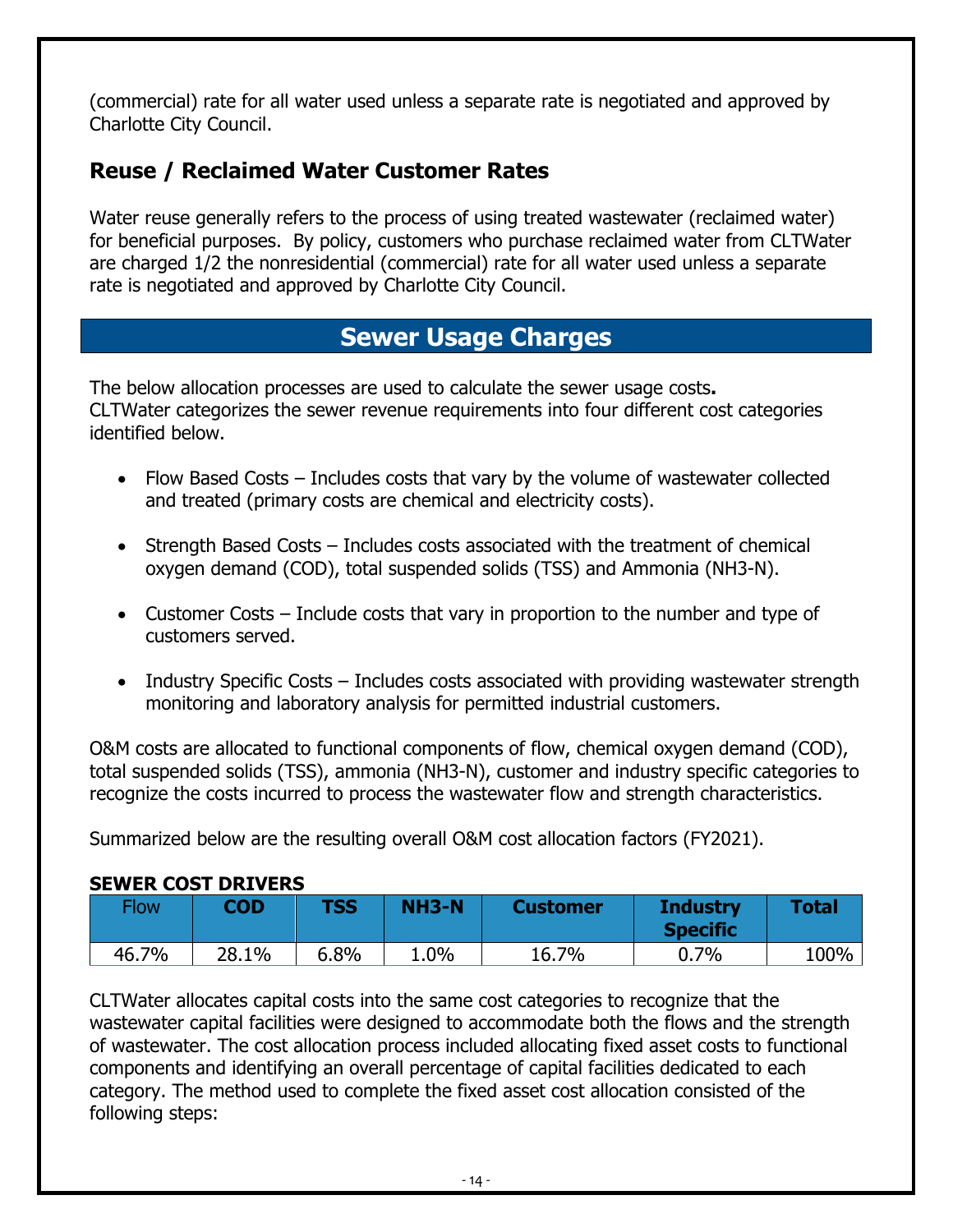- 1. Development of a list of fixed sewer assets, original costs, service lives and dates placed in service;
- 2. Depreciation of the components over their useful life to reflect each asset's service life;
- 3. Allocation of the net asset value to functional cost components; and
- 4. Development of average capital cost allocation percentages from the functional cost allocation results.

CLTWater's fixed asset records provided the net asset values. Net asset values are allocated to flow, COD, TSS, NH3-N based on a combination of the design basis and predominant purpose of the facilities. Below is a summary of the basis for the capital cost allocations (FY2021).

| <b>System Component</b>        | <b>Allocation Basis</b>                                                                                          |
|--------------------------------|------------------------------------------------------------------------------------------------------------------|
| <b>Wastewater Collection</b>   | Costs assigned 100% to the flow component.                                                                       |
| Flow Equalization              | Costs assigned 100% to the flow component.                                                                       |
| Screening / Grit Removal       | Primary purpose is the removal of TSS and flow rates                                                             |
|                                | determine equipment sizing so costs assigned 50% to flow                                                         |
|                                | and 50% to the TSS component.                                                                                    |
| Pumping                        | Costs assigned 100% to the flow component.                                                                       |
| <b>Primary Clarification</b>   | Primary purpose is the removal of TSS and COD. Flow<br>rates and loadings determine equipment sizing. Therefore, |
|                                | costs were assigned 45% to flow, 10% to COD, and 45%                                                             |
|                                | to TSS.                                                                                                          |
| <b>Activated Sludge</b>        | Support removal of organic matter with facilities designed                                                       |
|                                | based on loadings. Costs assigned 100% to the COD                                                                |
|                                | component.                                                                                                       |
| <b>Secondary Clarification</b> | Process designed based on flow rates and loadings.                                                               |
|                                | Process supports removal of organic matter and                                                                   |
|                                | denitrification. Therefore, costs assigned 40% to flow,                                                          |
|                                | 40% COD, and 20% NH3-N.                                                                                          |
| <b>Secondary Filtration</b>    | Process designed based on COD loadings and process<br>supports organic matter and solids removal, as well as     |
|                                | denitrification. Therefore, costs assigned 95% to COD,                                                           |
|                                | 2.5% to TSS, and 2.5% to NH3-N.                                                                                  |
| <b>Disinfection</b>            | Costs assigned 100% to the flow component.                                                                       |
| Thickening                     | Costs assigned 63.6% to COD, 33.5% to TSS, and 2.9% to                                                           |
|                                | NH3-N, based on influent loadings and solids removal.                                                            |
|                                |                                                                                                                  |

#### **SEWER CAPITAL COST ALLOCATION BASIS**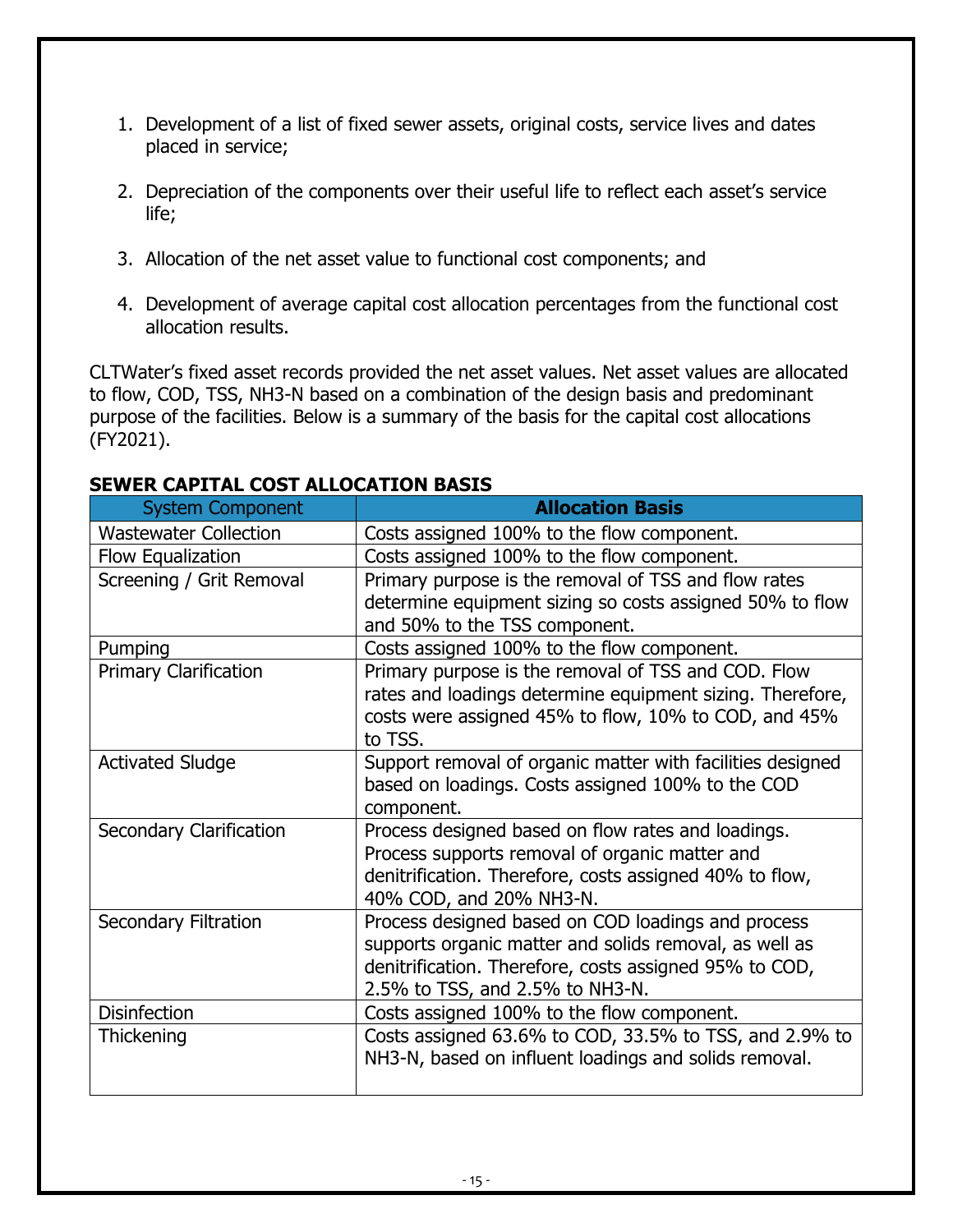| <b>Dewatering</b>        | Costs assigned 63.6% to COD, 33.5% to TSS, and 2.9% to |
|--------------------------|--------------------------------------------------------|
|                          | NH3-N, based on influent loadings and solids removal.  |
| <b>Sludge Digestion</b>  | Costs assigned 63.6% to COD, 33.5% to TSS and 2.9% to  |
|                          | NH3-N, based on influent loadings and solids removal.  |
| <b>Septic Receiving</b>  | Costs assigned 58% to flow, 22.6% to COD, 14.4% to     |
|                          | TSS, and 3.3% to NH3-N based on discharge loadings.    |
| <b>Water Reuse</b>       | Costs assigned 100% to the flow component.             |
| <b>Customer Accounts</b> | Costs assigned 100% to the customer component.         |

Capital cost allocation factors were determined based on applying the fixed asset cost allocations to the net fixed asset values of each of the system components. Shown below are the resulting overall capital cost allocation factors (FY2021).

#### **SEWER CAPITAL COST ALLOCATION FACTORS**

| <b>Flow</b> | COD  | <b>TSS</b> | <b>NH3-N</b> | <b>Customer</b> | <b>Industrial</b><br><b>Waste</b><br><b>Charge</b> |
|-------------|------|------------|--------------|-----------------|----------------------------------------------------|
| 85.8%       | 7.5% | 4.8%       | 1.1%         | 0.1%            | 0.6%                                               |

Sewer customer classes consist of residential, multi-family, commercial, industrial, highstrength commercial and high-strength industrial customers. Service requirements associated with these classes are based on billed water usage and wastewater strength loadings. Loadings data are obtained from monitoring data provided by the CLTWater staff. Average loading concentrations for all customer classes are estimated based on wastewater flow received at the plant and loadings reported in the Industrial Waste Charge Study Final Report that was prepared in 2004. Monitored customers are charged a surcharge for their metered flow in excess of domestic average concentrations in the table below.

#### **SURCHARGE LOADING**

| <b>Cost Drivers</b> | <b>Domestic Averages MG/L</b> |
|---------------------|-------------------------------|
| חר                  | 500                           |
| TSS                 | 250                           |
| $NH3-N$             |                               |

The total estimated units of service by customer class is estimated based on the wastewater treatment plant influent data and customer data provided by CLTWater and updated as deemed appropriate.

The unit cost of service is calculated for each of the sewer cost categories by dividing the cost allocated to each cost category by the total number of estimated units of service the prior year.

Ccf Residential sewer usage is capped at 16 Ccf and customers do not pay sewer usage rates for water used beyond this amount each billing period. Multi-family (apartment) sewer usage is capped based on an average of 11 Ccf of water usage per dwelling unit per billing period, and customers do not pay sewer usage rates for flows beyond this amount.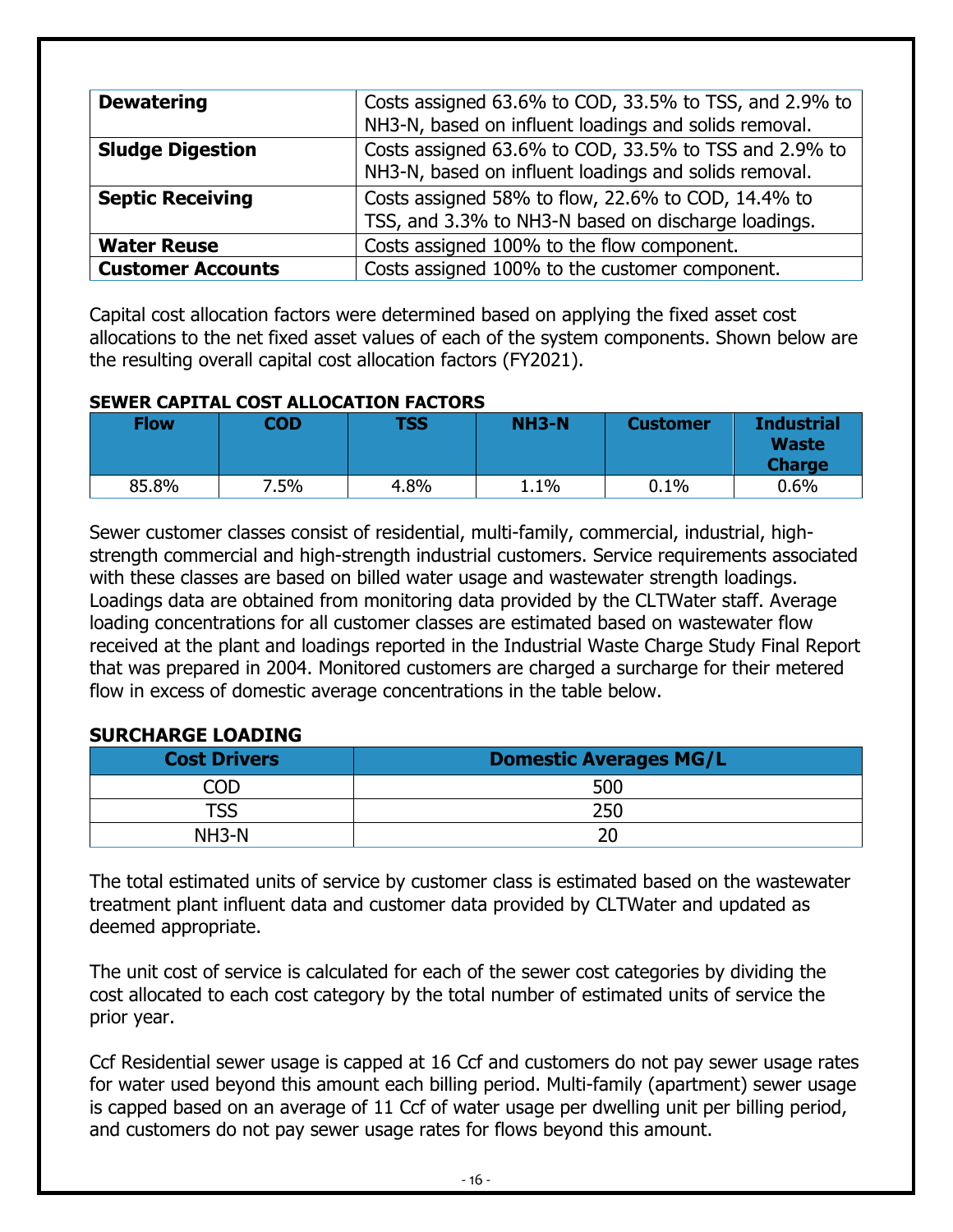Commercial and industrial customers using water from CLTWater's water distribution system, but not discharging all the water back into the sewer system, have the quantity of water used and not discharged back into the sewer system excluded from the sewer service charge. However, this is predicated on the quantity of water being measured by a CLTWater approved device installed and maintained at the owner's expense.

Several customers were grandfathered into the above methodology in 2001 that excludes sewer charges for an amount of water that is evaporated and not discharged into the CLTWater sewer system without the installation of a measurement device. These customers pay sewer charges based on an established percentage of total water used based on CLTWater's calculations or an independent consultant's recommendation since the amount of evaporated water not added back to the sewer is not metered separately.

# **Industrial Wastewater Program Fees and Charges**

#### <span id="page-16-1"></span><span id="page-16-0"></span>**Commercial High Strength Volume Charges for Non-Monitored Customers**

Customers serviced by multi-user meters (master meters), that also serve other customers not discharging high strength wastewater, are not charged the High Strength surcharge, although a similar business that has a separate or stand-alone meter receives both the Industrial Waste Charge and the High Strength Surcharge. Typical customers served by master meters include shopping centers, strip malls and office buildings and usually there are no records to determine the water usage of individual tenants. Subsequently, this wastewater returns to the sewer system and it is impossible to measure the precise impact that each individual tenant has on the system.

The commercial high strength volume charge is assessed to non-monitored customers in the industrial waste program that discharge wastewater pollutant concentrations that are greater than the domestic loading concentrations. CLTWater calculates the high strength charge by determining the average pollutant loadings for these customers in excess of domestic loading and calculating a volumetric high strength charge that includes the costs of treating these high strength loadings. The amount billed is determined by multiplying the high strength charge / Ccf by the volume of metered water used by the customer.

These surcharges are in addition to other sewer charges.

#### <span id="page-16-2"></span>**Industrial Waste Charge**

Industrial and commercial customers that discharge high strength wastewater requiring increased costs to treat relative to residential wastewater are assessed an industrial waste charge that recovers a portion of the System Protection Division costs. CLTWater asses these charges based on flow volume. Both monitored customers (who have average daily flow greater than 25,000 gallons per day or who have special discharge permits) and non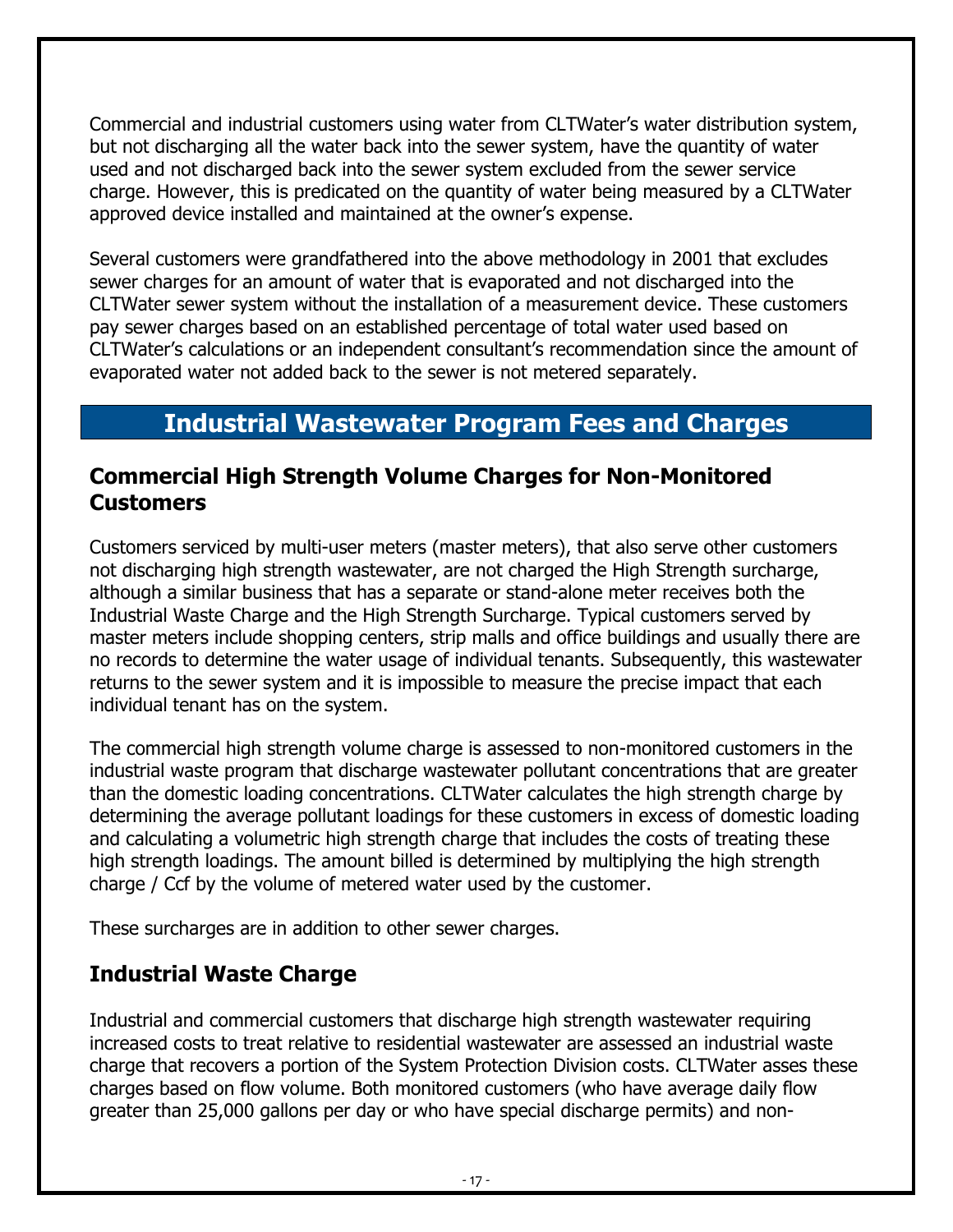monitored commercial customers (such as restaurants, auto repair and body shops and laundries that have high strength effluent but have insufficient flow to require continuous monitoring) are required to pay this charge.

CLTWater identifies industries that discharge industrial waste by the Standard Industrial Classification (SIC) code assigned to them when they obtained their business license. The SIC code assists CLTWater in determining the type of wastewater discharged by similar businesses.

#### <span id="page-17-0"></span>**Industrial High Strength Surcharges for Monitored Customers**

Industrial customers that discharge wastewater with a concentration of chemical oxygen demand (COD), total suspended solids (TSS) and ammonia-nitrogen (NH3-N) at a strength higher than domestic strength are billed a surcharge on the number of pounds of each pollutant discharged in excess of the domestic loading rate.

To determine the surcharge, the following steps occur. The monthly average of each pollutant discharged by the particular industrial customer is calculated and the average domestic loadings (refer to Surcharge Loading table in Sewer Usage Charges section) subtracted to determine the pounds of surplus loading. The pounds of surplus loading value are multiplied by the factor of 0.0062428 to determine the pounds of pollutant surcharged. The factor is a conversion factor of the National Standard pounds formula (Wastewater Flow in Million Gallons per Day (MGD) X 8.34 (weight in pounds of 1 gallon of water X pollutant concentration in mg/l) which accounts for the fact that CLTWater bills its customers in Ccfs instead of gallons.

The pollutant surcharges for COD, NH3-N, and TSS recover the entire cost to CLTWater to treat these wastes. The surcharges for all pollutants are increased by the percent required to achieve and maintain surcharges equivalent to full cost recovery of treating each pollutant. The customer's monthly invoice shows the pounds of pollutant surcharged.

#### <span id="page-17-1"></span>**Quarterly Sampling Fee for Industrial Septic Waste Receiving**

Hauled waste customers must apply for and receive a permit from CLTWater allowing them to deliver hauled waste to designated receiving stations (see Septic Waste Permit Fee). The permit must be renewed annually for the customer to continue to deliver hauled waste. On a quarterly basis for each permit, CLTWater may sample the hauled waste being delivered by customers to ensure they remain in-line with the concentrations noted at the time the permit was granted. Costs recovered with the quarterly sampling fee include labor, vehicle, materials, lab costs/sampling fees, and overhead.

# **Fire Line Fees**

<span id="page-17-2"></span>CLTWater calculates the cost associated with fire line service using the base extra capacity methodology, as described by the AWWA. Using this methodology, the maximum day and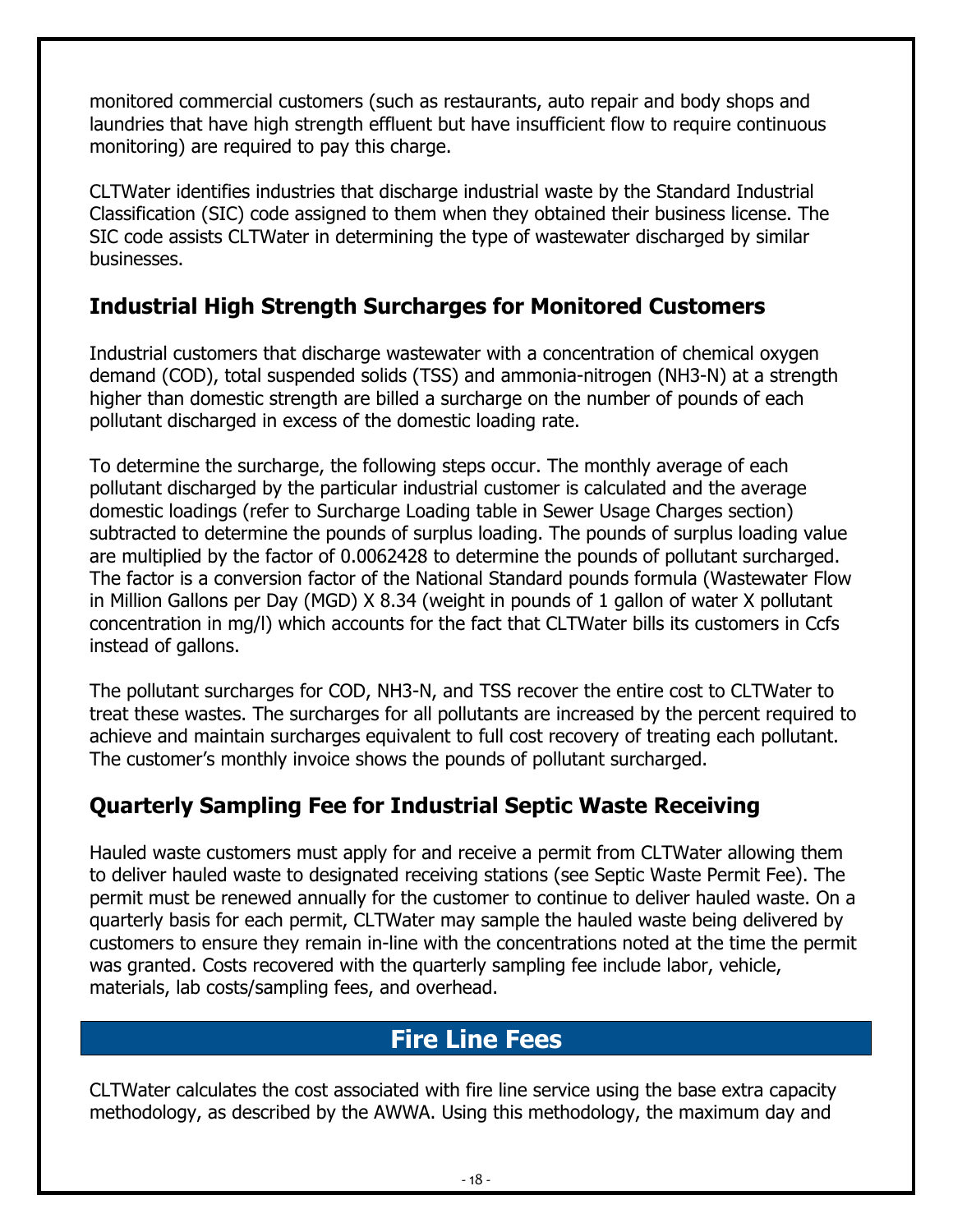maximum hour fire flow demands are estimated and used to determine the relative proportion of the system maximum day and maximum hour demands attributable to fire flow demands. The annual revenue requirement associated with providing fire line service is then estimated by allocating certain costs identified as related to meeting maximum day or maximum hour water demands proportionally to fire line service. CLTWater then divides the total annual revenue requirement associated with fire line service by the number of 6" fire line meter equivalents to derive the unit cost of fire line service under this method.

The maximum day and maximum hour fire flow demands are estimated based on assumptions contained in CLTWater's 2009 Water Distribution System Master Plan, prepared by Black & Veatch, Inc. (the "Master Plan") or the most recent update available. The performance criteria used in the Master Plan to evaluate the distribution system for fire flow requirements was a flow of 3,500 gallons per minute (GPM) for three hours. For the purposes of this analysis, CLTWater calculates the maximum day and maximum hour fire flow demands using the assumption of two non-simultaneous fires in a day. Summarized below is the resulting base, maximum day and maximum hour allocation factors used in the analysis (FY2021).

| <b>Cost Factor</b>  | <b>Base</b> | <b>Max Day</b> | <b>Max Hour</b> | <b>Fire Flows</b> | Total |
|---------------------|-------------|----------------|-----------------|-------------------|-------|
| Average Day Demand  | 100.0%      | $0.0\%$        | $0.0\%$         | $0.0\%$           | 100%  |
| Maximum Day Demand  | 69.5%       | 29.6%          | $0.0\%$         | $0.9\%$           | 100%  |
| Maximum Hour Demand | 44.7%       | 19.6%          | 33.4%           | 2.2%              | 100%  |

#### **COST ALLOCATION DEMAND FACTORS - BASE EXTRA CAPACITY METHOD**

Each cost category of CLTWater's budget is assigned to one of the cost factors. For any costs assigned to the direct fire, maximum day or maximum hour costs factors as shown in the above table, a portion of these costs are allocated to fire protection. Shown below is a summary of the budget categories and associated percentages of costs assigned to fire protection (FY2021).

#### **FIRE LINE COST ALLOCATION - BASE EXTRA CAPACITY METHOD**

| <b>Functional Costs</b>     | <b>Allocation</b> | <b>Rationale</b>                                          |
|-----------------------------|-------------------|-----------------------------------------------------------|
| Treatment -                 | 2.2%              | Treatment pumping costs allocated on a max hour           |
| Pumping                     |                   | basis, with the capacity required for fire protection     |
|                             |                   | representing 2.2% of the system's max hour demand.        |
| Transmission                | 0.9%              | Transmission costs allocated on a max day basis, with     |
|                             |                   | the capacity required for fire protection representing    |
|                             |                   | 0.9% of the system's max day demand.                      |
| <b>Distribution</b>         | 2.2%              | Distribution costs and facilities allocated on a max hour |
|                             |                   | basis, with the capacity required for fire protection     |
|                             |                   | representing 2.2% of the system's max hour demand.        |
| <b>Distribution Storage</b> | 50.0%             | Distribution storage designed for two purposes: (1) to    |
|                             |                   | meet maximum hour demands and (2) to provide              |
|                             |                   | adequate pressure for fire flows, so costs assigned       |
|                             |                   | 50% to fire flows.                                        |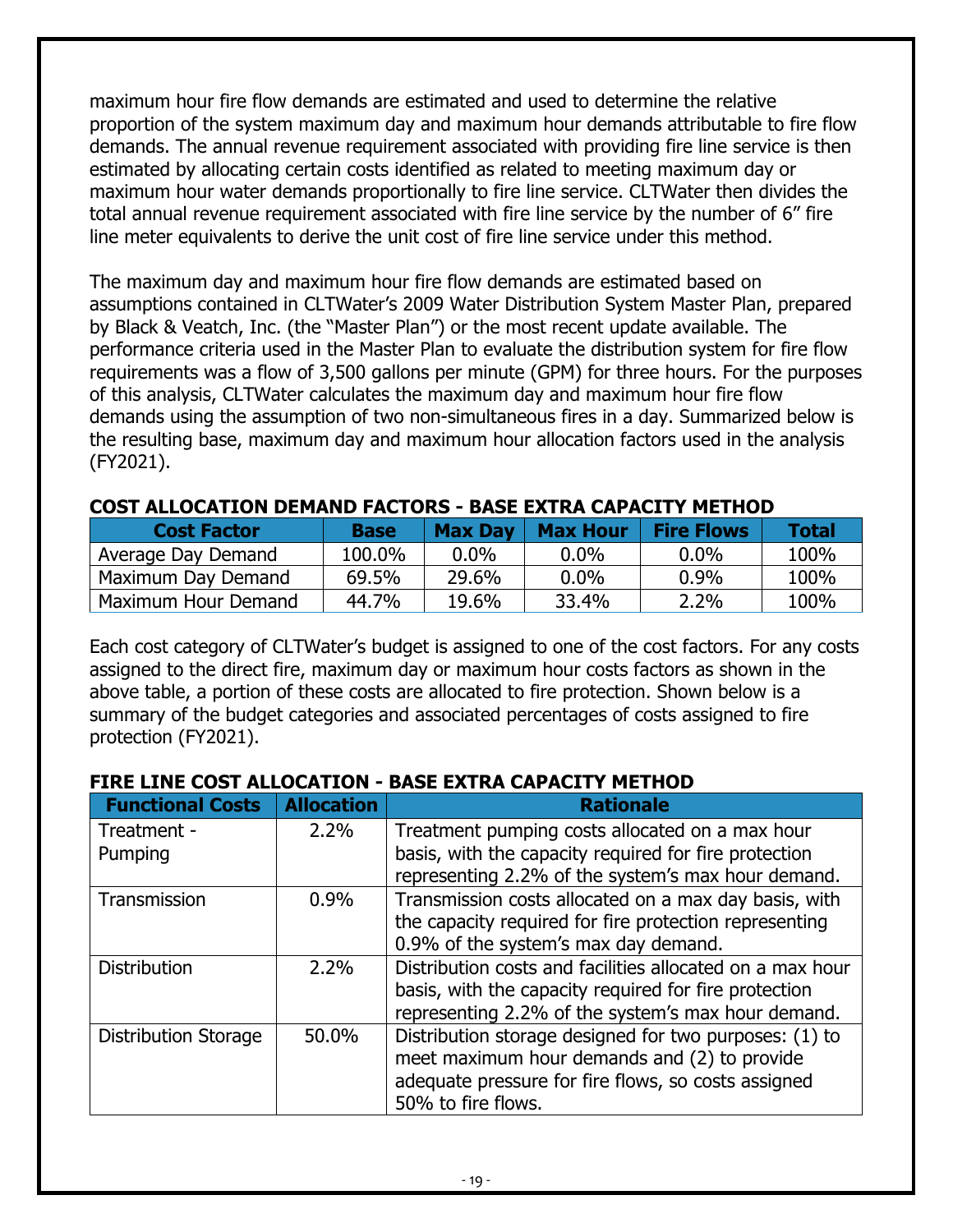| <b>Direct Fire</b> | 100.0% | Costs associated with hydrant and fire meter          |
|--------------------|--------|-------------------------------------------------------|
|                    |        | maintenance allocated 100% to direct fire protection. |

Using the base extra capacity method, the total fire line service revenue requirement is calculated by multiplying the CLTWater cost center budgets to the above Fire Flow Allocation with the exception of the Debt Service, CIP and Other Non-Operating Expenses and Other Revenue which included interest income, System Development Fees, miscellaneous revenue and sources/uses of funds). The Debt Service, CIP and Other Non-Operating Expenses is allocated at 2.3% and is based on the average allocation of fixed capital costs to base, maximum day, maximum hour and fire protection cost categories.

In situations where combination meters have zero usage on the high flow size meter over the past calendar year, the high flow size meter is considered a substitute for a separate, dedicated fire line connection. Therefore, the monthly availability fee is based on the low flow size meter. This condition is evaluated and adjusted periodically.

#### **Water and Sewer Connection Fees**

<span id="page-19-0"></span>The water and sewer connection fees are one-time charges for anyone desiring a new connection to the water and sewer system. These fees are paid in advance with the new service application. The 5/8" or 1" water service connection involves the construction of a lateral from the public water main to a service line on the customer's property, a meter yoke, a meter box and required appurtenances. Water service connections for larger than 1" meters involve the construction of a lateral from the public water main to a service line on the customer's property, a meter box or vault, a valve at the property line and other required appurtenances.

The sewer service connection involves the construction of a lateral from the sewer main to the edge of right of way.

Water and sewer connection fees for small taps services (5/8" to 4" meter sizes and 4" sewer connections) are established annually based on the average actual cost from the prior year to install service connections. Costs include labor, materials, any regulatory or non-regulatory fees, site restoration and mobilization charges associated with installation of these particular service connection sizes. In addition, costs associated with CLTWater staff reviewing design plans and/or performing inspection of these installations are included. Some sizes exclude exceptionally high or low historical costs (statistical outliers) to arrive at more representative costs. These small taps services are installed by a CLTWater contractor or are installed by CLTWater crews, depending upon the department's standard operating procedures.

Connection fees for larger services (greater than 4" water and 4" sewer) are based on CLTWater's estimated cost after reviewing the submitted construction design plans and site conditions. Costs include labor, materials, regulatory or non-regulatory fees, site restoration and mobilization charges associated with installation of these particular service connection sizes. In addition, costs associated with CLTWater staff reviewing design plans and/or performing inspection of these installations are included.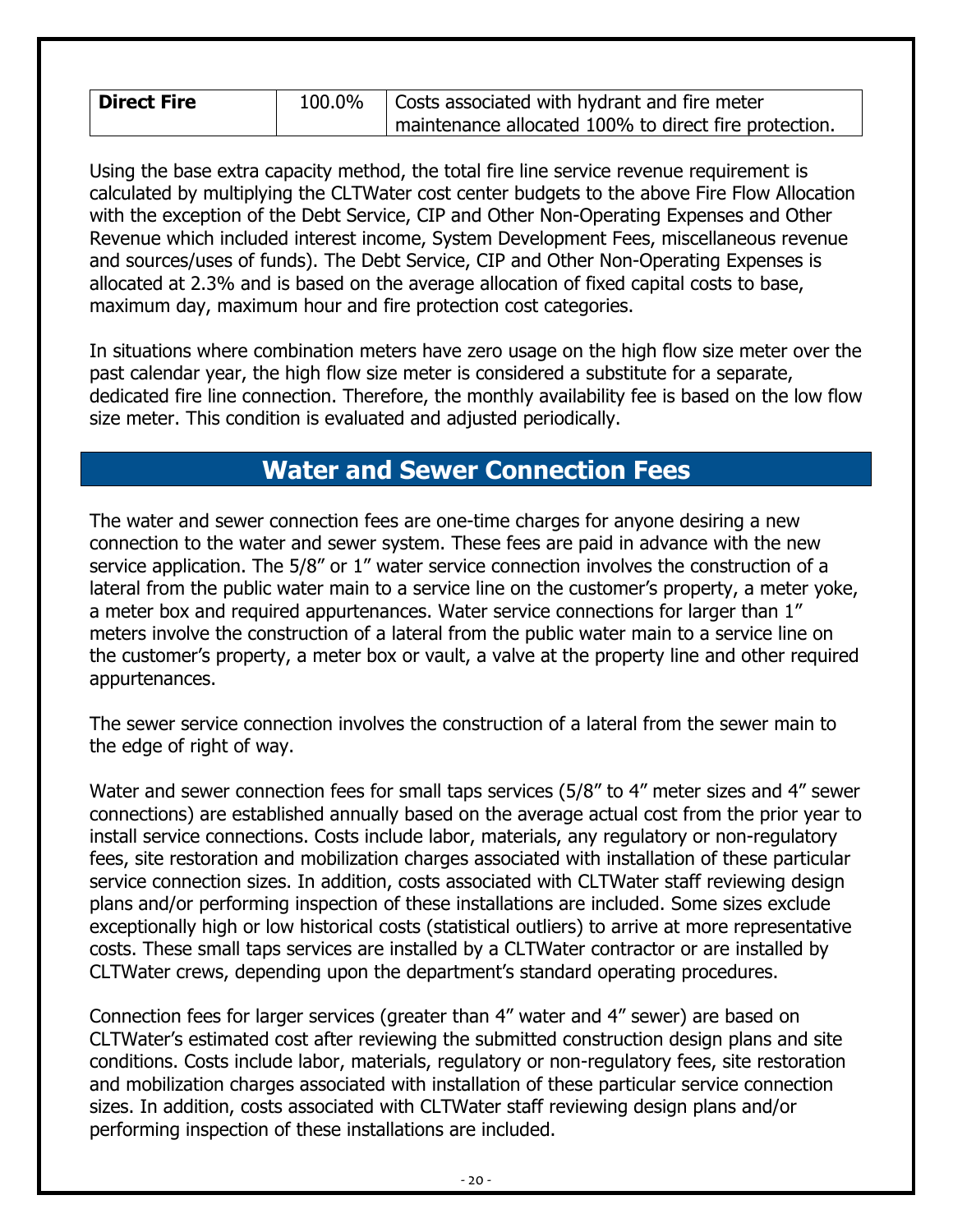The connection fee only (not the System Development Fee) is discounted 10% if the connection is installed during construction of a public water or sewer main. This discount is limited to 5/8" water and 4" sewer services.

The connection fees do not apply to services installed by a developer during the construction of water /sewer systems under contract with and donated to CLTWater because in this case CLTWater does not incur a direct installation cost.

Financial assistance for service connections may be available for single-family residential residences with household incomes that are 80% or less of the Charlotte area's median household income, consisting of a special deferred payment plan for 84 months or no interest loan payments. The median household income is determined from the most recently available Census data and is based on the most current household income for the Metropolitan Statistical Area for Charlotte, Gastonia and Rock Hill. To apply for assistance, the customer must complete an assistance application and submit their most recent tax return to substantiate family size and income.

#### <span id="page-20-0"></span>**Fire Line Connection Fees**

Costs of fire lines are based on CLTWater's estimated cost after reviewing the submitted construction design plans and site conditions. Costs include labor, materials, regulatory or non-regulatory fees, site restoration and mobilization charges associated with installation of these particular service connection sizes. In addition, costs associated with CLTWater staff reviewing design plans and/or performing inspection of these installations are including the costs of labor, parts and mobilization. These fees are paid at the time application is made for the connection.

Industrial, commercial and multi-family customers that install fire sprinkler systems or private fire hydrants will incur a separate connection fee for each fire line.

#### **Water and Sewer System Development Fees**

<span id="page-20-1"></span>North Carolina General Statute 162A Article 8 provides for the uniform authority to implement System Development Fees for public water and sewer systems in North Carolina. System Development Fees are one-time fees paid at the time of application for a new service to recover a portion of the capital costs associated with providing the capacity to serve the new customer coming on-line. System Development Fees are levied for all new water and sewer connections, regardless of whether they are installed as a part of a donated developer project or otherwise and regardless of the process used to construct or fund them.

CLTWater's System Development Fees are calculated using the Capacity Buy-In Method which requires new customers to buy into existing backbone facilities – plants, pump stations, supply reservoirs, large collection and distribution facilities – generally at a rate that reflects the prior investment of existing customers per unit of total capacity. As described below, CLTWater's water and sewer System Development Fees increase proportionally with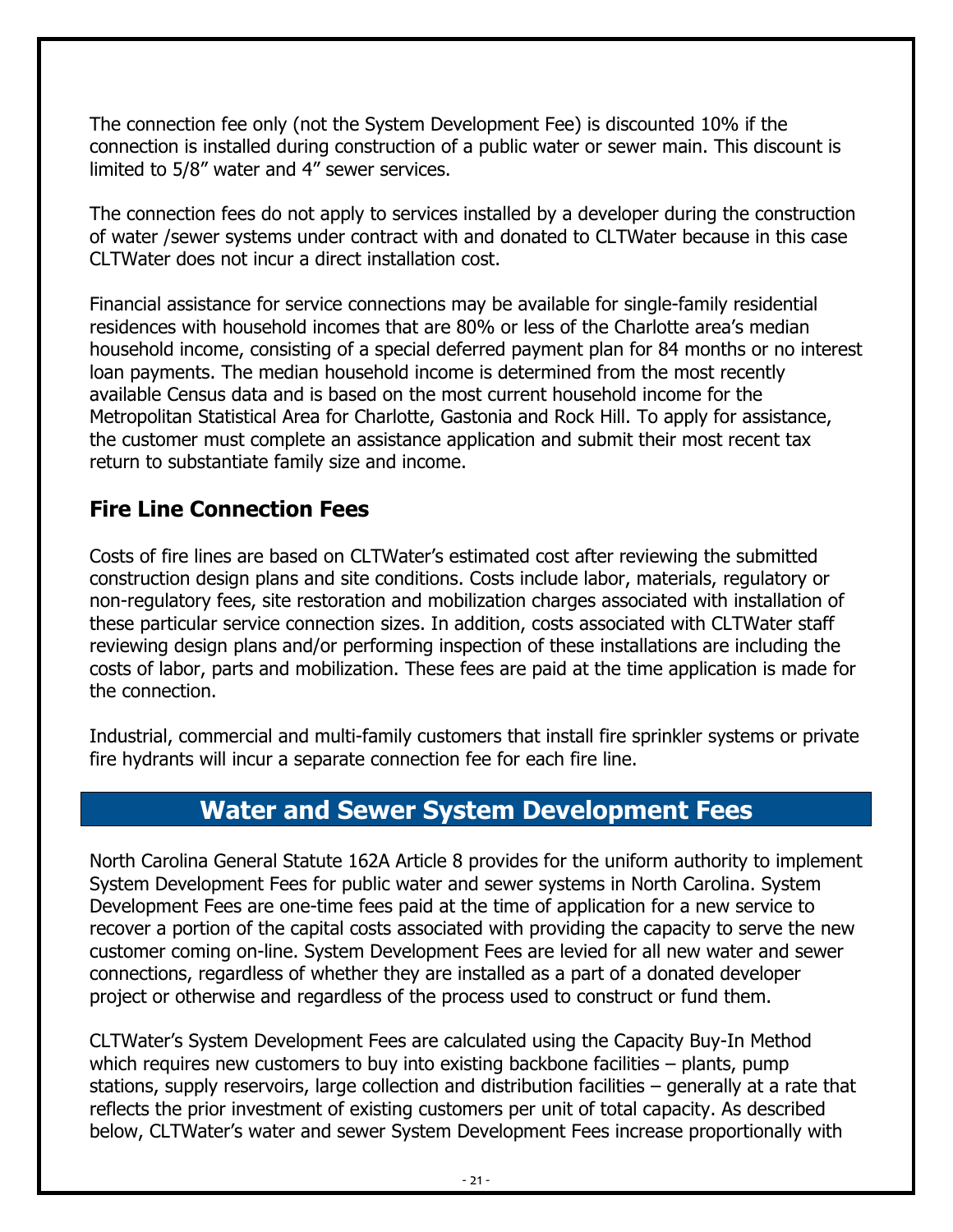the water meter size requested by the customer since larger meters consume a greater share of built capacity. The following steps were completed to calculate the fees under the Capacity Buy-In Method:

- 1. The replacement value of existing system facilities was calculated, and adjustments were made to derive a net replacement value estimate in accordance with 162 A Article 8. Adjustments to the calculated replacement value included deducting accumulated depreciation, developer contributions, and a portion of outstanding debt.
- 2. The unit cost of system capacity was estimated by dividing the net replacement value of existing system facilities by the current capacity of the system.
- 3. The amount of capacity associated with a service unit of new development was estimated. One equivalent residential unit ("ERU") was defined as the smallest service unit of new development.
- 4. The System Development Fee for one service unit of development was calculated by multiplying the cost per unit of system capacity by the capacity associated with one ERU, as defined below.
- 5. The calculated System Development Fee for one ERU was scaled for different categories of demand. Meter capacity ratios were used to scale System Development Fees from a base meter size from the smallest unit of new development (one ERU) to different categories of demand, defined by different customer meter sizes.

#### <span id="page-21-0"></span>**Fire Line System Development Fees**

Fire Line System Development Fees are calculated using the Capacity Buy-In Method for a 5/8" water meter multiplied by the meter manufacturer's flow data divided by 2 to account for the 50% return flow change concept.

After installation, if an upgrade is requested, the original System Development Fee is refunded once the new System Development Fee is paid.

#### **Land Development User Fees**

<span id="page-21-1"></span>CLTWater's Installation and Development Services section is the plan review, plan approval, permitting and inspection agent of proposed public potable water, sanitary sewer, and reclaimed wastewater infrastructure designed, proposed, constructed or requested by private entities, including developers throughout CLTWater's service area. CLTWater charges project, plan review and inspection fees using the City of Charlotte's approved methodology for cost recovery, which is based on capturing staff time and other direct and indirect costs for these activities.

Land development user fees are charged for the following services:

#### <span id="page-21-2"></span>**Backflow Prevention Review**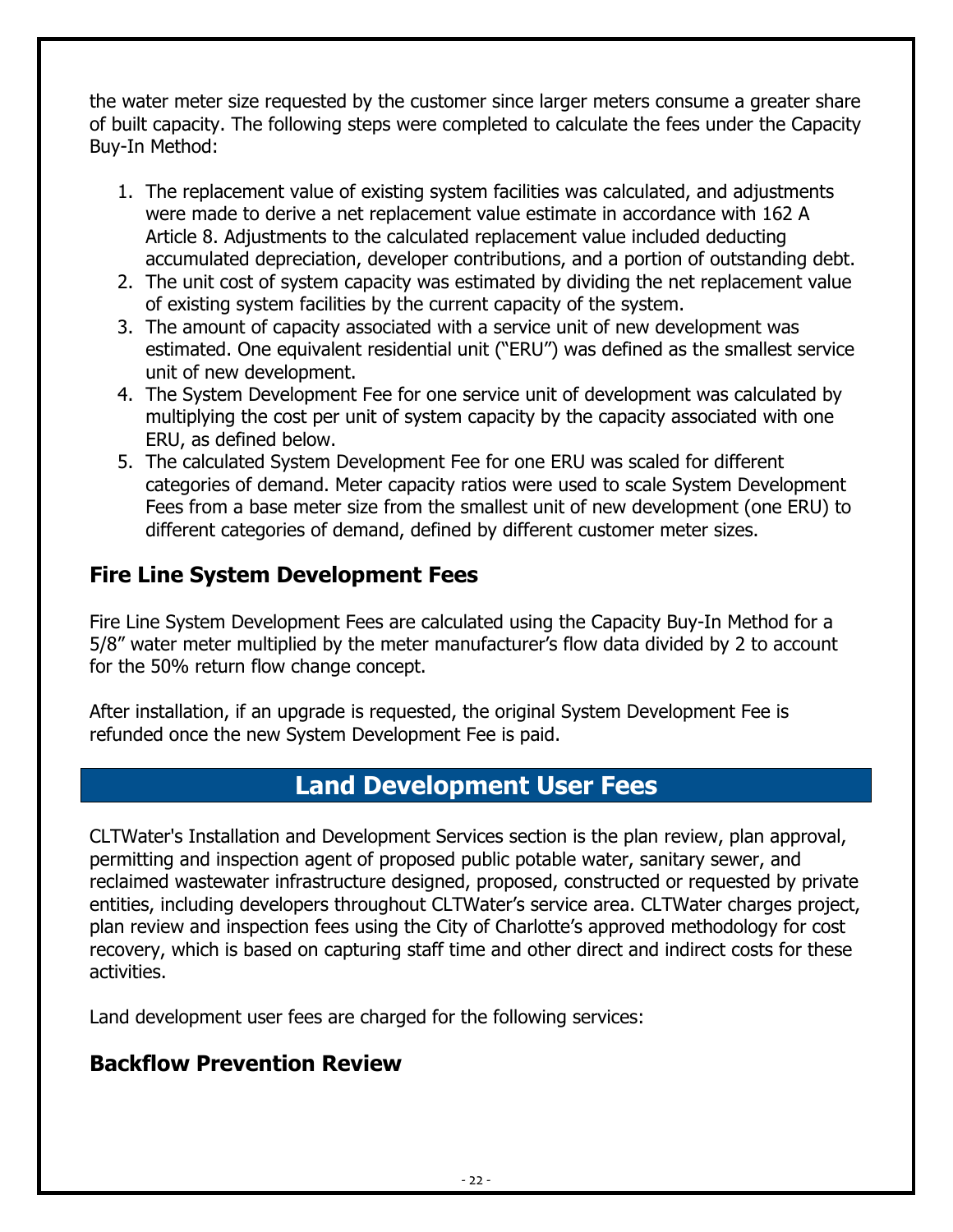This fee applies to plan review necessary to assure backflow prevention requirements are satisfied. Typically refers to commercial or non-single-family development. This fee would be paid when project plans requiring a backflow review are submitted for approval.

### <span id="page-22-0"></span>**Backflow Prevention Device Inspection**

This fee applies to site inspection required for new backflow prevention device installation or inspection and testing of existing backflow prevention devices. Typically refers to commercial, non-single-family development or customers with dedicated irrigation service connections.

#### <span id="page-22-1"></span>**Infrastructure Permit: Project Initiation**

This flat fee is assessed when a new project initiation occurs. It applies to various aspects of work that typical water and/or sewer projects require, regardless of size or scope. Typically refers to new residential subdivisions, commercial projects, non-single-family developments requiring water and or sewer infrastructure construction, or their relocations. This fee is paid when plans for an extension or relocation of water and/or sewer infrastructure are submitted for review.

#### <span id="page-22-2"></span>**Infrastructure Permit: Plan Review**

This fee applies to construction plan review required for new development including, but not limited to, new residential subdivisions, commercial projects, or non-single-family developments requiring water and or sewer infrastructure construction, abandonment, replacement, or relocation. This fee is paid when plans are submitted.

#### <span id="page-22-3"></span>**Infrastructure Permit: Inspection**

This applies to construction related activity of new public water and sanitary sewer infrastructure. Projects included in these fees are new residential subdivisions, commercial, industrial, and institutional projects, non-single-family developments requiring water and or sewer infrastructure construction, abandonment, replacement, or relocation. This fee is paid when plans are approved and permitted prior to construction, abandonment, replacement or relocation of water and/or sewer infrastructure when the land developer / project owner signs a contract.

#### <span id="page-22-4"></span>**System Conversion**

System conversion is the conversion of an existing domestic water service to an irrigation service or vice versa. This allows for the utilization of an existing service on site rather than applying for a new service. The fee covers the cost of contractors who perform the work on behalf of CLTWater.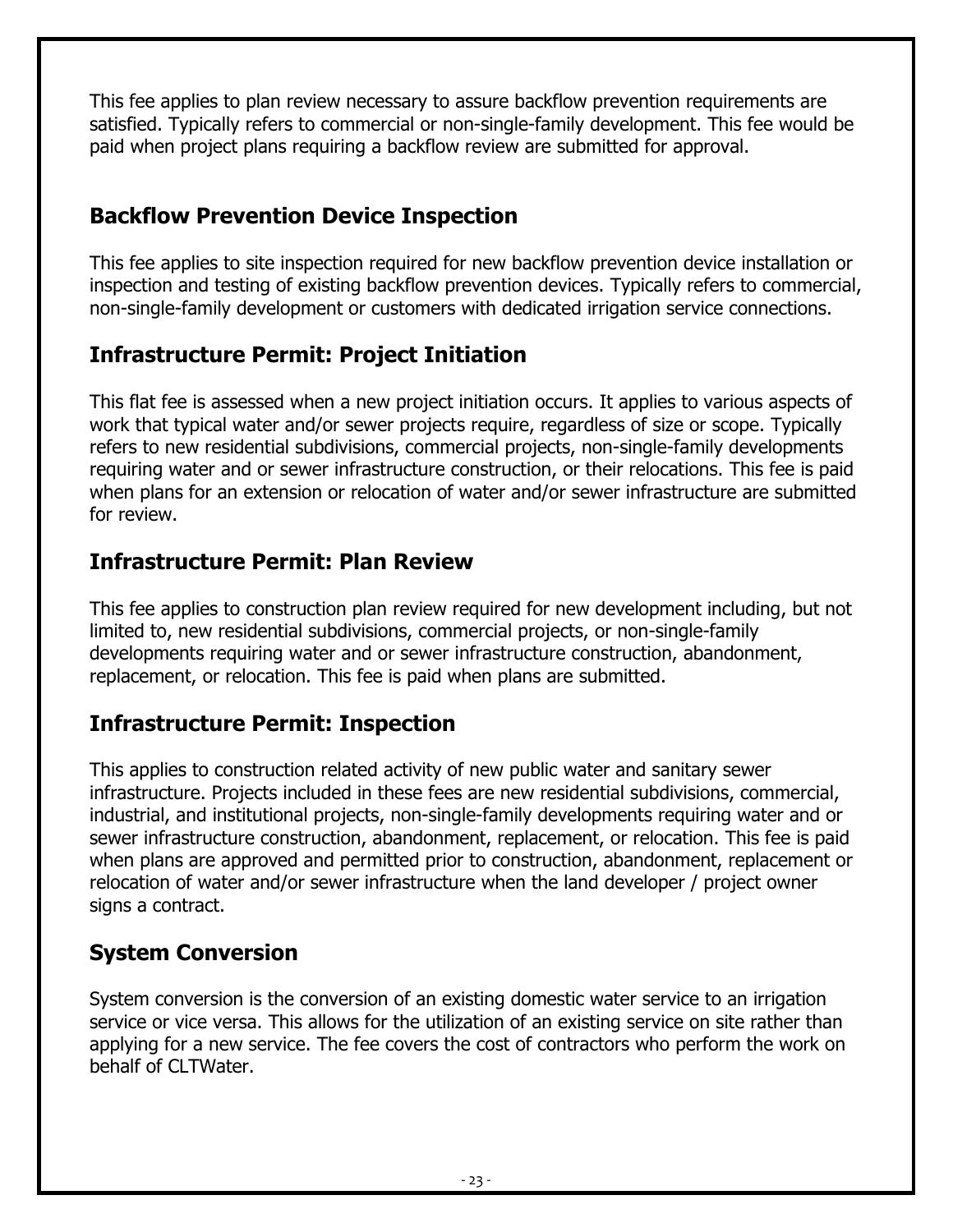#### <span id="page-23-0"></span>**Enhanced Plan Review**

Enhanced plan reviews will be completed within 15-20 business days of the first submittal and within 5-10 business days for resubmittals. Some project exclusions apply.

# **Special Financing Programs**

#### <span id="page-23-2"></span><span id="page-23-1"></span>**Connection Fee Financing**

An interest-free twelve-month loan that allows the domestic water, sewer, or irrigation connection fee to be paid in equal monthly installments in conjunction with the CLTWater bill. The applicant must be the owner of the property and must be living in the home. The loan request is only for the connection fee. The system development fee, if applicable, will be due and payable at the time of service application.

#### <span id="page-23-3"></span>**Water / Sewer Connection Financial Assistance Loan**

An interest-free seven-year loan to install a new water and/or sewer connection for residential customers who have a verifiable financial need.

Property owners whose household income is less than eighty percent of the median income for the CLTWater service area, based on income and family size as published by Housing and Urban Development, may obtain water and/or sewer connections under this program.

The Water/Sewer Connection Financial Assistance Loan policy is in the Extension Policy of the Design Manual:

- The financial assistance program as approved by the City Council as part of this Policy and in effect on January 1, 2010 shall remain in effect until and unless revised by CLTWater as authorized in the following section.
- CLTWater is authorized to revise the financial assistance program from time to time and to administer said program for qualified property owners to assist with the cost of connecting to the system. CLTWater shall give notice of a revision to said program to the City Council and to the CLTWater Advisory Committee at least 10 days in advance of the effective date of such revision. Further approval by the City Council or the Committee is not required for such revisions to take effect. Without limiting the foregoing, CLTWater shall have the right to establish and modify the qualifying criteria for any applicable financial assistance. Property owners qualifying for financial assistance are not guaranteed assistance. A copy of the financial assistance program shall be maintained and made available for public inspection and copying in the office of the Director of CLTWater and in the office of the City Clerk for the City of Charlotte.

#### <span id="page-23-4"></span>**Private Water / Sewer Line Replacement Financial Assistance Loan**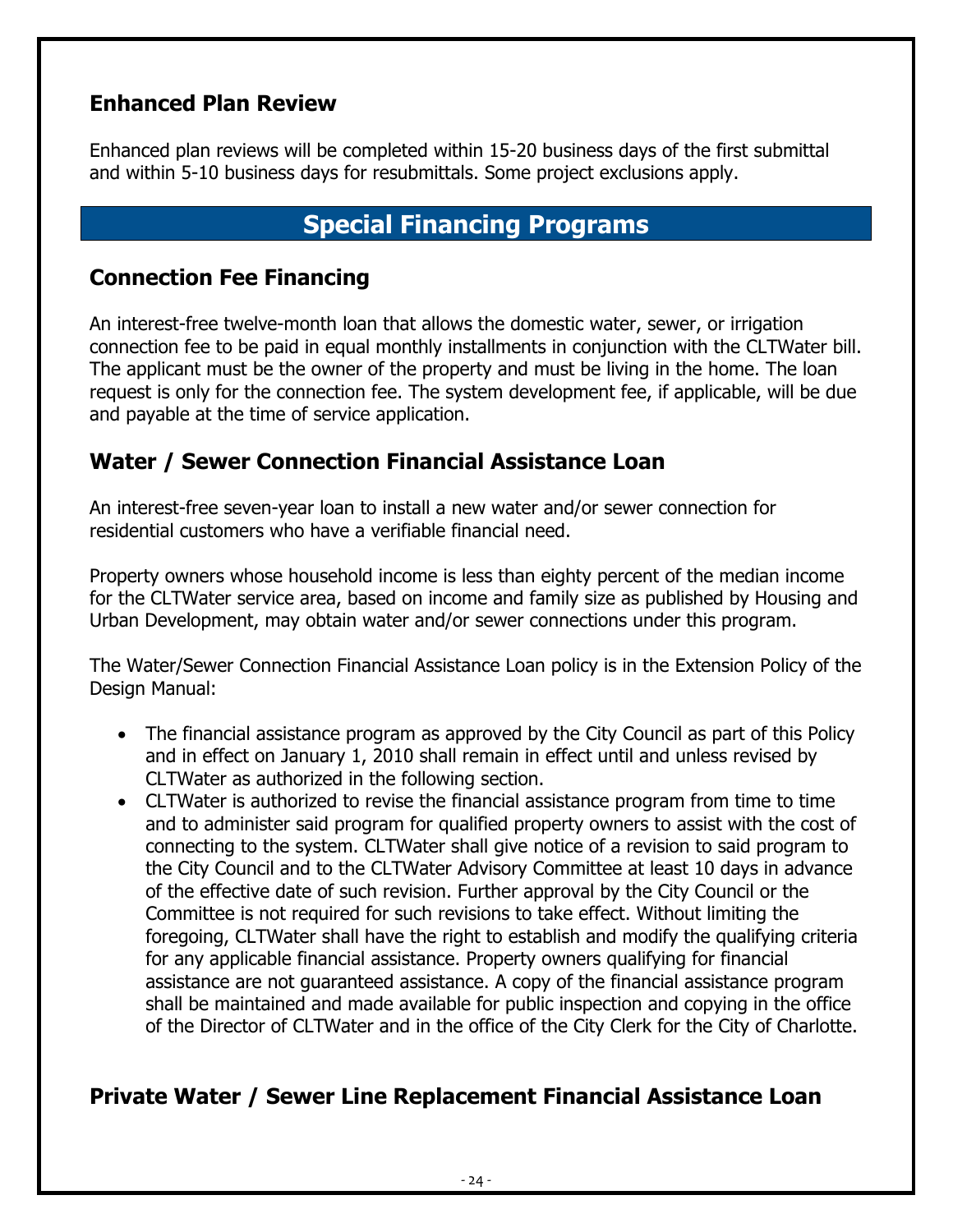An interest-free five-year loan to replace an existing private domestic water or sewer line to residential customers who have a verifiable financial need.

Property owners whose household income is less than eighty percent of the median income for the CLTWater service area, based on income and family size as published by Housing and Urban Development, may obtain water or sewer replacement lines under this program.

The property owner must make the application for the water line repair or replacement. To receive the repair or replacement, a lien will be required on the property for which service is being provided. Liens will only apply to repairs or replacements greater than \$500.00. The term of the receivable will be a maximum of five years and will be calculated at 0% interest.

Once the application is approved, CLTWater will engage the approved contractor to assess the customer's private water or sewer line. The recommended next steps may be to repair or replace the private line. The contractor will directly share recommendations and associated costs with the customer for approval and completion of the repair or replacement. The customer would be billed monthly until the repayment is satisfied.

#### <span id="page-24-0"></span>**HomeServe Assistance Private Line Protection Program**

CLTWater has launched a new service program with HomeServe that provides an optional private water and sewer line protection plan for our residential customers. Currently, customers are responsible for maintaining the exterior water and sewer lines on the private side of their property. This program gives customers a less expensive option for getting water and sewer lines repaired or replaced, should they become damaged.

The protection plan is available for a monthly water and sewer fee as outlined in the HomeServe agreement. If customers choose to bundle water and sewer, the price will be discounted. There will be no coverage limits for either service nor will there be a limit on the number of claims that can be made annually.

#### <span id="page-24-1"></span>**Non-Profit Assistance Agencies**

CLTWater and 311 partner with many agencies to aid in the process of verifying customer billing information, submitting commitments for payments, and subsequently making payments or providing loans on the customer's behalf.

#### <span id="page-24-2"></span>**Payment Arrangements**

Payment arrangements allow customers to extend the due date on a current balance or set up a monthly installment arrangement on a past-due or large balance. A standard payment arrangement allows up to four installments, but a supervisor may approve a longer arrangement in extenuating circumstances. Customers are asked to pay a portion of the past-due balance before they can enter into an arrangement; this requirement may also be waived by a supervisor in extenuating circumstances.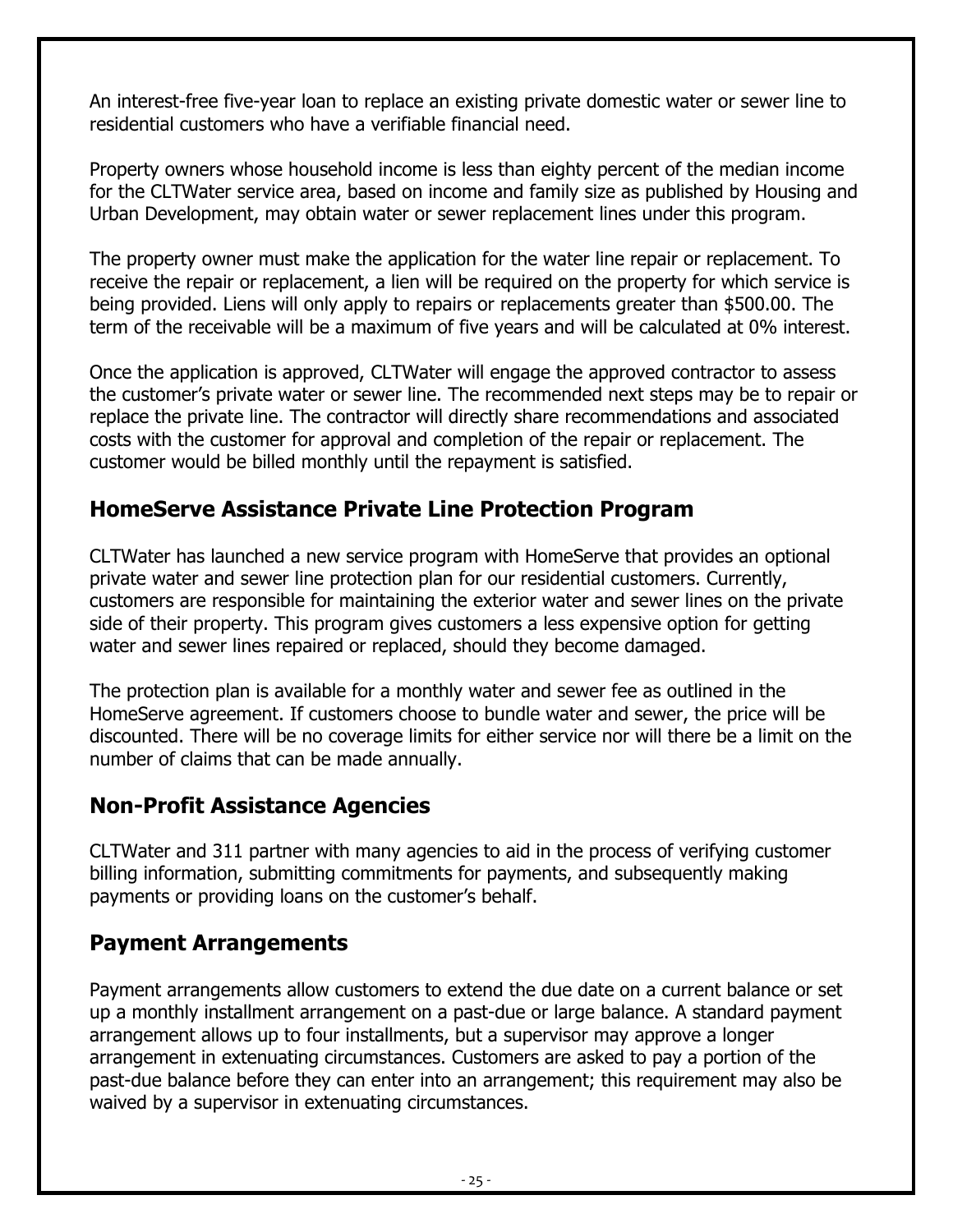# **Authorized Civil Penalties**

#### <span id="page-25-1"></span><span id="page-25-0"></span>**Wastewater Discharge Restrictions (Article III of Chapter 23 of the City Code)**

These civil penalties are assessed to users of the CLTWater sewer system for violations of wastewater discharge restrictions in applicable provisions of the City Code (currently codified as Article III of Chapter 23 of the City Code) and permits and orders issued pursuant thereto.

Examples of violations include, but are not limited to, the following:

- Reports submitted up to 10 days late;
- Transcription error;
- Improper of sampling procedures;
- Failure to sample for a required parameter;
- Failure to notify CLTWater of any planned significant changes to the operations or system at least 90 days before the change;
- Failure to report a slug load discharge;
- Prohibited or unauthorized discharge that may result in damage to a Publicly Owned Treatment Works (POTWs);
- Illegally discharging grease;
- Falsification of maintenance, pumping or cleaning reports; and
- Discharge of pollutants that have not been previously approved.

The maximum civil penalty is \$25,000 per violation per day. Assessed civil penalties are determined from factors set forth in the City Code and include, but are not limited to, the following: Extent of harm caused, magnitude and duration of the violation, the cost of enforcement, whether the violation was committed willfully or intentionally and history of violation(s).

#### <span id="page-25-2"></span>**Backflow Prevention (Article V of Chapter 23 of the City Code)**

The purpose of these civil penalties is to protect the CLTWater water system from contamination originating in private plumbing systems. Examples of violations include the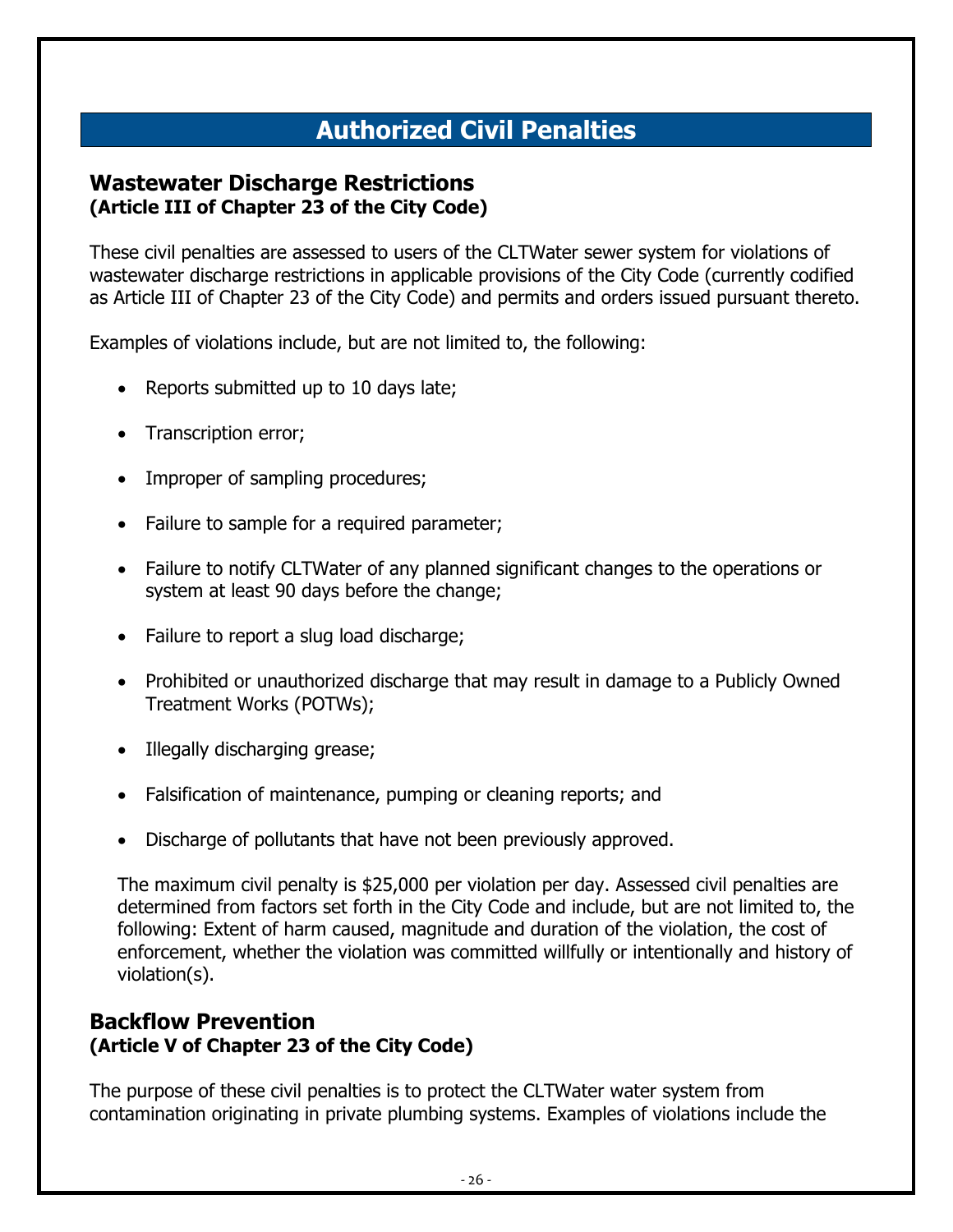following: unprotected cross connection involving a private water system, which is an imminent, high or moderate hazard; failure to submit complete and accurate reports; and failure to test or maintain backflow-prevention assemblies as required. Maximum civil penalties for violations of applicable provisions of the City Code range from \$100 to \$1,000 per violation per day. Assessed civil penalties are determined from factors set forth in the City Code, including timeliness of correcting the violation and history of violation(s).

#### <span id="page-26-0"></span>**Unpermitted Modifications to Water and Sewer System (Article VI of Chapter 23 of the City Code)**

The purpose of this civil penalty is to prevent alterations to the CLTWater water and sewer system that have not been permitted. The maximum civil penalty is \$10,000 per violation per day.

#### <span id="page-26-1"></span>**Water Conservation (Article VII of Chapter 23 of the City Code)**

The purpose of this civil penalty is to maintain and protect the water resources available to the City/County for essential and community and business water uses during a declared water shortage. The following three phases of water conservation can be implemented:

- 1. Phase l, restricted Restrictions on the manner, day of the week and/or time of day of one or more discretionary water uses and/or complete prohibitions on one or more such uses.
- 2. Phase ll, banned Restrictions on the manner, day of the week, and/or time of day of one or more discretionary or community and business water uses and/or complete prohibitions on one or more of such uses.
- 3. Phase lll, emergency- Restrictions on the manner, day of the week, and/or time of day of one or more discretionary, community and business or essential water uses; and/or complete prohibitions on one or more of such uses.

Any customer that violates the mandatory water conservation control in Phase l shall be subject to a civil penalty according to the following schedule:

| .                  |                           |                       |  |  |
|--------------------|---------------------------|-----------------------|--|--|
| <b>Offense</b>     | 1-1/2" Connection or Less | 2" Connection or More |  |  |
| First              | \$100                     |                       |  |  |
| Second             | \$200                     | \$400                 |  |  |
| Third & Subsequent | \$300                     | \$600                 |  |  |

#### **PHASE I**

Any customer that violates the mandatory water conservation control in Phase ll or Phase lll shall be subject to a civil penalty according to the following schedule.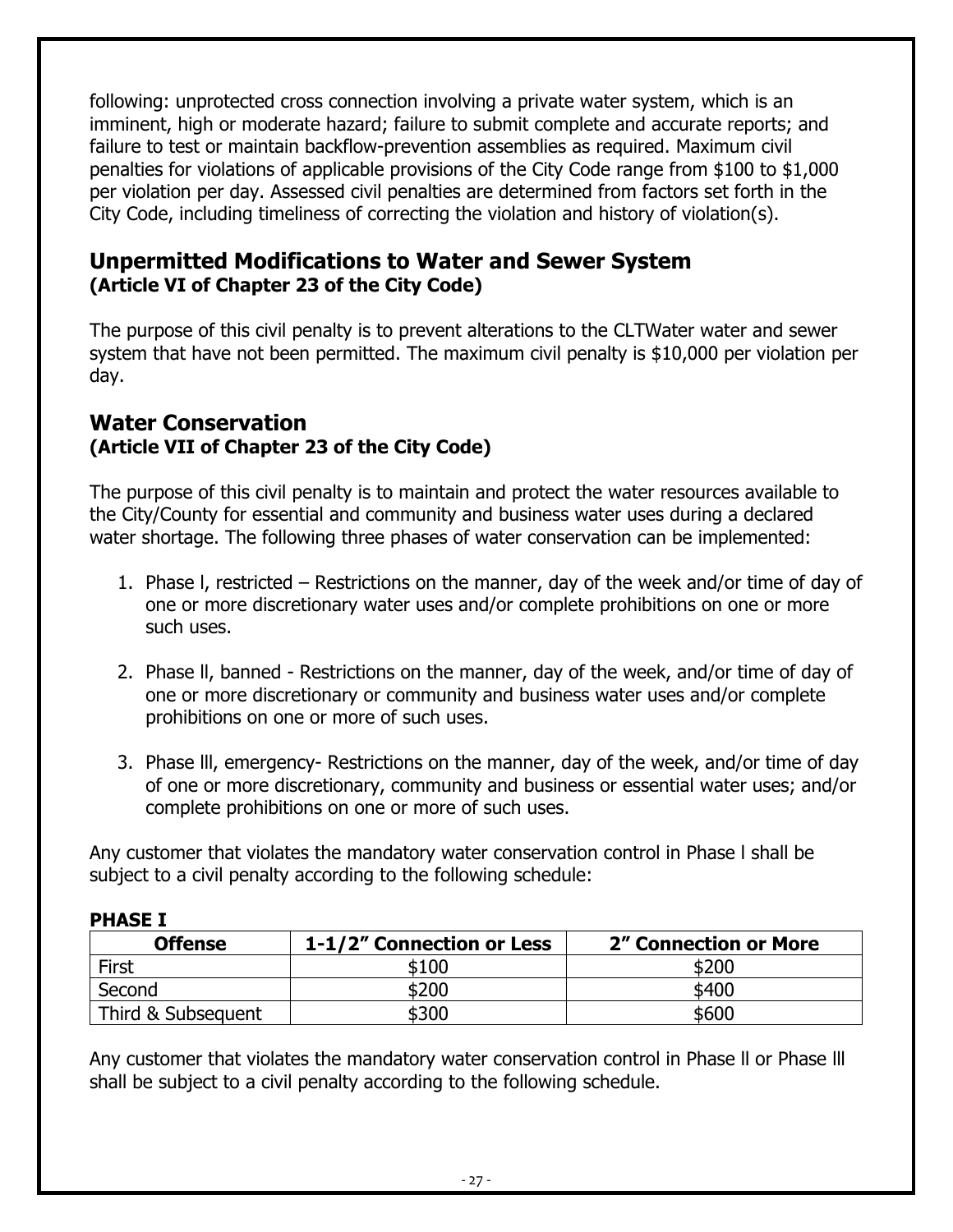#### **PHASE II OR PHASE III**

| <b>Offense</b>     | 1-1/2" Connection or Less | 2" Connection or More |  |
|--------------------|---------------------------|-----------------------|--|
| First              | \$200                     | \$400                 |  |
| Second             | \$400                     | \$800                 |  |
| Third & Subsequent | \$600                     | \$1,200               |  |

# **Director and Chief Financial Officer Authorized**

<span id="page-27-0"></span>The CLTWater Director is authorized to establish and the Chief Financial Officer is authorized to administer rates, fees, and charges for other services provided by CLTWater. These rates, fees, and charges are intended to recover the actual costs of providing services.

#### **Miscellaneous Rates and Fees**

#### <span id="page-27-2"></span><span id="page-27-1"></span>**Backflow Investigation Fee**

This fee recovers the labor, vehicle, materials, and overhead costs associated with the investigation of illegal or unauthorized connections to the water system that may not have a backflow prevention device installed, as well as a penalty for the violation.

#### <span id="page-27-3"></span>**Backflow Prevention Device Test Notification Fee**

CLTWater requires annual testing of backflow prevention devices. The fee shall be calculated to achieve full cost recovery of the notification.

#### <span id="page-27-4"></span>**Emergency 1" Unmetered Water Service**

This charge is per day for the use of unmetered water after CLTWater has removed the meter and installed a backflow device. The charge applies when a customer has a contaminated plumbing system or private water line without backflow protection and requires water service prior to eliminating the private contamination hazard. CLTWater replaces the customer's meter with an un-metered backflow prevention device. After the customer has corrected the problem and CLTWater Lab Services has verified the water is clean, the metered connection can be restored.

#### <span id="page-27-5"></span>**Environmental Laboratory Services Analytical Fees**

CLTWater's Environmental Laboratory Services facility is a full-service environmental laboratory that supports CLTWater's analytical needs and those of the laboratory's external customers. The laboratory is certified to provide commercial analytical services for drinking water, wastewater, industrial discharges, and ground, surface and storm waters. External customers are billed monthly or quarterly. Fees are based on benchmark surveys of commercial laboratories and the cost components are an allocation of salaries and materials.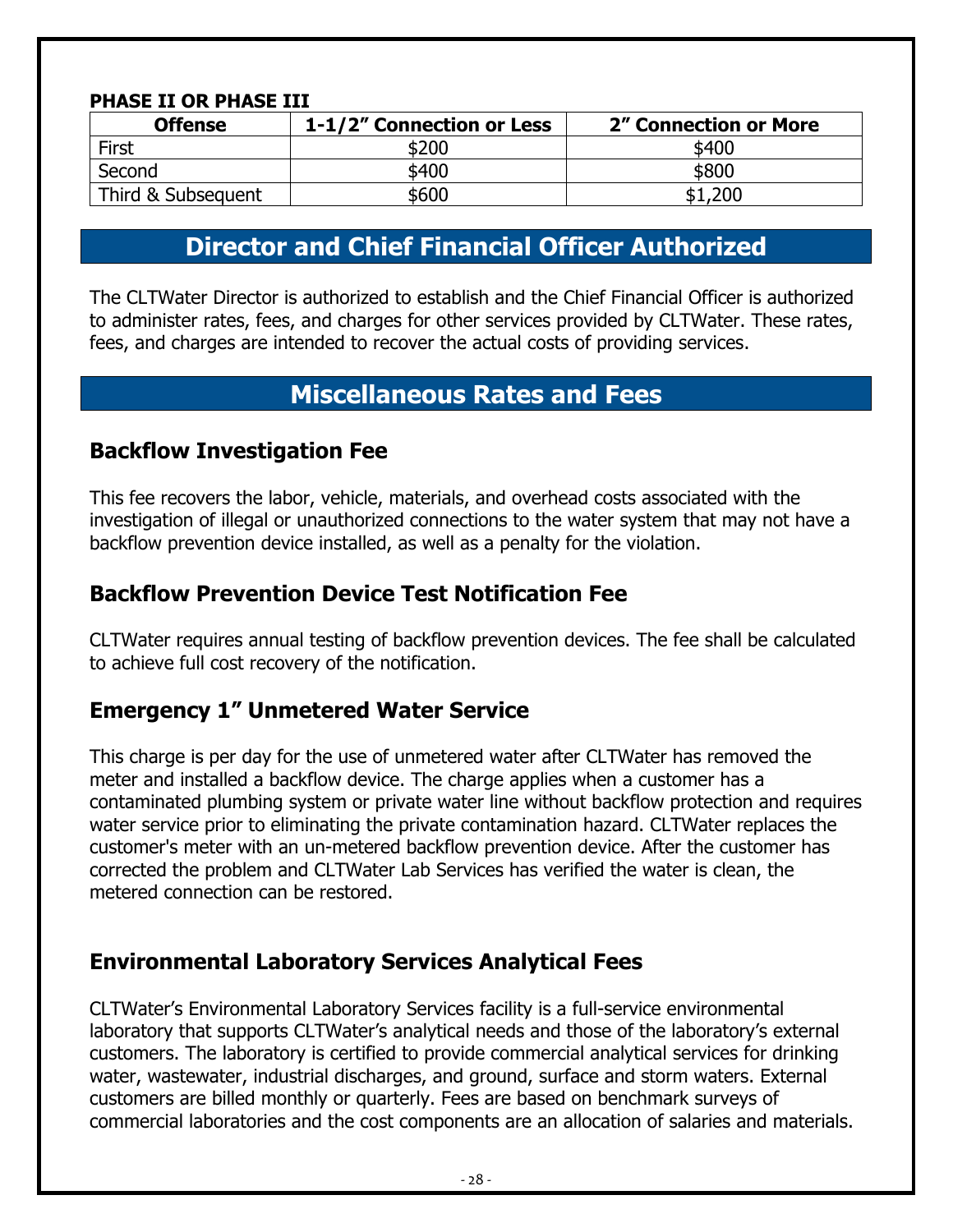Fees may also be charged to external customers in accordance with approved agreements with the intent to fully offset the laboratory's cost components.

#### <span id="page-28-0"></span>**Meter Plug/Unplug Fee**

This fee recovers labor, vehicle, material, equipment and overhead costs incurred when a plug must be installed to stop the flow of water to the customer after other methods have been overridden or undone by the customer. When the plug is being removed, the fee excludes the cost of a plug.

#### <span id="page-28-1"></span>**Meter Testing Fee**

Should a customer dispute the accuracy of their water meter, the meter can be removed and tested in accordance with AWWA specifications. Should the meter test within AWWA specifications or under-register usage, the customer will be charged a meter-testing fee. Should the meter test reveal the meter was over-registering usage, the customer will be not be charged a testing fee and the applicable usage refund will be issued.

This fee recovers the labor, vehicles, tools, materials, supplies, and equipment costs necessary to have their meter tested at CLTWater's meter test facility.

#### <span id="page-28-2"></span>**Meter Test Cancellation Fee**

This fee recovers the labor, vehicle, material, and overhead costs necessary to assess a customer who is a "no show" when having their meter tested at CLTWater's meter test facility.

The general process is that the customer meets a CLTWater employee at their home, the meter is pulled, and the customer follows the staff person to the meter test facility to observe their meter being tested.

#### <span id="page-28-3"></span>**Moved Meter Fee**

This fee recovers the labor, vehicle, material, and overhead costs necessary to assess a customer or entity who has moved a meter from one location to another without authorization, as well as a penalty for the violation.

#### <span id="page-28-4"></span>**Sewer, Commercial, Ground Water Remediation**

In certain situations, CLTWater accepts and treats contaminated groundwater. User fees are charged based on metered flows. The commercial sewer rate applies. Sampling at the discharge point into the sanitary sewer may be required and an additional high strength charge and industrial control charge may apply based on the flow volume and the sampling results. CLTWater will designate the location and may limit the discharge rate where contaminated groundwater is accepted.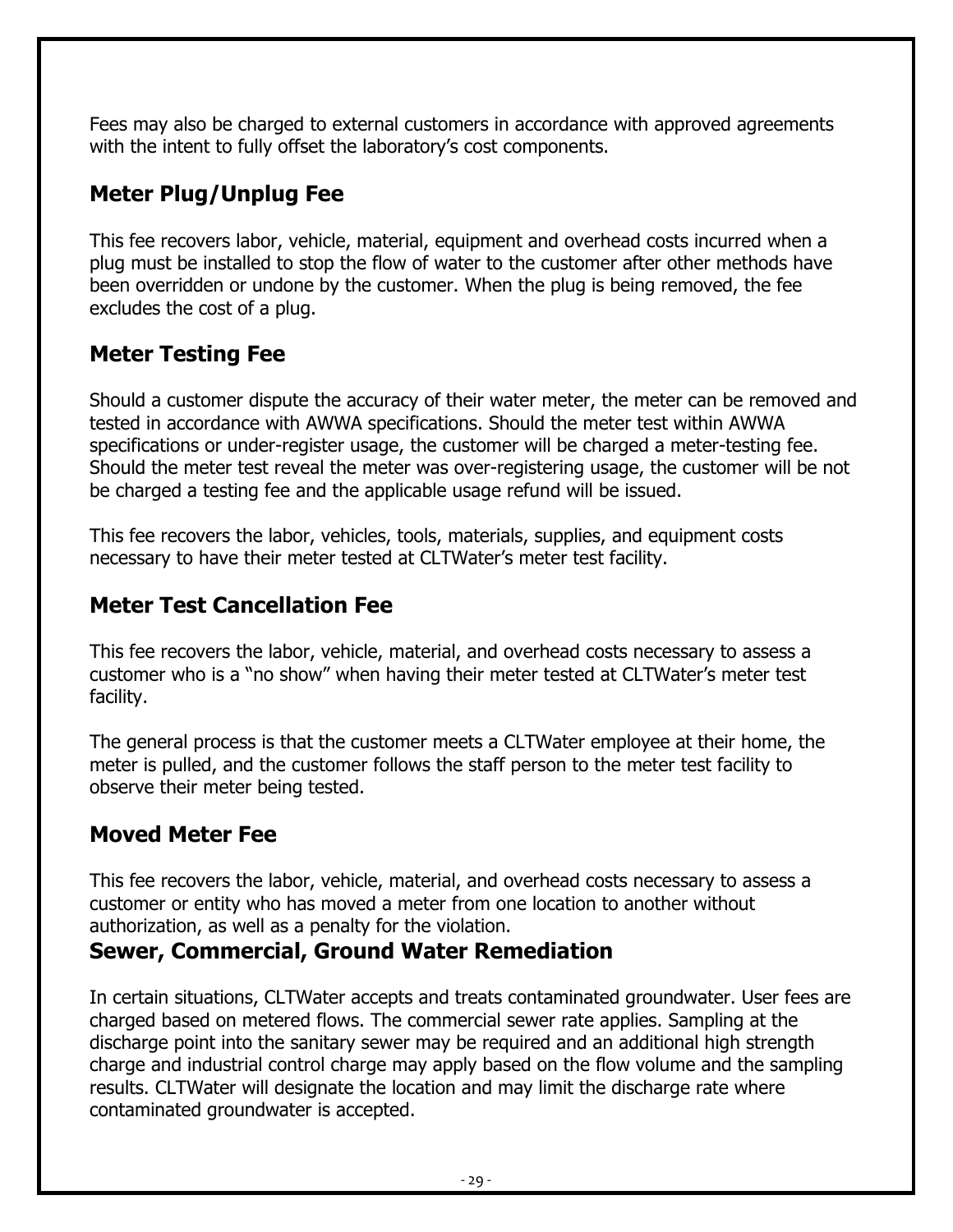#### <span id="page-29-0"></span>**Sewer Monthly Rates**

CLTWater provides sewer service to some customers who do not receive water service. In those cases where water service is not metered, CLTWater provides sewer service for a monthly flat-rate amount. The Sewer Monthly Flat Rate for residential customers is based on an average usage of 7 Ccf multiplied by the commercial sewer rate plus the sewer fixed charge plus the sewer availability fee. Actual amounts are adjusted when changes to the variables in the formula are approved.

#### <span id="page-29-1"></span>**Sewer, Metered, Union County**

An interlocal agreement established this charge and it is calculated based on the volume of flow received from Union County multiplied by the treatment cost at McAlpine Creek Wastewater Treatment Plant. Treatment cost at McAlpine Wastewater Treatment Plant is determined by that facility's annual budget plus overhead divided by the total estimated gallons to be treated divided by the conversion factor of 1.3368 (conversion factor applies when Union County flows are measured in Ccf instead of gallons). The amount is determined each year according to the methodology approved in the interlocal agreement.

#### <span id="page-29-2"></span>**Swimming Pool Water Rates**

Swimming pool rates for residential customers are charged by starting with the Tier 3 rate and progressing to Tier 4 for usage greater than 16 Ccf. Commercial swimming pools are charged for the full-metered usage. Sewer usage charges are levied for water used to fill pools because environmental regulations prohibit discharge of water from swimming pools to surface waters or storm drainage systems. Charges for sewer may be incurred, based on the amount of water used, and depending on water source used when pool was filled.

#### <span id="page-29-3"></span>**Unauthorized Device**

This fee recovers the labor, vehicle, material, and overhead costs incurred when a customer moves an existing water meter to another address instead of purchasing a separate meter, as well as a penalty for the violation. The penalty increases for each subsequent offence by the same customer.

# **Meter Set Fees**

#### <span id="page-29-5"></span><span id="page-29-4"></span>**Meter Set Fee (3/4")**

This fee recovers the labor, vehicles, materials, equipment, and overhead costs associated with meter setting or installation services for a 3/4" meter.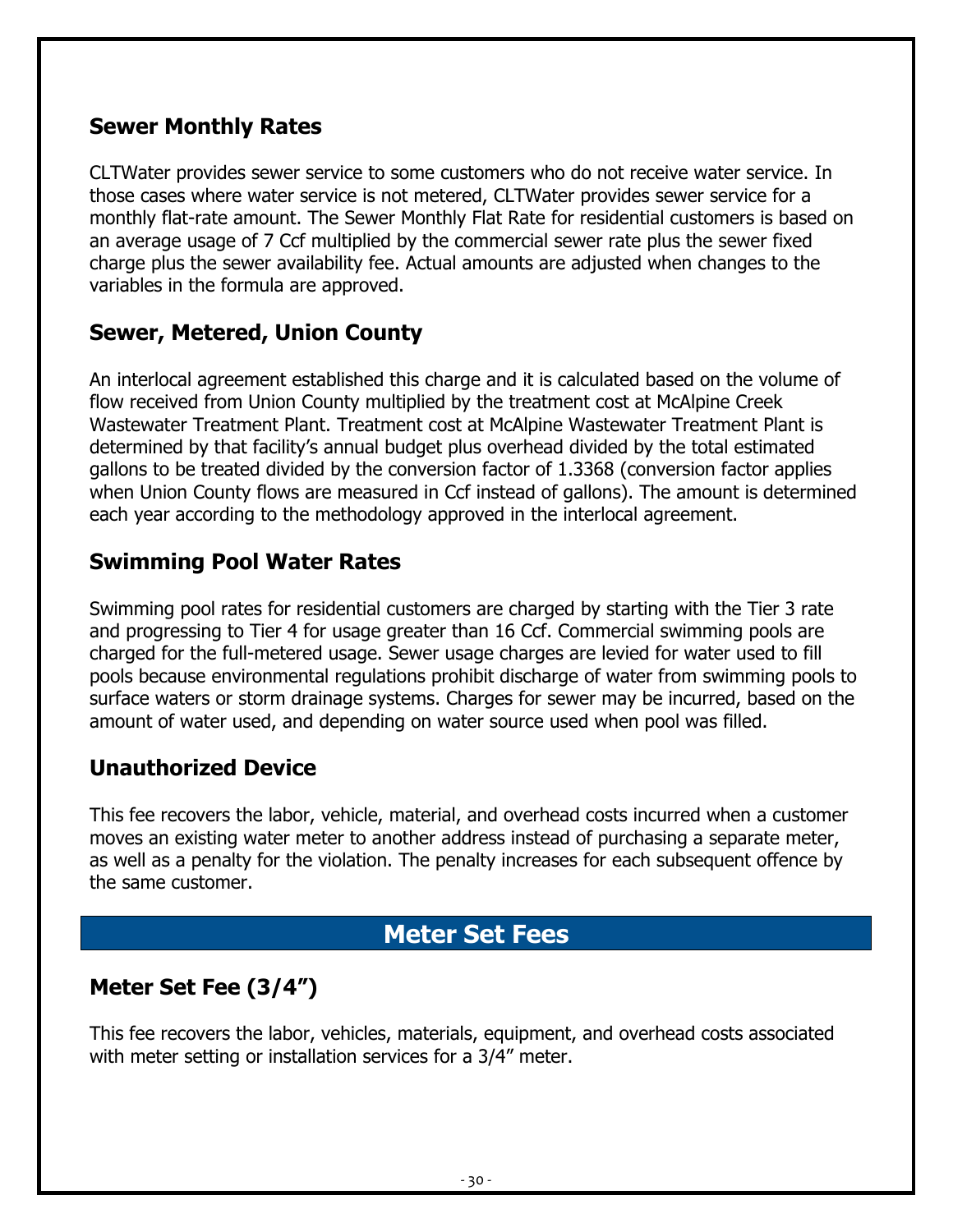#### <span id="page-30-0"></span>**Meter Set Fee (1")**

This fee recovers the labor, vehicles, materials, equipment, and overhead costs associated with meter setting or installation services for a 1" meter.

#### **Customer Service and Billing Fees and Charges**

#### <span id="page-30-2"></span><span id="page-30-1"></span>**After-Hours Reconnection Fee**

This fee recovers costs related to reconnecting a customer's service after hours. After hours is defined between 5 p.m. and 7 a.m. It requires a minimum of two hours and Crew Chief personnel who are on-call for such requests.

#### <span id="page-30-3"></span>**Bad Check Fee**

This charge is applied when a customer pays their water services bill with a check that is returned for insufficient funds. The amount of the fee is established in North Carolina General Statute § 25-3-506.

#### <span id="page-30-4"></span>**Delinquency Notification Fee**

Should a customer become delinquent on their water bill CLTWater at its discretion may send a notification to remind customers to satisfy their bill to avoid service interruption. The fee shall be calculated to achieve full cost recovery of the notification.

#### <span id="page-30-5"></span>**Disconnection / Reconnection Fee**

This fee recovers the labor, vehicle, materials, and overhead costs to disconnect or reconnect a customer to the water system.

#### <span id="page-30-6"></span>**Disconnect Water Service at the Water Main**

This fee recovers the labor, vehicle, material, and overhead costs associated with disconnecting water service at the connection to the street main, as well as repaving costs incurred by CLTWater.

#### <span id="page-30-7"></span>**Late Payment Variable Charge (Late Charge)**

This late payment charge is assessed on the unpaid balance for water, sewer and storm water charges when the City has not received the payment within 6 days after due date. The 1.5% (or current percentage) late charge is added to the next water services bill pursuant to Section 23-5 of the City Code.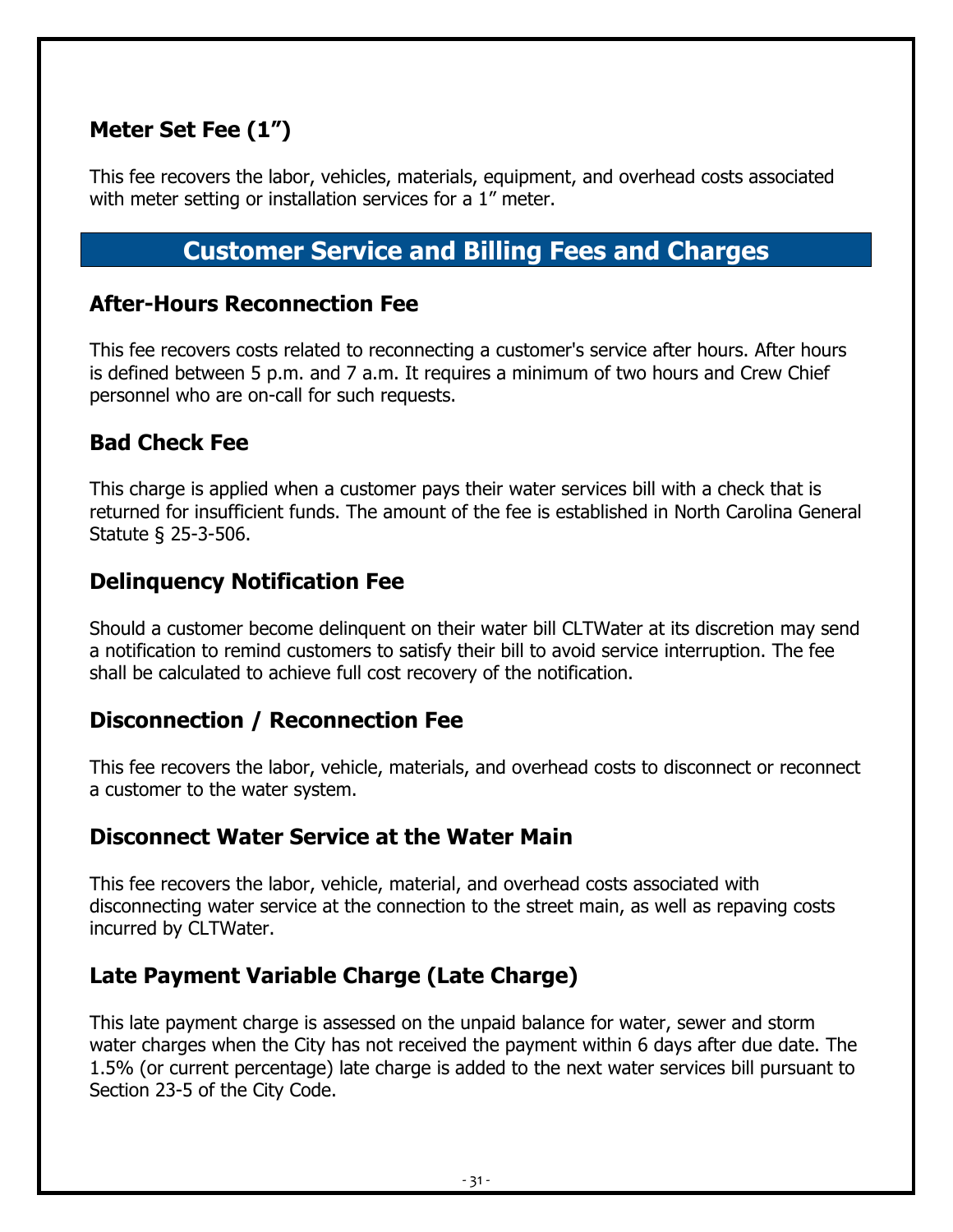#### <span id="page-31-0"></span>**Meter Lock/ Unlock Fee**

This fee recovers the labor, vehicle, material, equipment and overhead costs related to installing or removing a meter lock device from a customer's meter. When the lock is installed, the fee includes the cost of a lock. When the lock is removed, the fee excludes the cost of a lock.

#### <span id="page-31-1"></span>**Meter Obstruction Fee**

Water service meter installations must always be accessible. It is the customer's responsibility to ensure the meter always remains clear and free from obstructions and debris. This fee recovers the labor, vehicle, material, and overhead costs incurred when a CLTWater staff member arrives at a property but is unable to access the meter due to some sort of obstruction caused by the customer.

#### <span id="page-31-2"></span>**Meter Relocation Fee (Including meter boxes in driveway/sidewalk)**

If a driveway is constructed over an existing meter box, CLTWater may relocate the service at the customer's expense. It is the practice of CLTWater to not set new meters in meter boxes located in driveways and the cost to relocate the box and service line out of the driveway will be determined on an at-cost basis.

#### <span id="page-31-3"></span>**Non-Compliance Fee**

Pursuant to Section 23-181(d), the violation of any section of Chapter 23 of the City Code may be punished by a civil penalty according to the following schedule:

- 1) Unprotected cross connection involving a private water system which is an imminent hazard (\$1,000.00)
- 2) Unprotected cross connection involving a private water system which is a high hazard (\$750.00)
- 3) Unprotected cross connection involving a private water system which is a moderate hazard (\$500.00)
- 4) Unprotected cross connection for which no other civil penalty is prescribed (\$250.00)
- 5) Submitting false records which are required to be submitted by this article (\$1,000.00)
- 6) Submitting incomplete records or failing to submit records which are required to be submitted by this article (\$500.00)
- 7) Failure to test backflow-prevention assemblies as required (\$100.00)
- 8) Failure to maintain backflow-prevention assemblies as required (\$100.00)
- 9) Any other violation of the article (\$100.00)

#### <span id="page-31-4"></span>**Service Fee, New Service**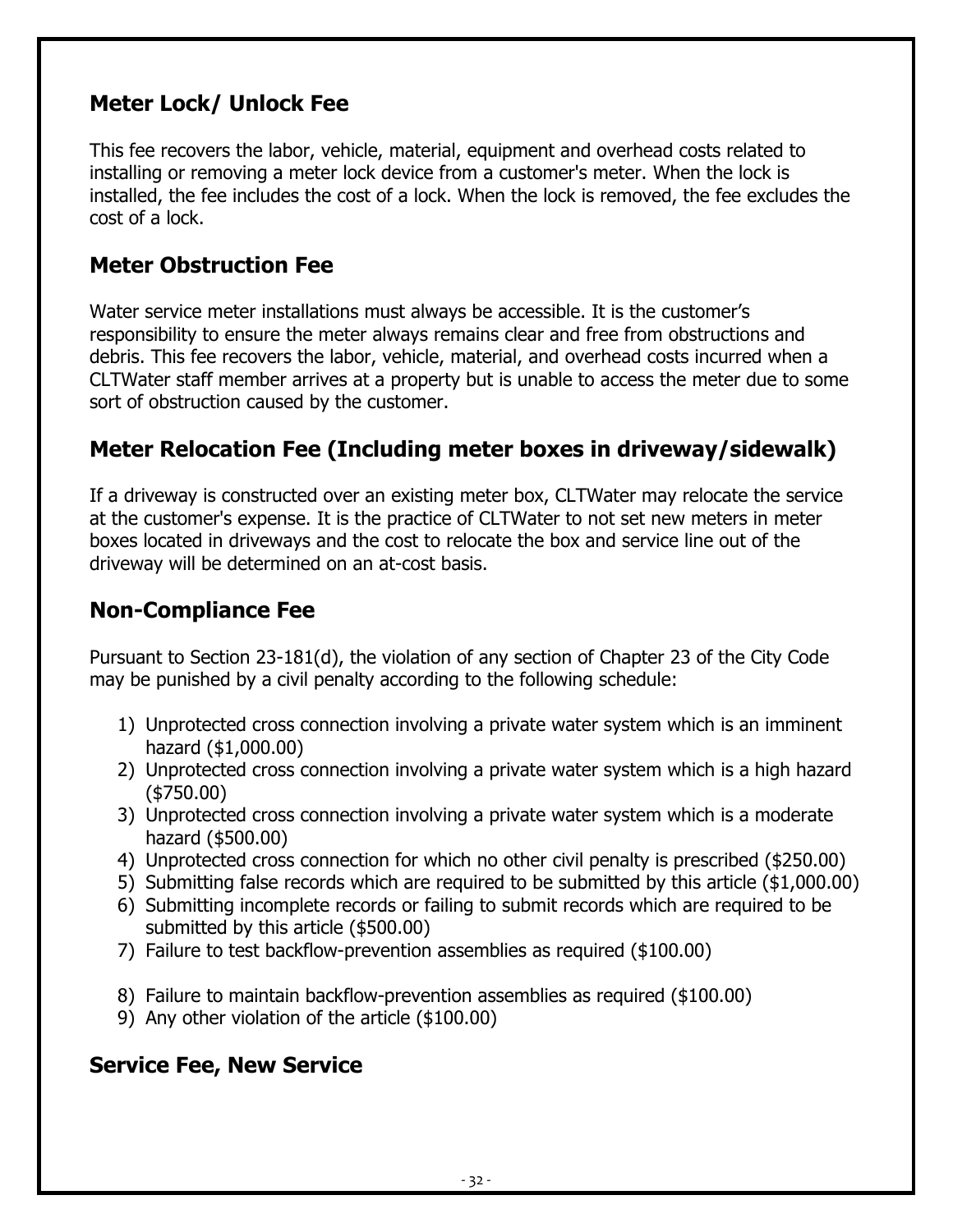This is a fee applied when a customer requests to turn on or transfer water/sewer service from one service location to another. This fee is included on the customer's first water services bill and recovers the labor, vehicle, materials and overhead costs associated with the activation of service at their location. The fee also includes the cost of a CharMeck 311 phone call.

#### <span id="page-32-0"></span>**Security Deposits for Commercial Users**

Refundable deposits are required from all commercial users at the time of application for new services. The deposit due is according to published rates and is based on customer type and meter size. If a payment for services provided is not received, the City may discontinue water and/sewer service and charge the unpaid amount against the deposit. The remaining deposit will be credited on the final water services bill.

#### <span id="page-32-1"></span>**Unauthorized Fire Line Usage Fee**

Should a dedicated fire line record usage for purposes other than a fire or fire system testing, the estimated water usage and applicable sewer charges are billed to the account.

#### <span id="page-32-2"></span>**Unlawful Connection Fee**

This civil penalty is assessed if there has been an unauthorized connection to the CLTWater water or sewer system. CLTWater is authorized to charge civil or other penalties in accordance with local, state, and federal regulations. See Section 23-137 of the City Code for additional guidance.

#### <span id="page-32-3"></span>**Water Connection or Meter Damage Fee**

This fee recovers the labor, vehicle, material, and overhead costs incurred to address damages to the customer's meter or at the connection site.

In addition to time and materials, it includes a manual entry for the actual cost incurred by CLTWater to repair the meter or connection site.

# **Hydrant Fees and Penalties**

#### <span id="page-32-5"></span><span id="page-32-4"></span>**Temporary Hydrant Water**

CLTWater manages non-Fire Department use of hydrants when customers request various types of water use from hydrants. The intent of the fees applied is to recover actual costs incurred for establishing and maintaining the connection and to charge a fee for the water used in accordance with prevailing rates. Usage is set at the Commercial water and sewer rates.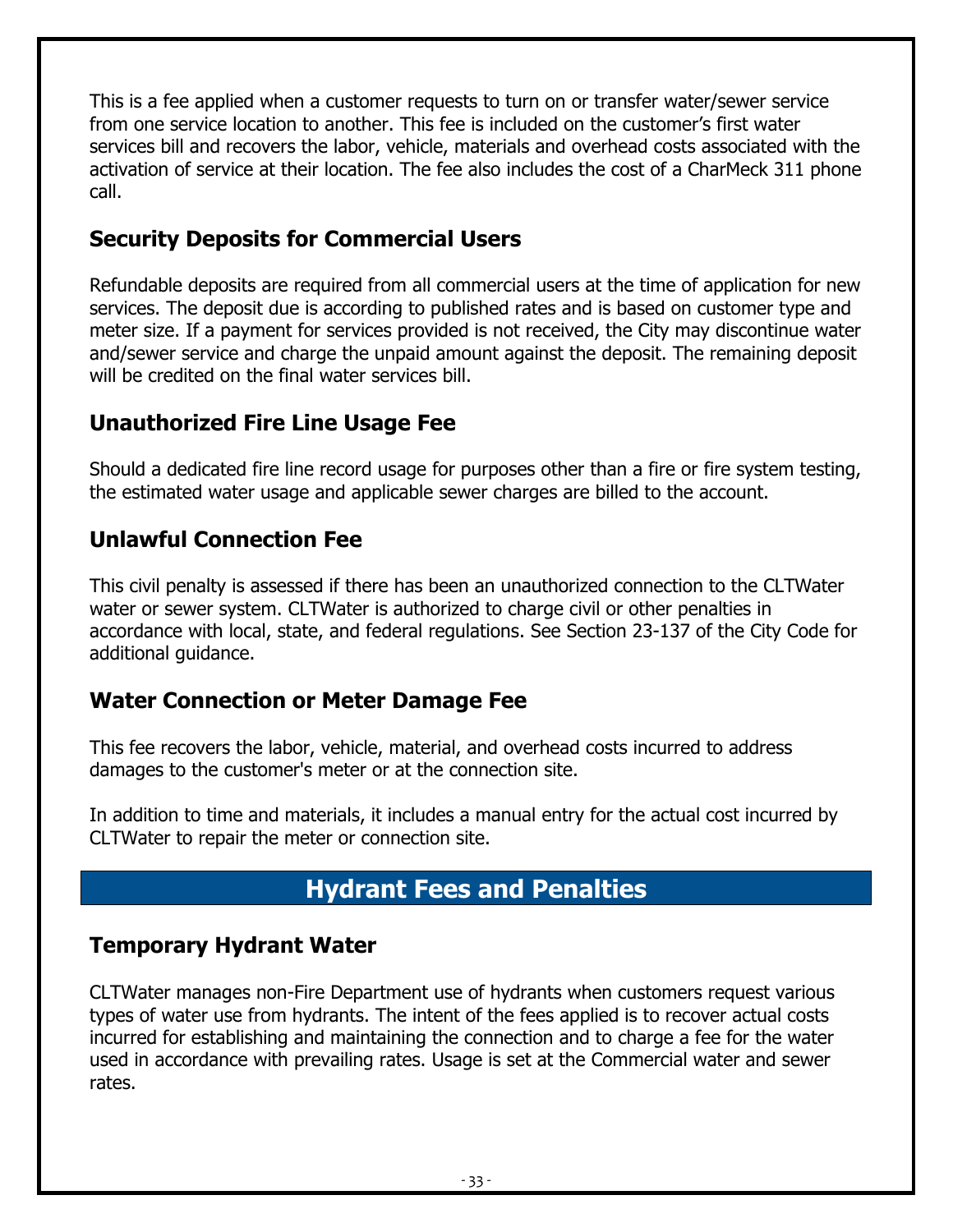#### <span id="page-33-0"></span>**Unauthorized Use of Hydrant Fee**

This fee is levied when an unpermitted connection is made to a CLTWater fire hydrant. The user will be charged the labor, vehicles, tools, materials, supplies, and equipment costs associated with investigating the unpermitted connection, a fee based on the estimated usage, and a penalty of \$250 for the violation.

#### <span id="page-33-1"></span>**Emergency 3/4" Jumper/Backflow Installation Fee**

This fee is charged when an urgent or emergency connection is required for a 3/4" connection. There are two components to this fee. The first component is a one-time fee for the labor, vehicles, materials, and overhead costs required to install the backflow prevention device. The second component is the daily rental fee associated with the backflow prevention device equipment.

#### <span id="page-33-2"></span>**Emergency 1" Jumper/Backflow Installation Fee**

This fee is charged when an urgent or emergency connection is required for a 1" connection. There are two components to this fee. The first component is a one-time fee for the labor, vehicles, materials, and overhead costs required to install the backflow prevention device. The second component is the daily rental fee associated with the backflow prevention device equipment.

#### <span id="page-33-3"></span>**Hydrant Meter Connection / Relocation Fee (3/4" Meter)**

This fee is related to the installation of meter and backflow prevention device equipment on hydrants for special uses using a 3/4" meter. The labor, vehicle, material, and overhead costs related to installing the meter and backflow prevention device are billed once. Rented equipment is charged separately on a per month basis.

With the intent to mimic commercial accounts, temporary hydrant connection customers will be charged the following rates and/or fees when applicable:

- Water use at the current Non- Residential (Commercial) Water Rate
- The applicable water availability fee
- The applicable sewer availability fee
- The applicable fixed fee(s)
- Administrative Fee at the creation of a customer account
- The applicable commercial account security deposit

Customers using this service are subject to late fees, delinquency fees, penalties, and other applicable fees according to the same procedures as customers with standard connections.

#### <span id="page-33-4"></span>**Hydrant Meter Connection / Relocation Fee (1-1/2" Meter)**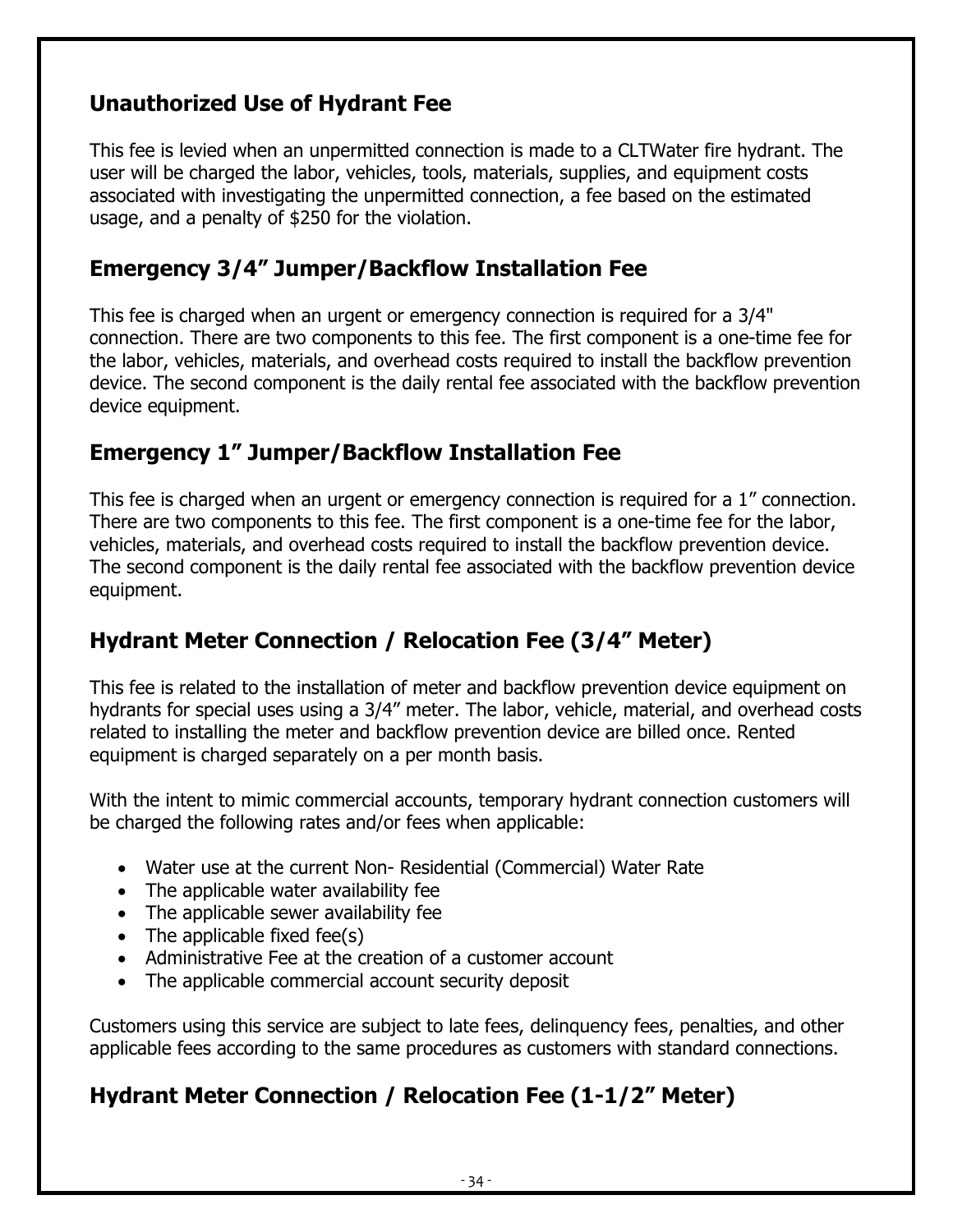This fee is related to the installation of meter and backflow prevention device equipment on hydrants for special uses using a 1-1/2" meter. The labor, vehicle, material, and overhead costs related to installing the meter and backflow prevention device are billed once. Rented equipment is charged separately on a per month basis.

With the intent to mimic commercial accounts, temporary hydrant connection customers will be charged the following rates and/or fees when applicable:

- Water use at the current Non- Residential (Commercial) Water Rate
- The applicable water availability fee
- The applicable sewer availability fee
- The applicable fixed fee(s)
- Administrative Fee at the creation of a customer account
- The applicable commercial account security deposit

Customers using this service are subject to late fees, delinquency fees, penalties, and other applicable fees according to the same procedures as customers with standard connections.

# <span id="page-34-0"></span>**Hydrant Meter Connection / Relocation Fee (2-1/2" Meter)**

This fee is related to the installation of meter and backflow prevention device equipment on hydrants for special uses using a 2-1/2" meter. The labor, vehicle, material, and overhead costs related to installing the meter and backflow prevention device are billed once. Rented equipment is charged separately on a per month basis.

With the intent to mimic commercial accounts, temporary hydrant connection customers will be charged the following rates and/or fees when applicable:

- Water use at the current Non- Residential (Commercial) Water Rate
- The applicable water availability fee
- The applicable sewer availability fee
- The applicable fixed fee(s)
- Administrative Fee at the creation of a customer account
- The applicable commercial account security deposit

Customers using this service are subject to late fees, delinquency fees, penalties, and other applicable fees according to the same procedures as customers with standard connections.

# <span id="page-34-1"></span>**Hydrant Meter Connection / Relocation Fee (3" Meter)**

This fee is related to the installation of meter and backflow prevention device equipment on hydrants for special uses using a 3" meter. The labor, vehicle, material, and overhead costs related to installing the meter and backflow prevention device are billed once. Rented equipment is charged separately on a per month basis.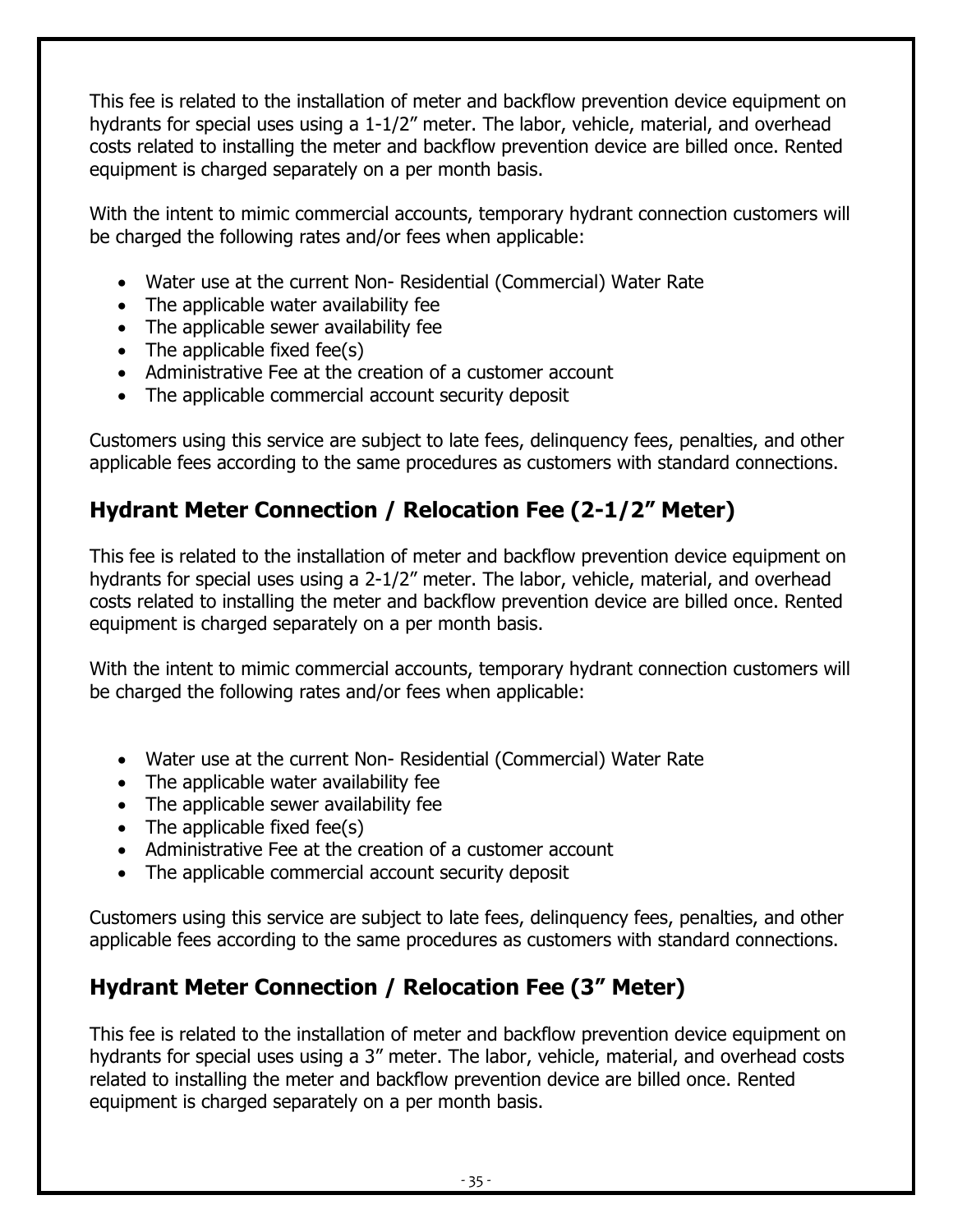With the intent to mimic commercial accounts, temporary hydrant connection customers will be charged the following rates and/or fees when applicable.

- Water use at the current Non- Residential (Commercial) Water Rate
- The applicable water availability fee
- The applicable sewer availability fee
- The applicable fixed fee(s)
- Administrative Fee at the creation of a customer account
- The applicable commercial account security deposit

Customers using this service are subject to late fees, delinquency fees, penalties, and other applicable fees according to the same procedures as customers with standard connections.

# <span id="page-35-0"></span>**Hydrant Meter Connection / Relocation Fee (4" Meter)**

This fee is related to the installation of meter and backflow prevention device equipment on hydrants for special uses using a 4" meter. The labor, vehicle, material, and overhead costs related to installing the meter and backflow prevention device are billed once. Rented equipment is charged separately on a per month basis.

With the intent to mimic commercial accounts, temporary hydrant connection customers will be charged the following rates and/or fees when applicable:

- Water use at the current Non- Residential (Commercial) Water Rate
- The applicable water availability fee
- The applicable sewer availability fee
- The applicable fixed fee $(s)$
- Administrative Fee at the creation of a customer account
- The applicable commercial account security deposit

Customers using this service are subject to late fees, delinquency fees, penalties, and other applicable fees according to the same procedures as customers with standard connections.

# <span id="page-35-1"></span>**Hydrant Meter Device Damage**

This charge is assessed to the customer based on damages to hydrants or hydrant meter installations while the customer is/was in possession of the temporary hydrant connection assembly. The customer is invoiced the cost for any necessary repairs or replacements based on actual costs.

# <span id="page-35-2"></span>**Hydrant Meter, Residential Swimming Pool Fill**

This fee applies to the use of a hydrant for filling or adding water to swimming pools. This fee includes two service fees (one to set up equipment and one to disassemble equipment) recovering the labor, vehicles, tools, materials, supplies, and equipment costs. Additionally, the volume of water used is multiplied by the third-tier residential rate for usage between 0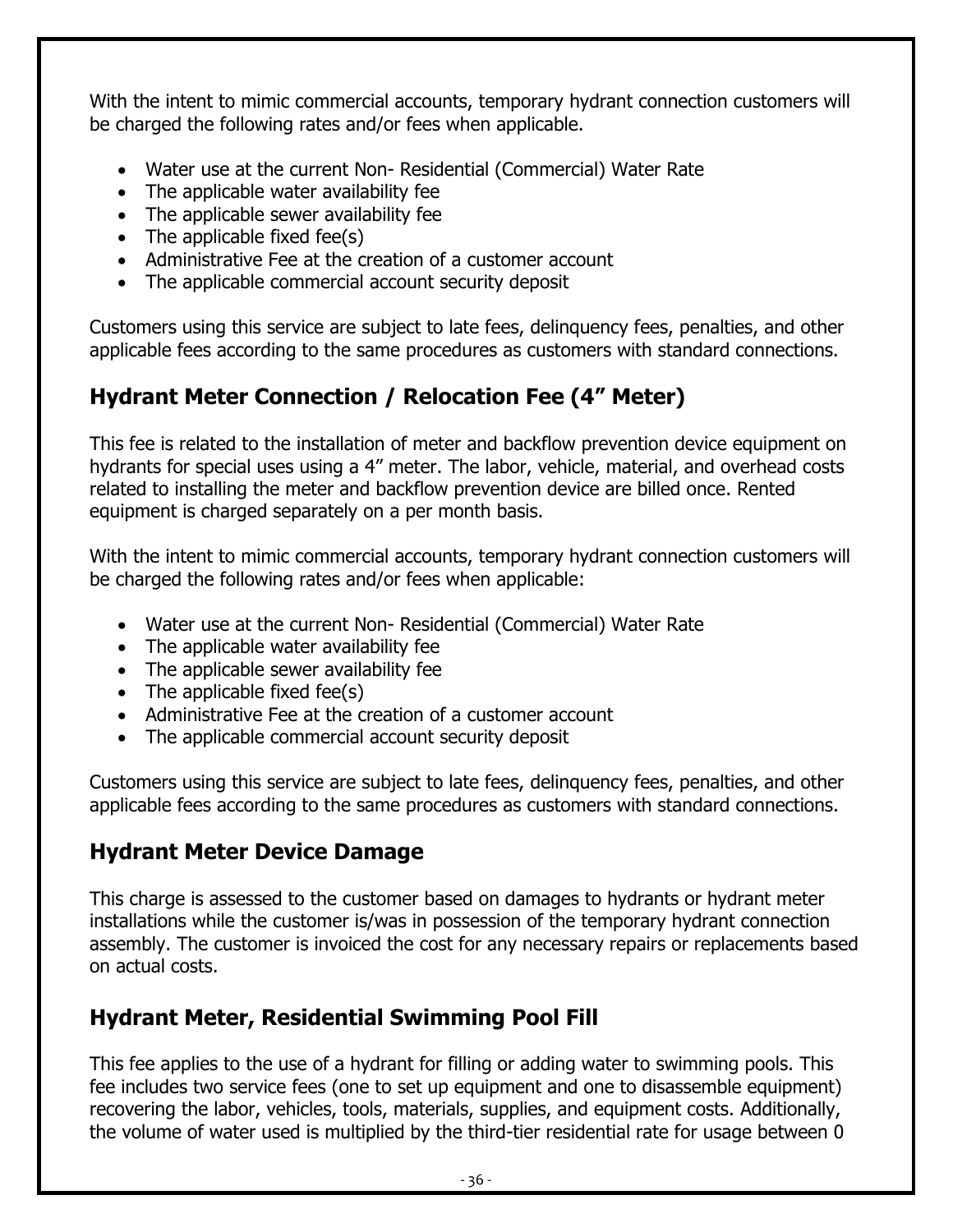and 16 Ccf and the fourth-tier residential rate for usage over 16 Ccf. Appropriate sewer fees may also be levied.

#### <span id="page-36-0"></span>**Moved Hydrant Meter Fee**

This fee recovers the labor, vehicle, material, and overhead costs incurred by CLTWater when a hydrant meter is moved from one location to take water at another location, without authorization, as well as a penalty for the violation.

#### <span id="page-36-1"></span>**Sterilize Connection/CLTWater Laboratory Services**

This add-on fee is assessed when a customer desires to connect to a fire hydrant to provide temporary potable water. The fee includes the labor and overhead costs for a CLTWater employee to clean and flush connections in addition to the prevailing lab fee(s) established by the CLTWater Laboratory Services Division.

# **Truck Fees and Penalties**

#### <span id="page-36-3"></span><span id="page-36-2"></span>**Permit Decal Replacement**

This fee recovers the labor, materials, and overhead costs associated with re-issuing a tanker, sweeper, or vacuum truck permit to a user that has lost the permit decal sticker. This fee does not act as a penalty to users for not maintaining the decal sticker, but only serves to recover the costs incurred by CLTWater.

#### <span id="page-36-4"></span>**Sweeper Truck Permit Fee**

This fee recovers the labor, materials, and overhead costs required to inspect a sweeper truck and ensure the crew is properly trained on tapping into the fire hydrant or other approved water source, as well as the cost of the physical decal permit.

Water use is charged separately at the commercial water rate plus applicable fixed and availability fees.

#### <span id="page-36-5"></span>**Tanker Truck Permit Fee**

This fee recovers the labor, materials, and overhead costs required to inspect a tanker truck and ensure the crew is properly trained on tapping into the fire hydrant or other approved water source, as well as the cost of the physical decal permit.

Water use is charged separately at the commercial water rate plus applicable fixed and availability fees.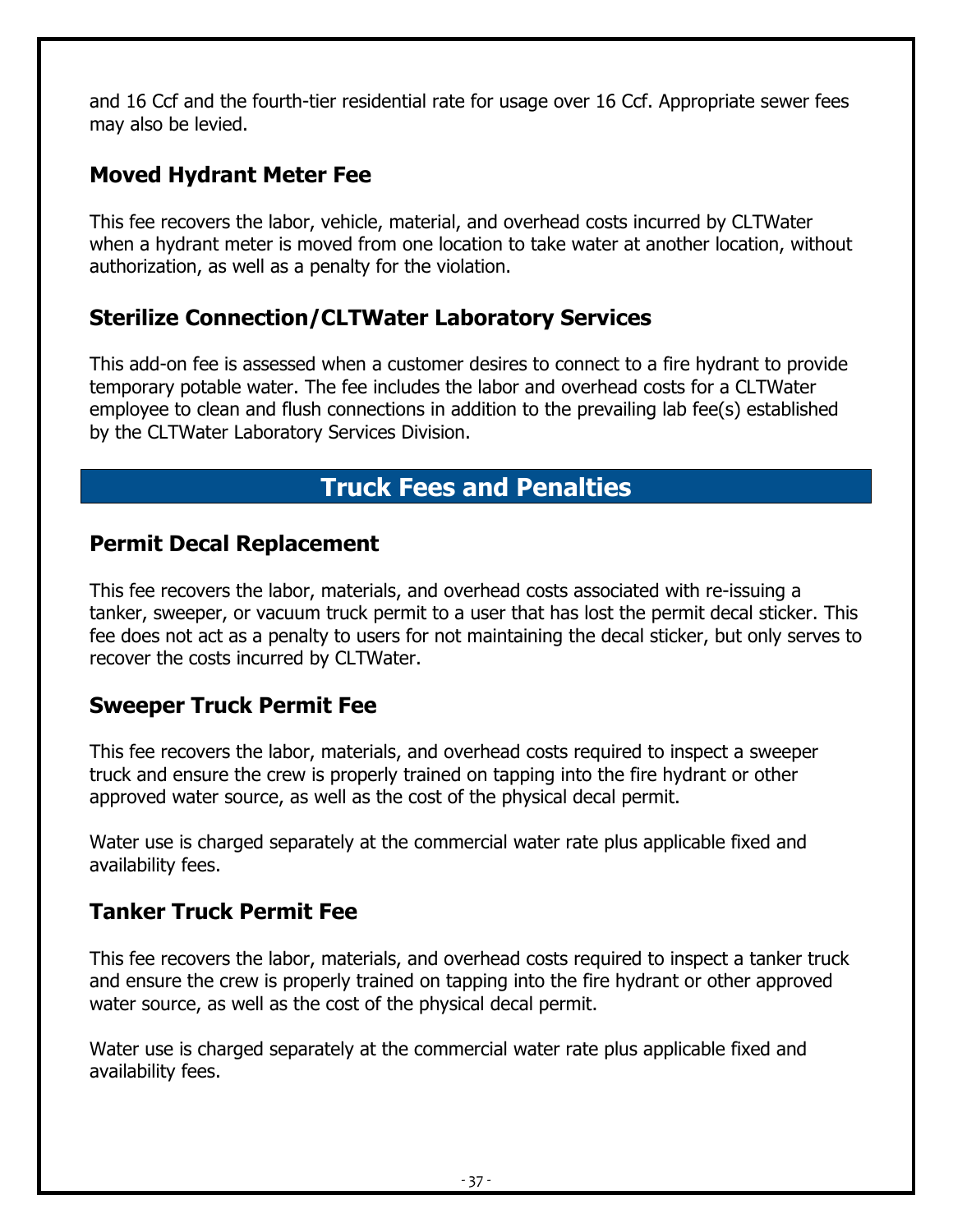#### <span id="page-37-0"></span>**Truck Meter Penalty**

This fee recovers the labor, vehicle, materials, and overhead costs associated with the unauthorized use of water by a tanker, sweeper, or vacuum truck; as well as a penalty for the violation.

#### <span id="page-37-1"></span>**Truck Mounted Meter Usage (Per Ccf)**

This fee applies to the amount of metered water used multiplied by the commercial water rate.

#### <span id="page-37-2"></span>**Vacuum Truck Permit Fee**

This fee recovers the labor, materials, and overhead costs required to inspect a vacuum truck and ensure the crew is properly trained on tapping into the fire hydrant or other approved water source, as well as the cost of the physical decal permit.

Water use is charged separately at the commercial water rate plus applicable fixed and availability fees.

# **Private Meter Fees and Penalties**

#### <span id="page-37-4"></span><span id="page-37-3"></span>**Sewer, Private Deduct Meter**

This fee serves to recover the labor, vehicle, materials and overhead costs related to setup and inspection of private sewer meters.

These meters measure the actual wastewater flow. They are typically installed at production/manufacturing/industrial facilities where much of the water consumed by the customer is incorporated into the product, evaporated, or not discharged into the wastewater system for some other reason.

#### <span id="page-37-5"></span>**Sewer, Private Meter, Unmetered Water Fees**

This fee serves to recover the labor, vehicle, materials and overhead costs related to setup and inspection of private sewer meters.

These meters measure the actual wastewater flow of customers who use private wells and for which CLTWater does not have metered water data. These meters measure actual wastewater flows for billing purposes.

#### <span id="page-37-6"></span>**Water, Private Meter, Bleed-Off**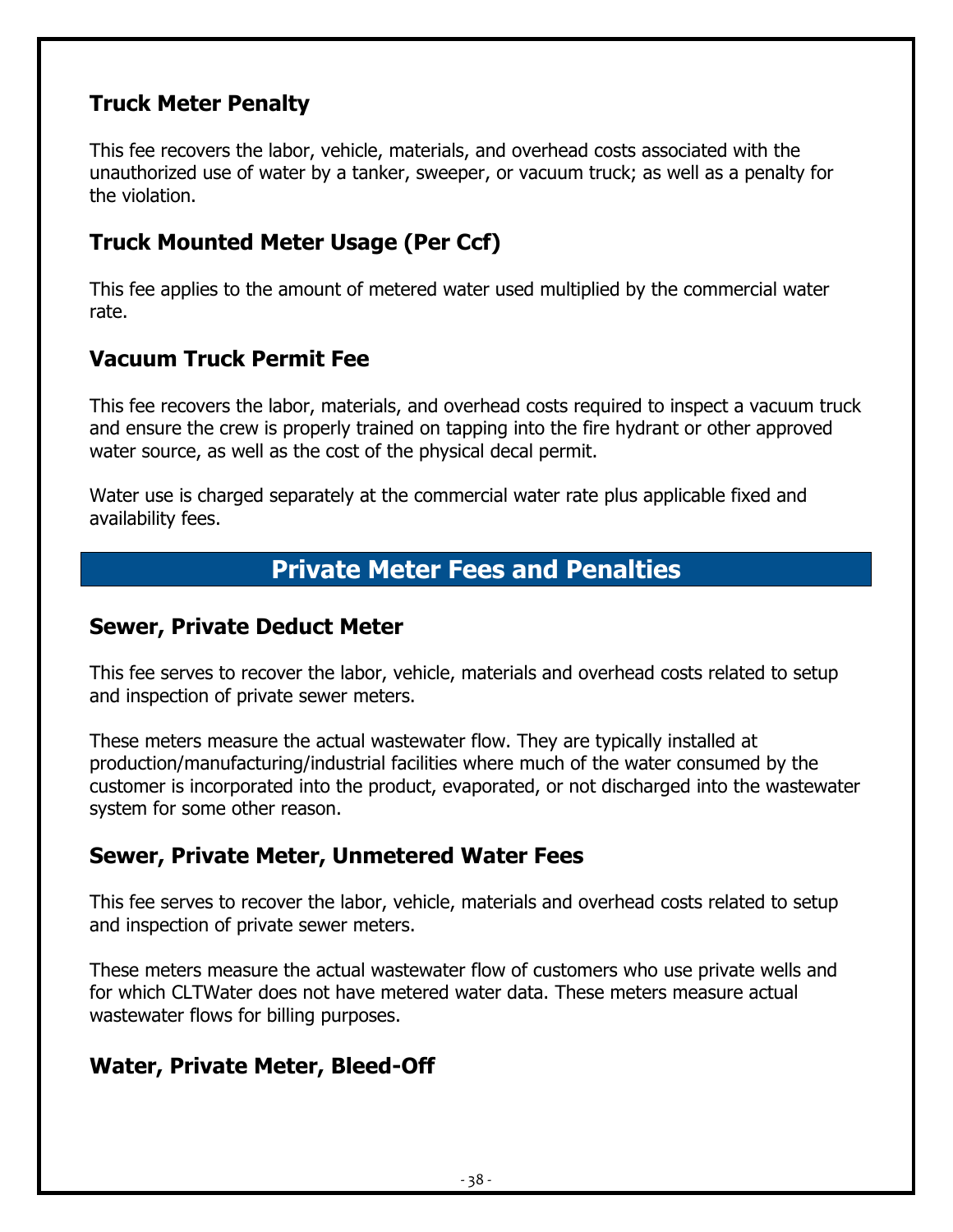Some commercial and industrial customers have private meters installed to measure water used to maintain localized water quality that is not returned to the sewer system. This fee recovers the labor, vehicles, materials, and overhead costs incurred to ensure the meters meet CLTWater standards and have read compatibility with a transmitter as specified by CLTWater.

#### <span id="page-38-0"></span>**Water, Private Meter, In-Product**

Some commercial and industrial customers have private meters installed to measure water used in their production processes that is not returned to the sewer system. This fee recovers the labor, vehicles, materials, and overhead incurred to ensure the meters meet CLTWater standards and have read compatibility with a transmitter as specified by CLTWater.

#### <span id="page-38-1"></span>**Water, Private Meter, Lawn/Fountain**

Some commercial and industrial customers have private meters installed to measure water used in landscaping or decorative water fountains that is not returned to the sewer system. This fee recovers the labor, vehicles, materials, and overhead costs incurred to ensure the meters meet CLTWater standards and have read compatibility with a transmitter as specified by CLTWater.

#### <span id="page-38-2"></span>**Water, Private Meter, Makeup**

Some commercial and industrial customers have private meters installed to measure water used that is not returned to the sewer system. This fee recovers the labor, vehicles, materials, and overhead costs incurred to ensure the meters meet CLTWater standards and have read compatibility with a transmitter as specified by CLTWater.

#### <span id="page-38-3"></span>**Water, Private Meter, Other**

Some commercial and industrial customers have private meters installed to measure water used in situations other than those mentioned elsewhere in this section and is not returned to the sewer system. This fee recovers the labor, vehicles, materials, and overhead costs incurred to ensure the meters meet CLTWater standards and have read compatibility with a transmitter as specified by CLTWater.

# **Septic Waste Fees**

#### <span id="page-38-5"></span><span id="page-38-4"></span>**Septic Waste Permit Fee**

This fee recovers the labor, materials, and overhead costs associated with the initial inspection and permitting of customers discharging septic waste at select locations throughout the system. It is billed annually.